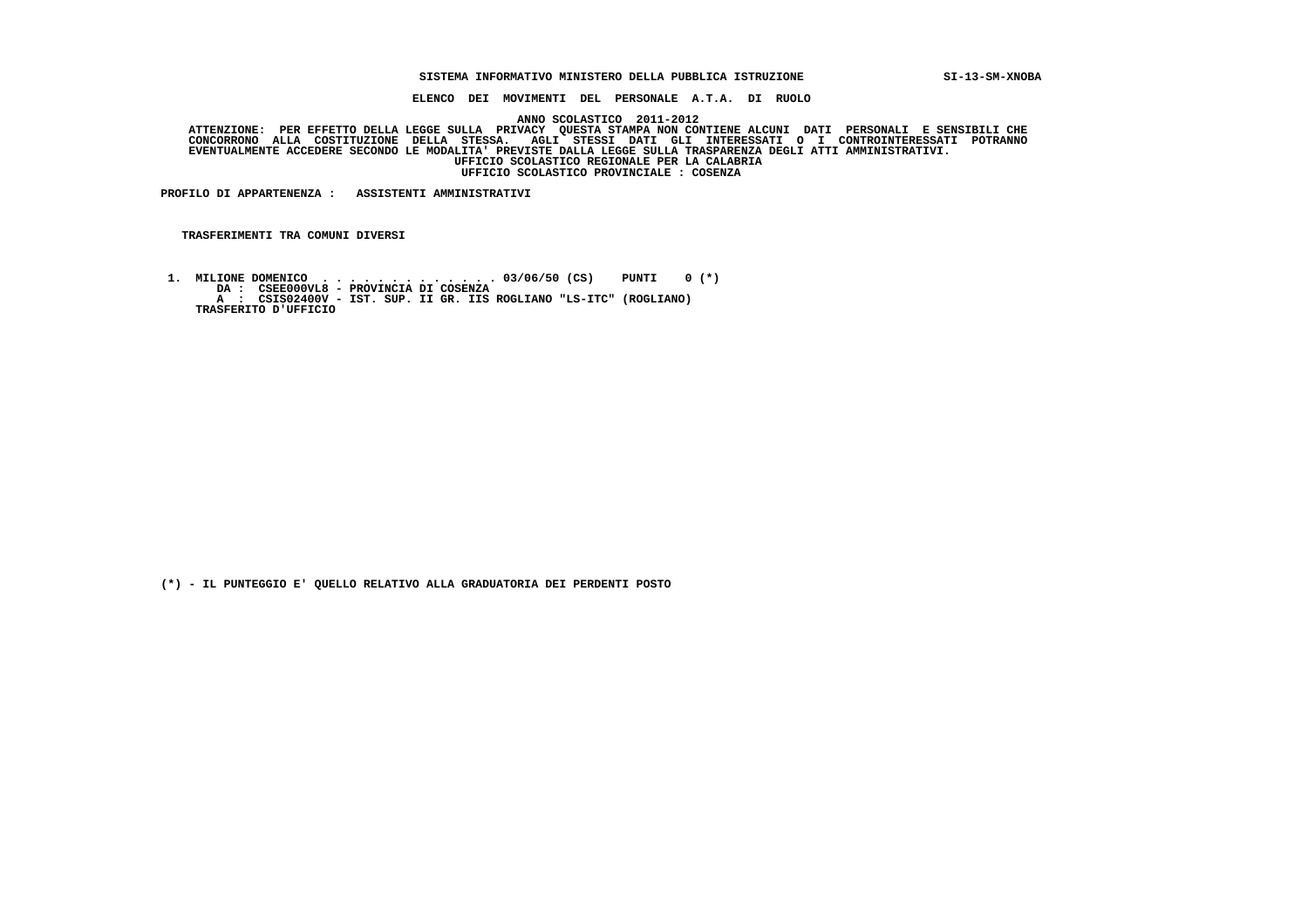- **1. DE ROSA LUIGI . . . . . . . . . . . . . . . 10/04/49 (CS) PUNTI 1220 DA : CSIS052003 IST. SUP. II GR. IIS ROSSANO "LC-LA" (ROSSANO) A : CSPS06000B - L. SCIENTIFICO LS ROSSANO (ROSSANO)**
- **2. DE SANTIS ANTONIO . . . . . . . . . . . . . 06/01/56 (CS) PUNTI 554**DA : CSEE17400P - SC. PRIMARIA CD TREBISACCE (TREBISACCE)  **A : CSTD05000L - I.T. COMMERCIALE ITCG TREBISACCE (TREBISACCE)**
- **3. PONTIERI MARIO . . . . . . . . . . . . . . 20/11/53 (KR) PUNTI 873 DA : CSIC865001 IST. COMPRENSIVO IC AMANTEA MAMELI (AMANTEA) A : CSEE02400R - SC. PRIMARIA CD AMANTEA (AMANTEA) (SOPRANNUMERARIO TRASFERITO A DOMANDA CONDIZIONATA)**
- **4. TANI ELISABETTA . . . . . . . . . . . . . . 17/02/57 (PO) PUNTI 620 DA : CSIC836001 IST. COMPRENSIVO IC DIAMANTE (DIAMANTE) A : CSIS023003 IST. SUP. II GR. I.I.S. DIAMANTE "ITCG-IPA" (DIAMANTE)**
- **5. TOSTI DOMENICO . . . . . . . . . . . . . . 16/02/49 (CS) PUNTI 884 DA : CSVC01000E - CONVITTO NAZIONALE CONV. NAZ."TELESIO"COSENZA (COSENZA) A : CSMM013009 - SC. SEC. I GR. SM COSENZA "ZUMBINI" (COSENZA)**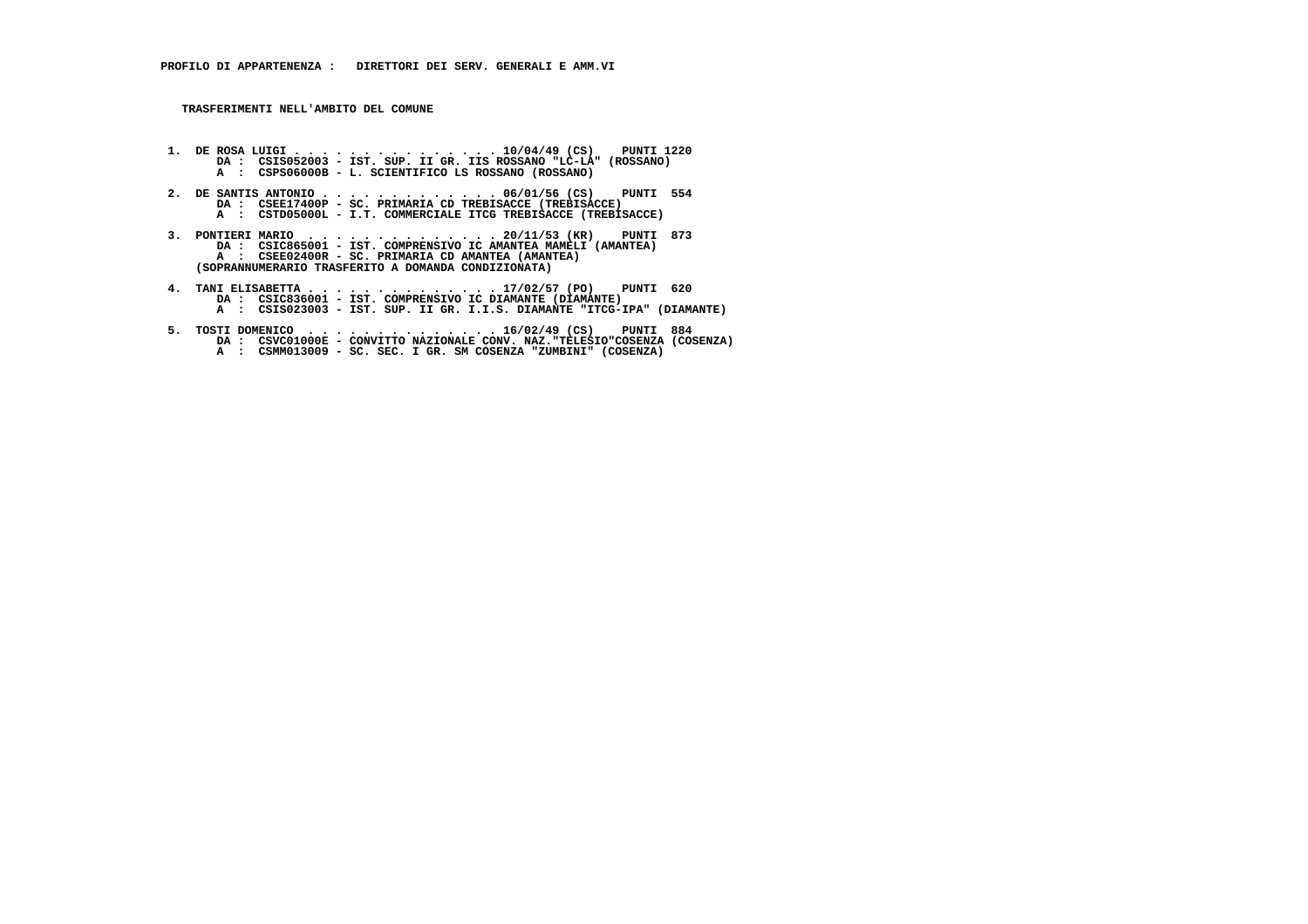**1. AUSILIO FRANCESCO MARIO . . . . . . . . . . 06/03/59 (CS) PUNTI 427 DA : CSIS028006 - IST. SUP. II GR. IIS CETRARO "LC - IST. ARTE" (CETRARO) A : CSIC871008 - IST. COMPRENSIVO IC PAOLA "GENTILI" (PAOLA) 2. CAIRO FRANCESCO . . . . . . . . . . . . . . 12/12/55 (CS) PUNTI 616 DA : CSIS058002 - IST. SUP. II GR. IIS PAOLA "IPSC-IPSIA-ITT" (PAOLA) A : CSIS00300T - IST. SUP. II GR. IIS TREBISACCE "LS - LC" (TREBISACCE) 3. CALABRETTA MICHELA . . . . . . . . . . . . 18/08/65 (CS) PUNTI 31 DA : CSEE000VL8 - PROVINCIA DI COSENZA A : CSIS052003 - IST. SUP. II GR. IIS ROSSANO "LC-LA" (ROSSANO) 4. CATALANO SERAFINO . . . . . . . . . . . . . 10/05/64 (CS) PUNTI 590 DA : CSPS230009 - L. SCIENTIFICO LS CARIATI (CARIATI) A : CSEE07400T - SC. PRIMARIA CD CROSIA-MIRTO (CROSIA) 5. D'AMBROSIO FILIPPO . . . . . . . . . . . . 03/11/66 (CS) PUNTI 92 DA : CSIC83100T - IST. COMPRENSIVO IC CORIGLIANO C. CANTINELLA (CORIGLIANO CALABRO) A : CSIS028006 - IST. SUP. II GR. IIS CETRARO "LC - IST. ARTE" (CETRARO) 6. FIGURATO LUIGI . . . . . . . . . . . . . . 27/02/62 (NA) PUNTI 443 DA : CSTD010006 - I.T. COMMERCIALE ITCG "FERMI" S.MARCO A. (SAN MARCO ARGENTANO) A : CSIC877007 - IST. COMPRENSIVO IC CERISANO (CERISANO) 7. GATTO PILERIO . . . . . . . . . . . . . . . 07/03/70 (CS) PUNTI 192 DA : CSIC856006 - IST. COMPRENSIVO IC PEDACE (PEDACE) A : CSVC01000E - CONVITTO NAZIONALE CONV. NAZ."TELESIO"COSENZA (COSENZA) PRECEDENZA PREVISTA DAL C.C.N.I.**

 **8. GRANATA ADA . . . . . . . . . . . . . . . . 22/01/55 (CS) PUNTI 586 DA : CSIC83300D - IST. COMPRENSIVO IC BONIFATI - CITT. (BONIFATI) A : CSIS058002 - IST. SUP. II GR. IIS PAOLA "IPSC-IPSIA-ITT" (PAOLA)**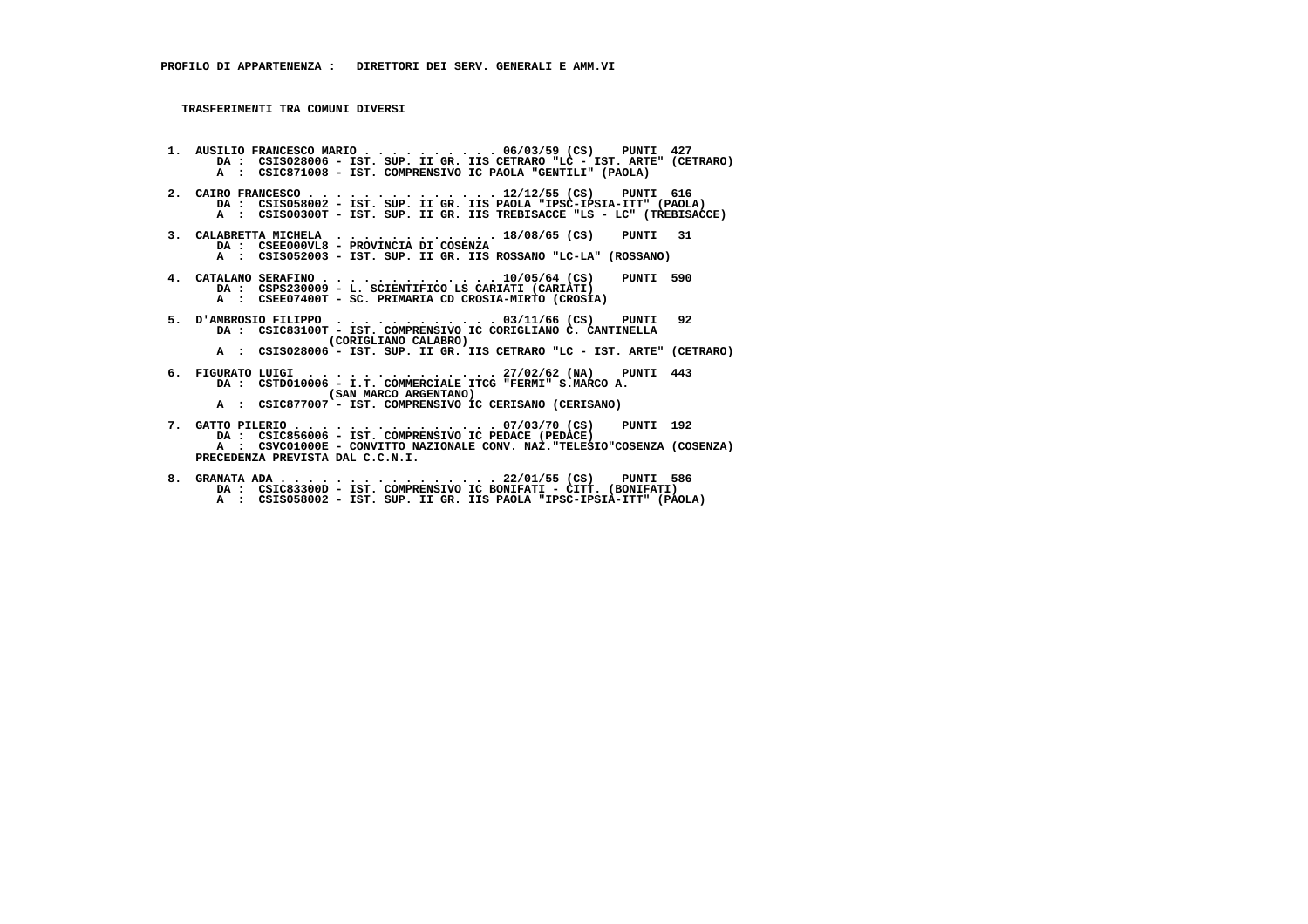- **9. LIGUORI MARIANGELA . . . . . . . . . . . . 12/01/56 (CS) PUNTI 800 DA : CSIC843004 IST. COMPRENSIVO IC SAN LORENZO DEL VALLO (SAN LORENZO DEL VALLO) A : CSMM07600C - SC. SEC. I GR. SM CASTROVILLARI DE NICOLA (CASTROVILLARI) (SOPRANNUMERARIO TRASFERITO A DOMANDA CONDIZIONATA)**
- **10. MOLINARI ALESSANDRO . . . . . . . . . . . . 26/03/56 (CS) PUNTI 942 DA : CSIC877007 IST. COMPRENSIVO IC CERISANO (CERISANO) A : CSIC81700G - IST. COMPRENSIVO IC CAROLEI (CAROLEI)**
- **11. MORRONE MASSIMO . . . . . . . . . . . . . . 13/03/62 (CS) PUNTI 19 DA : CSEE000VL8 - PROVINCIA DI COSENZA A : CSTD010006 - I.T. COMMERCIALE ITCG "FERMI" S.MARCO A. (SAN MARCO ARGENTANO)**
- **12. OLIVERIO SALVATORE . . . . . . . . . . . . 28/01/52 (CS) PUNTI 493 DA : CSEE13700Q - SC. PRIMARIA CD ROSSANO 3 (ROSSANO) A : CSIC856006 - IST. COMPRENSIVO IC PEDACE (PEDACE)**
- **13. PAPADIA MARIO . . . . . . . . . . . . . . . 15/11/52 (CS) PUNTI 930 DA : CSIC87400Q IST. COMPRENSIVO IC ROGLIANO (ROGLIANO) A : CSIC89600L - IST. COMPRENSIVO IC COSENZA " VICO - GULLO " (COSENZA) PRECEDENZA PREVISTA DAL C.C.N.I.**
- **14. SALERNO GIANNINA ANTONELLA . . . . . . . . 05/03/68 (CS) PUNTI 43 DA : CSEE000VL8 - PROVINCIA DI COSENZA A : CSIC863009 - IST. COMPRENSIVO IC MALVITO (MALVITO)**
- **15. SCALESE GIOVANNA . . . . . . . . . . . . . 21/11/64 (CZ) PUNTI 62 DA : CSIC885006 IST. COMPRENSIVO IC CASSANO I. SIBARI (CASSANO ALLO IONIO) A : CSIC836001 - IST. COMPRENSIVO IC DIAMANTE (DIAMANTE)**
- **16. SGANGA ANTONIO . . . . . . . . . . . . . . 12/10/59 (CS) PUNTI 38 (\*) DA : CSEE000VL8 - PROVINCIA DI COSENZA A : CSIC83300D - IST. COMPRENSIVO IC BONIFATI - CITT. (BONIFATI) TRASFERITO D'UFFICIO**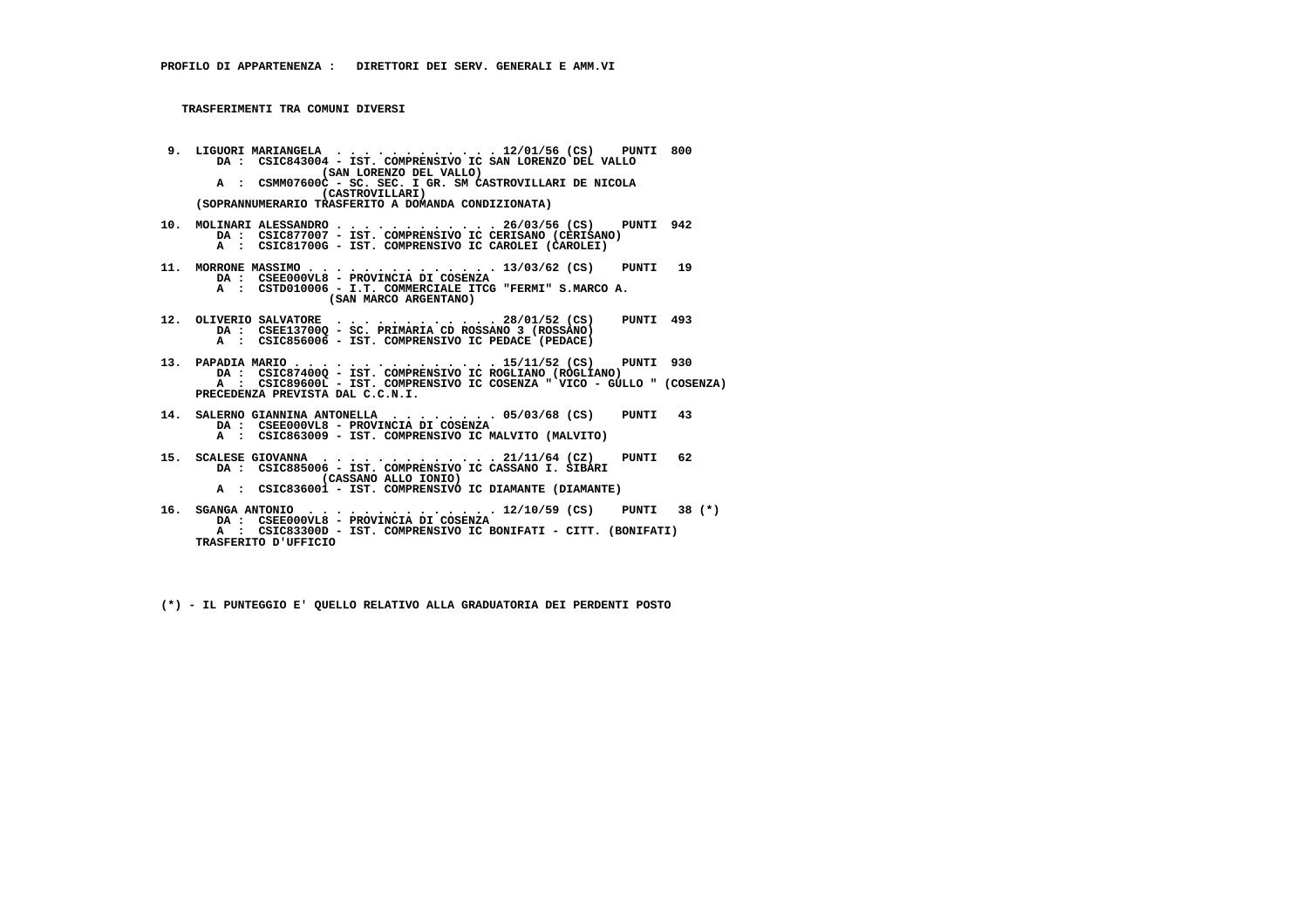**17. VITELLI LORENZA . . . . . . . . . . . . . . 25/04/67 (CS) PUNTI 38 DA : CSEE000VL8 - PROVINCIA DI COSENZA A : CSIC81100L - IST. COMPRENSIVO IC CORIGLIANO C. SCHIAVONEA (CORIGLIANO CALABRO)**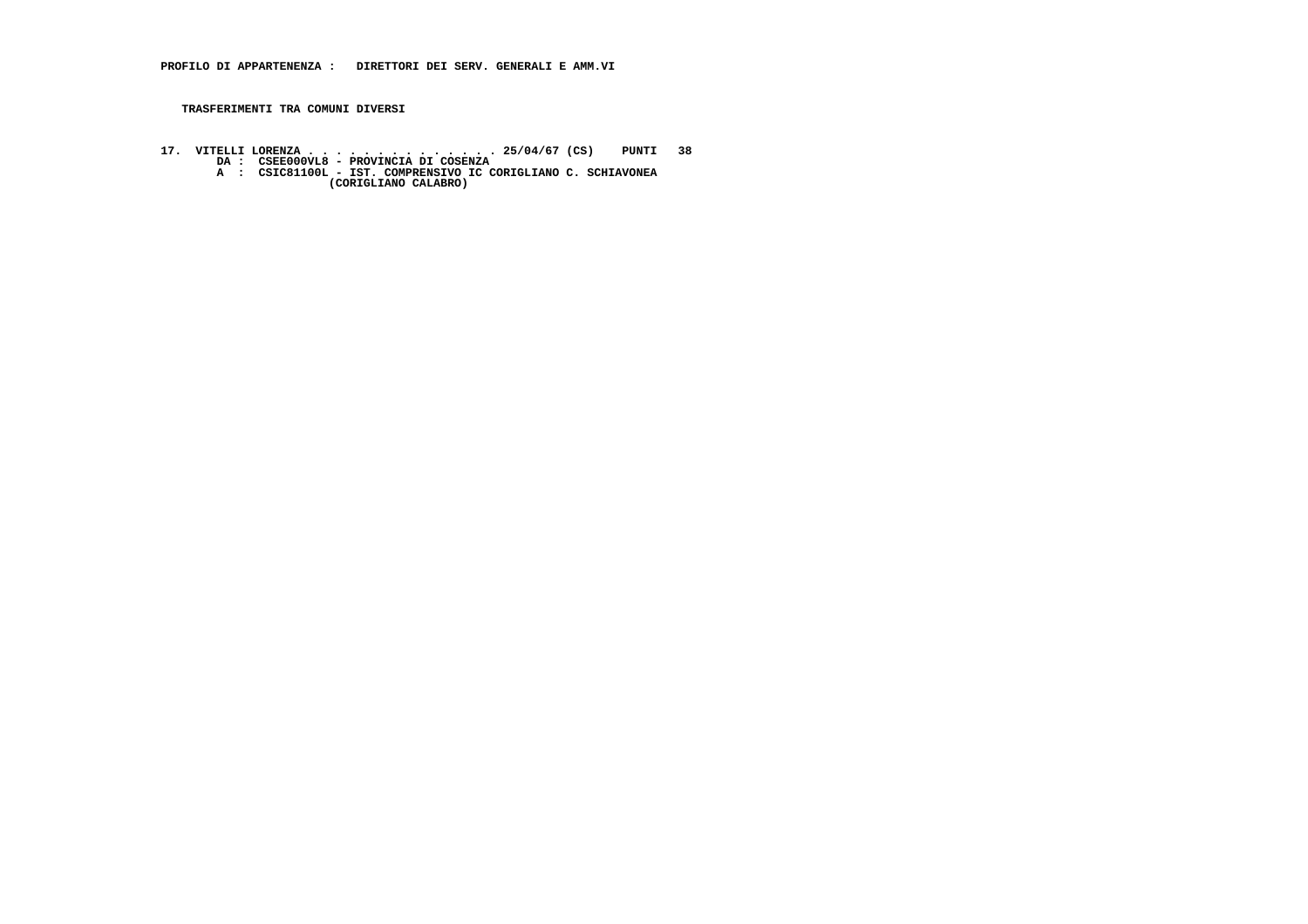**TRASFERIMENTI DA ALTRA PROVINCIA**

- **1. CESATI FRANCESCA . . . . . . . . . . . . . 05/04/70 (CS) PUNTI 176 DA : UDEE000VL8 PROVINCIA DI UDINE A : CSEE04700D SC. PRIMARIA CD CASSANO I. CENTRO (CASSANO ALLO IONIO)**
- **2. GIAMPIETRO FRANCESCO . . . . . . . . . . . 18/11/64 (CS) PUNTI 183 DA : TAEE000VT8 - PROVINCIA DI TARANTO A : CSEE17400P - SC. PRIMARIA CD TREBISACCE (TREBISACCE)**
	-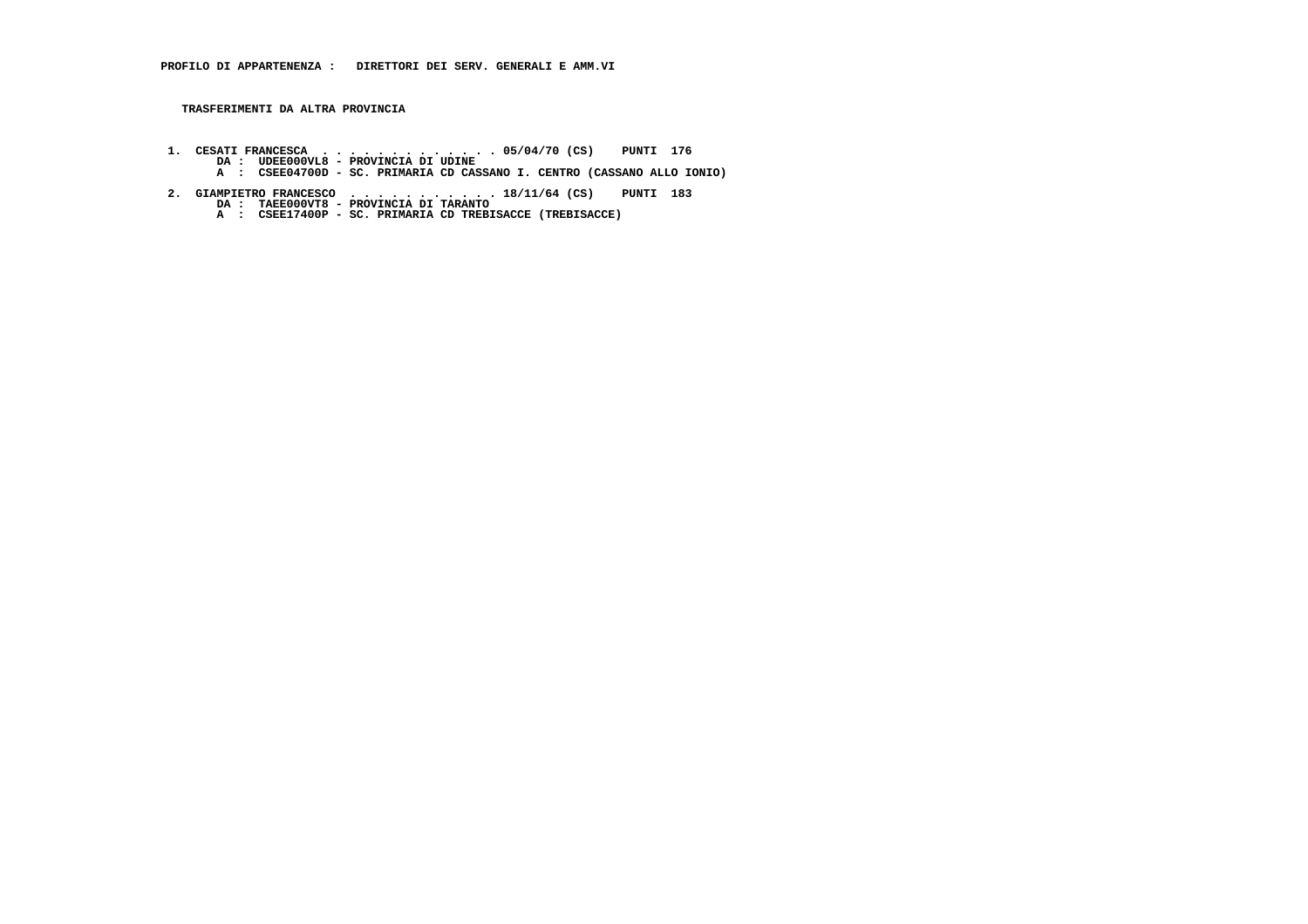- **1. ALBO MARIA ANTONIETTA . . . . . . . . . . . 17/10/47 (CS) PUNTI 828 DA : CSCT71000N CENTRO TERRIT. COSENZA S.M"ZUMBINI"CENTRO TERR(COSENZA) A : CSMM013009 - SC. SEC. I GR. SM COSENZA "ZUMBINI" (COSENZA)**
- **2. ARGENTINO TERESA . . . . . . . . . . . . . 15/06/63 (CS) PUNTI 385**DA : CSPS06000B - L. SCIENTIFICO LS ROSSANO (ROSSANO)  **A : CSEE13700Q - SC. PRIMARIA CD ROSSANO 3 (ROSSANO) PREC.:TRASF. SCUOLA DI EX-TITOLARITA'**
- **3. BOMENTRE CARMELA . . . . . . . . . . . . . 27/06/57 (CS) PUNTI 360 DA : CSRH010004 IP SERV. ALB. E RIST. IPSAR CASTROVILLARI (CASTROVILLARI) A : CSPS05000R - L. SCIENTIFICO LS "E.MATTEI" CASTROVILLARI**
	- **(CASTROVILLARI)**
- **4. BONAMASSA ROSA . . . . . . . . . . . . . . 11/08/56 (CS) PUNTI 174 DA : CSIC83100T - IST. COMPRENSIVO IC CORIGLIANO C. CANTINELLA (CORIGLIANO CALABRO) A : CSEE07000E - SC. PRIMARIA CD CORIGLIANO C. 2 (CORIGLIANO CALABRO)**
	- **(SOPRANNUMERARIO TRASFERITO A DOMANDA CONDIZIONATA)**
- **5. BORRELLI ANTONELLO . . . . . . . . . . . . 17/01/69 (CS) PUNTI 587 DA : CSCT70400A CENTRO TERRIT. MALVITO S.M. CENTRO TERRITORIAL(MALVITO) A : CSIC863009 - IST. COMPRENSIVO IC MALVITO (MALVITO) PREC.:TRASF. SCUOLA DI EX-TITOLARITA'**
- **6. BUDRONI COSTANTINO . . . . . . . . . . . . 28/09/66 (CS) PUNTI 175 DA : CSEE13600X SC. PRIMARIA CD ROSSANO 2 (ROSSANO) A : CSMM276006 - SC. SEC. I GR. SM ROSSANO " DA VINCI - LEVI"(ROSSANO)**
- **7. DE GAETANO ANTONIO . . . . . . . . . . . . 20/05/72 (TA) PUNTI 142 DA : CSEE06900A - SC. PRIMARIA CD CORIGLIANO C. 1 (CORIGLIANO CALABRO) A : CSEE07100A - SC. PRIMARIA CD CORIGLIANO C. 3 (CORIGLIANO CALABRO)**
- **8. DE LUCA MARIA KATIA . . . . . . . . . . . . 02/02/59 (CS) PUNTI 842 DA : CSPS03000G L. SCIENTIFICO LS "SCORZA" COSENZA (COSENZA) A : CSEE007003 - SC. PRIMARIA CD COSENZA 7 (COSENZA)**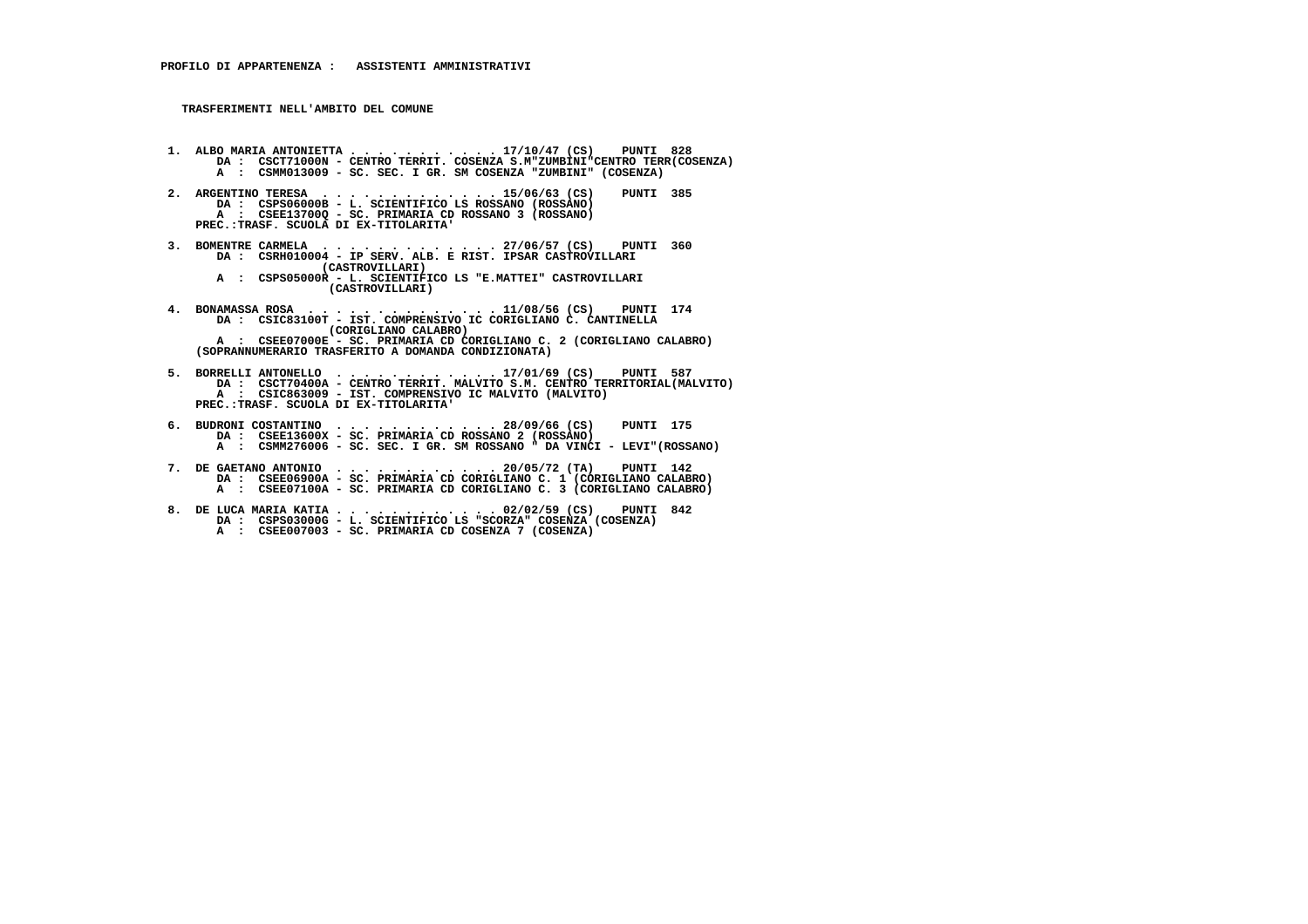- **9. FEDERICO MARIO . . . . . . . . . . . . . . 19/02/74 (CS) PUNTI 300 DA : CSIS04600Q IST. SUP. II GR. IIS ROSSANO "ITAS-ITC" (ROSSANO) A : CSIS064009 IST. SUP. II GR. IIS ROSSANO"ITI-IPA-ITA" (ROSSANO) (SOPRANNUMERARIO TRASFERITO A DOMANDA CONDIZIONATA)**
- **10. FUOCO ANGELA . . . . . . . . . . . . . . . 11/04/55 (CS) PUNTI 488 DA : CSIS02400V IST. SUP. II GR. IIS ROGLIANO "LS-ITC" (ROGLIANO) A : CSIC87400Q - IST. COMPRENSIVO IC ROGLIANO (ROGLIANO)**
- **11. MANDIA EMANUELE . . . . . . . . . . . . . . 02/10/65 (RM) PUNTI 140 DA : CSIS052003 IST. SUP. II GR. IIS ROSSANO "LC-LA" (ROSSANO) A : CSMM18700Q - SC. SEC. I GR. SM ROSSANO " RONCALLI" (ROSSANO) (SOPRANNUMERARIO TRASFERITO A DOMANDA CONDIZIONATA)**
- **12. MICELI GIACOMO . . . . . . . . . . . . . . 21/04/63 (CS) PUNTI 561 DA : CSTD02000R I.T. COMMERCIALE ITCG " PIZZINI" PAOLA (PAOLA) A : CSRH07000Q - IP SERV. ALB. E RIST. IPSAR PAOLA (PAOLA) (SOPRANNUMERARIO TRASFERITO A DOMANDA CONDIZIONATA)**
- **13. NAVA IOLANDA . . . . . . . . . . . . . . . 29/09/60 (CS) PUNTI 678 DA : CSVC01000E CONVITTO NAZIONALE CONV. NAZ."TELESIO"COSENZA (COSENZA) A : CSEE00800V - SC. PRIMARIA CD COSENZA 8 (COSENZA)**
- **14. OLIVA GIUSEPPE . . . . . . . . . . . . . . 21/02/57 (EE) PUNTI 730 DA : CSTL01000L I.T. GEOMETRI ITG"FALCONE/BORSELLINO"CORIGLI A(CORIGLIANO CALABRO) A : CSIS066001 - IST. SUP. II GR. IIS CORIGLIANO C. "IPSIA-ITI " (CORIGLIANO CALABRO)**
- **15. ORO GIUSEPPE . . . . . . . . . . . . . . . 18/10/51 (CS) PUNTI 671 DA : CSIS058002 IST. SUP. II GR. IIS PAOLA "IPSC-IPSIA-ITT" (PAOLA) A : CSRH07000Q - IP SERV. ALB. E RIST. IPSAR PAOLA (PAOLA) (SOPRANNUMERARIO TRASFERITO A DOMANDA CONDIZIONATA)**
- **16. PUGLIESE FRANCA . . . . . . . . . . . . . . 01/01/69 (CS) PUNTI 492 DA : CSPS210004 - L. SCIENTIFICO LS PAOLA (PAOLA) A : CSRH07000Q - IP SERV. ALB. E RIST. IPSAR PAOLA (PAOLA) (SOPRANNUMERARIO TRASFERITO A DOMANDA CONDIZIONATA)**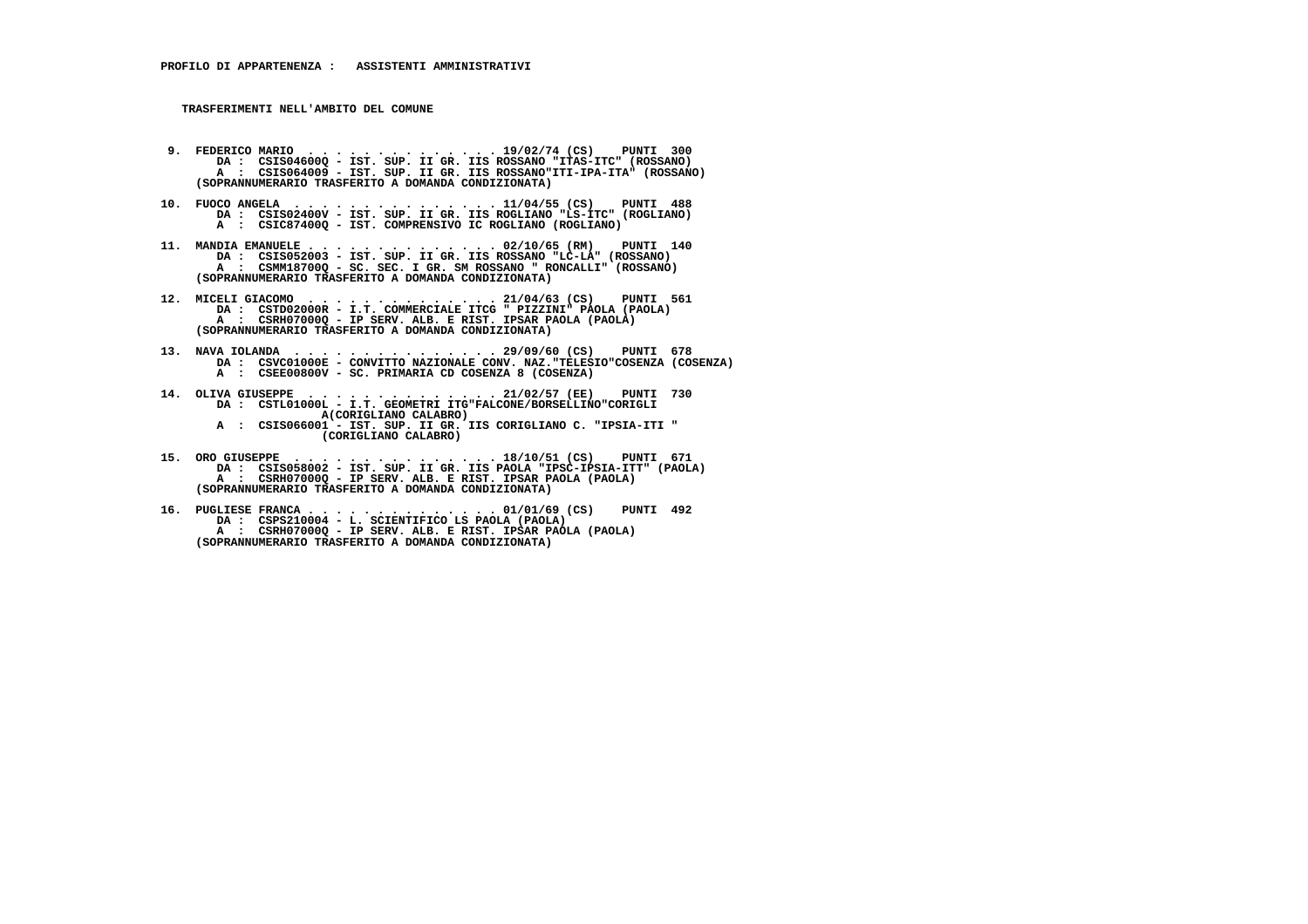- **17. ROMANO ANGELA ROSA . . . . . . . . . . . . 11/11/57 (CS) PUNTI 226 DA : CSTA050006 I.T. AGRARIO ITA BELVEDERE M. (BELVEDERE MARITTIMO) A : CSEE180002 - SC. PRIMARIA CD BELVEDERE "G. RODARI" (BELVEDERE MARITTIMO)**
- **18. ROMANO MARIA LUCIA . . . . . . . . . . . . 12/02/58 (CS) PUNTI 634 DA : CSIS02400V IST. SUP. II GR. IIS ROGLIANO "LS-ITC" (ROGLIANO) A : CSIC87400Q - IST. COMPRENSIVO IC ROGLIANO (ROGLIANO) PREC.:TRASF. SCUOLA DI EX-TITOLARITA'**
- **19. SCHIAVELLI LEONARDO . . . . . . . . . . . . 06/11/79 (CS) PUNTI 62 DA : CSEE07000E SC. PRIMARIA CD CORIGLIANO C. 2 (CORIGLIANO CALABRO) A : CSIS001006 - IST. SUP. II GR. IIS CORIGLIANO C. "LC-LS" (CORIGLIANO CALABRO)**
- **20. SPATA GIOVANNI . . . . . . . . . . . . . . 28/07/65 (CS) PUNTI 182 DA : CSPC110004 L. CLASSICO LC "SATRIANI" CASSANO I. (CASSANO ALLO IONIO)**
- **A : CSIS022007 IST. SUP. II GR. I.I.S. CASSANO I. "IPSIA-ITC-IP (CASSANO ALLO IONIO) PREC.:TRASF. SCUOLA DI EX-TITOLARITA'**

- **21. SPEZZANO DANIELA . . . . . . . . . . . . . 04/09/56 (CS) PUNTI 742 DA : CSTL01000L - I.T. GEOMETRI ITG"FALCONE/BORSELLINO"CORIGLI A(CORIGLIANO CALABRO)**
- **A : CSTD08000C I.T. COMMERCIALE ITC "L.PALMA" CORIGLIANO (CORIGLIANO CALABRO)**
- **22. TRIPALDI SALVATORE . . . . . . . . . . . . 26/12/67 (VV) PUNTI 225 DA : CSIC89000N IST. COMPRENSIVO IC RENDE N.1 (RENDE) A : CSIC89100D - IST. COMPRENSIVO IC RENDE N. 2 (RENDE)**
- **23. TROTTA PIETRO . . . . . . . . . . . . . . . 10/03/48 (CS) PUNTI 466 DA : CSIC86800C IST. COMPRENSIVO IC PAOLA "BRUNO" (PAOLA) A : CSEE11700E - SC. PRIMARIA CD PAOLA "LO GIUDICE" (PAOLA) PRECEDENZA PREVISTA DAL C.C.N.I. (SOPRANNUMERARIO TRASFERITO A DOMANDA CONDIZIONATA)**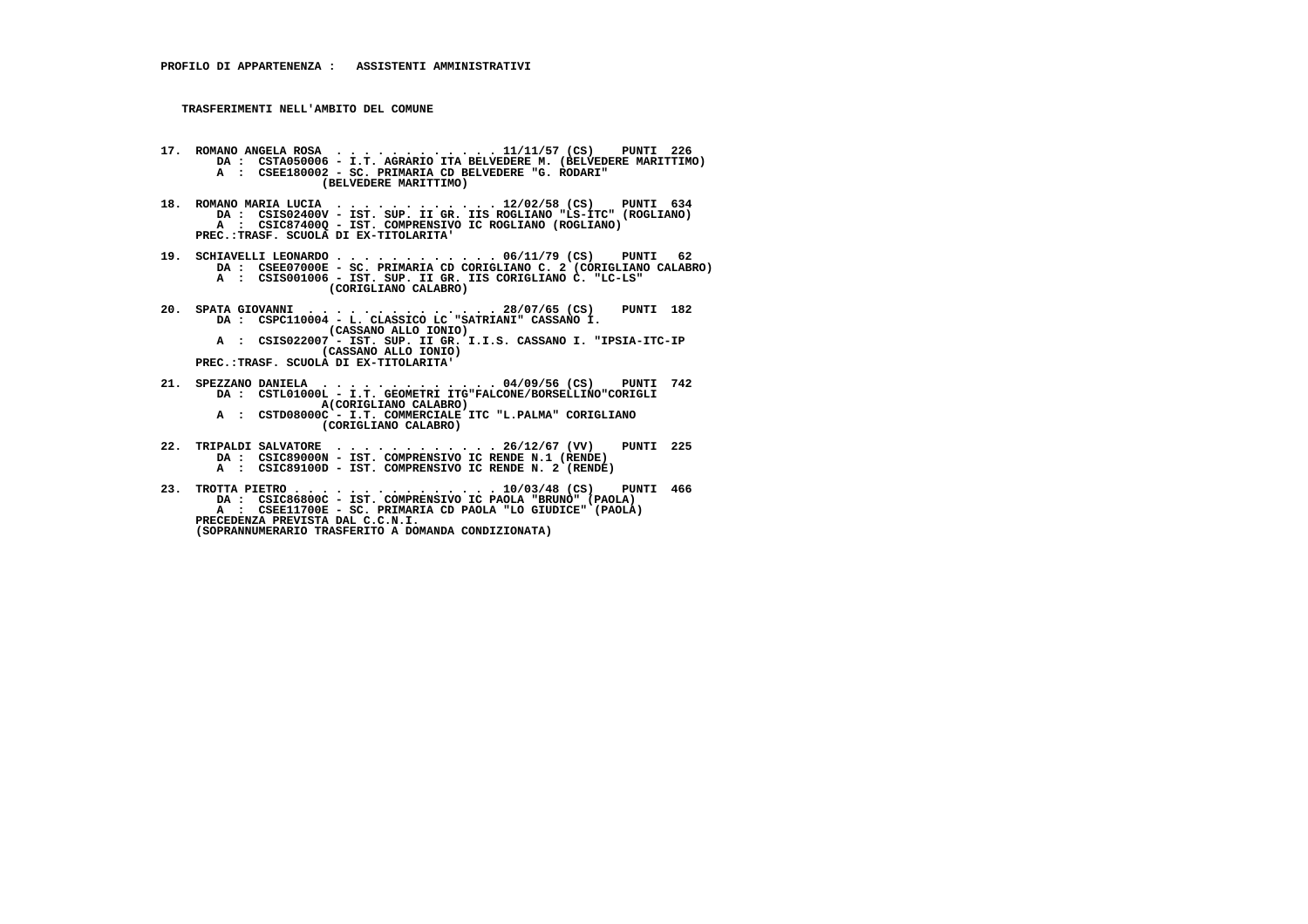- 24. VENTURA GIACOMO . . . . . . . . . . 24/03/75 (CS) PUNTI 140<br>DA : CSCT700003 CENTRO TERRIT. COSENZA CENTRO TERRIT. SPIRITO (COSENZA)<br>A : CSVC01000E CONVITTO NAZIONALE CONV. NAZ. TELESIO"COSENZA (COSENZA)
- **25. VERARDI ROBERTO . . . . . . . . . . . . . . 23/01/65 (CS) PUNTI 524 DA : CSIS03900L IST. SUP. II GR. IIS S. GIOVANNI IN F. "IPSIA- I(SAN GIOVANNI IN FIORE)**
- **A : CSPS15000N L. SCIENTIFICO LICEO SCIENT. ,CLASSICO, SC. UM (SAN GIOVANNI IN FIORE)**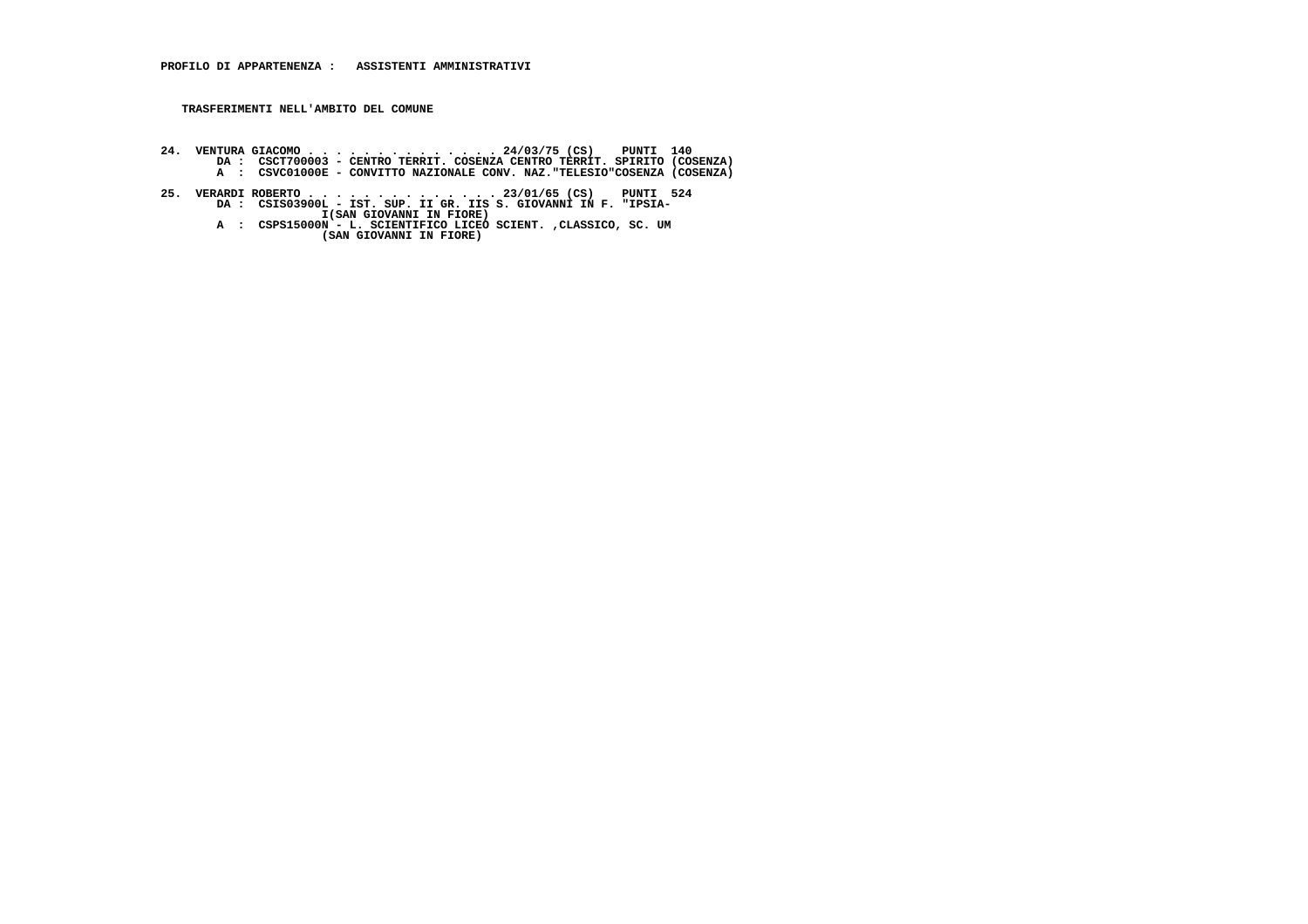- **1. AITA PASQUALINO . . . . . . . . . . . . . . 28/04/63 (CS) PUNTI 385 DA : CSPS05000R L. SCIENTIFICO LS "E.MATTEI" CASTROVILLARI (CASTROVILLARI) A : CSIC85800T - IST. COMPRENSIVO IC FRASCINETO (FRASCINETO) PREC.:TRASF. SCUOLA DI EX-TITOLARITA'**
- **2. AMERISE ANNA FRANCA . . . . . . . . . . . . 07/07/50 (CS) PUNTI 507 (\*) DA : CSIC880003 IST. COMPRENSIVO IC TREBISACCE (TREBISACCE) A : CSTL01000L - I.T. GEOMETRI ITG"FALCONE/BORSELLINO"CORIGLI A(CORIGLIANO CALABRO) TRASFERITO D'UFFICIO**
- **3. ANSELMO ANGELO . . . . . . . . . . . . . . 18/10/56 (CS) PUNTI 167 DA : CSEE000VL8 PROVINCIA DI COSENZA A : CSIC869008 - IST. COMPRENSIVO IC COSENZA "DON MILANI" (COSENZA) PRECEDENZA PREVISTA DAL C.C.N.I.**
- **4. ARCURI ANGELA . . . . . . . . . . . . . . . 08/01/61 (CS) PUNTI 514 DA : CSIS064009 - IST. SUP. II GR. IIS ROSSANO"ITI-IPA-ITA" (ROSSANO) A : CSPS230009 - L. SCIENTIFICO LS CARIATI (CARIATI)**
- **5. ARLIA MICHELE . . . . . . . . . . . . . . . 19/12/63 (CS) PUNTI 412 (\*) DA : CSIC86100N IST. COMPRENSIVO IC GUARDIA PIEMONTESE (GUARDIA PIEMONTESE) A : CSEE12400N - SC. PRIMARIA CD RENDE 3 (RENDE) TRASFERITO D'UFFICIO**
- **6. BAFFA MICHELE . . . . . . . . . . . . . . . 21/02/48 (CS) PUNTI 422 DA : CSIC830002 IST. COMPRENSIVO IC SAN GIORGIO ALBANESE (SAN GIORGIO ALBANESE) A : CSEE07100A - SC. PRIMARIA CD CORIGLIANO C. 3 (CORIGLIANO CALABRO)**
- **7. BALDINO GIUSEPPE . . . . . . . . . . . . . 18/03/62 (CS) PUNTI 188 DA : CSEE000VL8 PROVINCIA DI COSENZA A : CSEE16000R - SC. PRIMARIA CD SCALEA (SCALEA) PRECEDENZA PREVISTA DAL C.C.N.I.**
	- **(\*) IL PUNTEGGIO E' QUELLO RELATIVO ALLA GRADUATORIA DEI PERDENTI POSTO**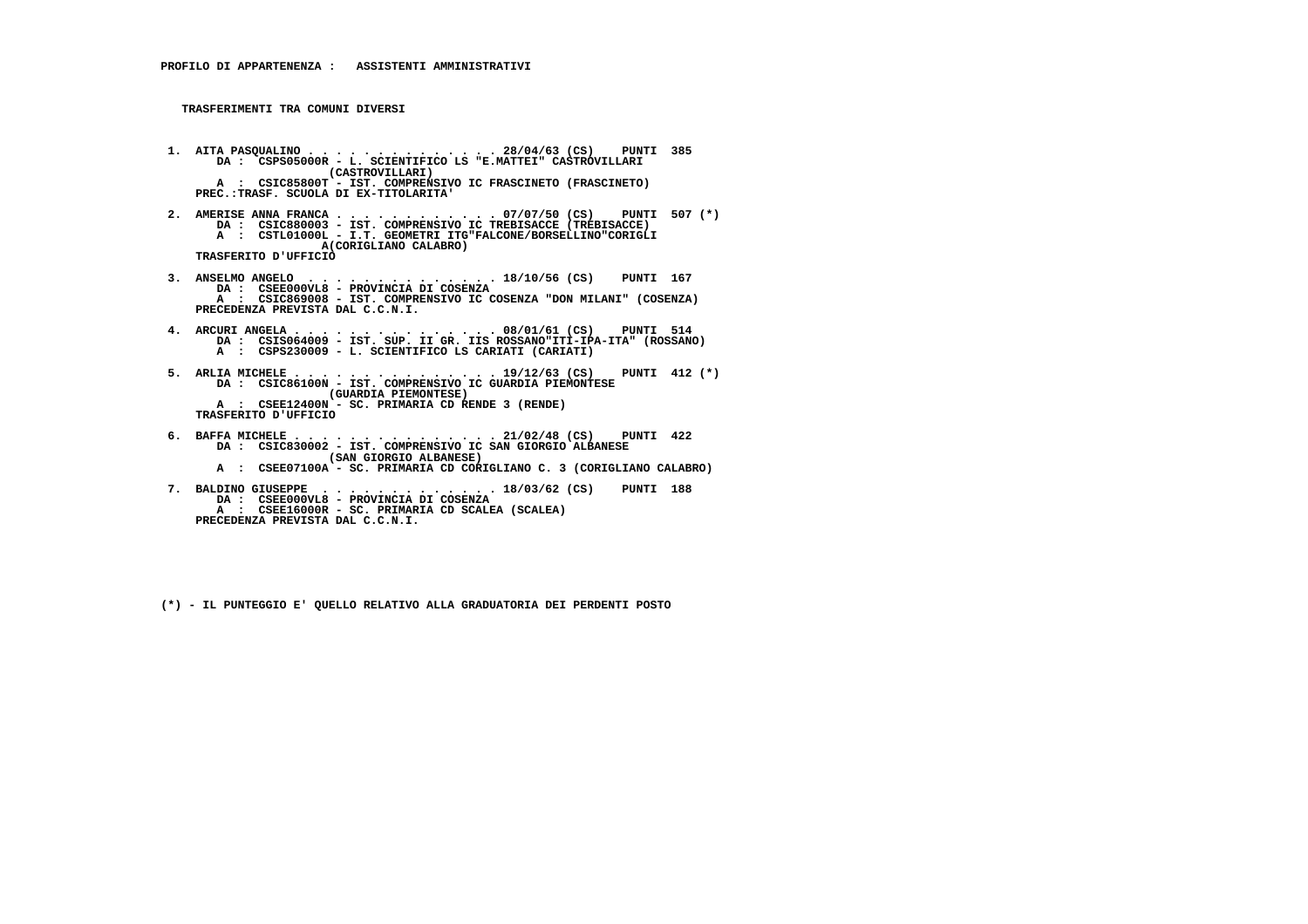- **8. BASILE GIUSEPPE . . . . . . . . . . . . . . 12/10/72 (CS) PUNTI 307 DA : CSIC87900V IST. COMPRENSIVO IC RENDE QUATTROMIGLIA (RENDE) A : CSIC84100C - IST. COMPRENSIVO IC SAN LUCIDO (SAN LUCIDO) PREC.:TRASF. SCUOLA DI EX-TITOLARITA'**
- **9. BAZZARELLI MARIOLINA . . . . . . . . . . . 25/02/66 (CS) PUNTI 178 DA : CSEE000VL8 - PROVINCIA DI COSENZA A : CSEE172003 - SC. PRIMARIA CD TORTORA (TORTORA)**
- **10. BELSITO MICHELE . . . . . . . . . . . . . . 16/04/65 (CS) PUNTI 216 DA : CSPS18000D L. SCIENTIFICO LS "PITAGORA" RENDE (RENDE) A : CSIC88900D - IST. COMPRENSIVO IC MONTALTO U. SCALO (MONTALTO UFFUGO)**
- **11. BELSITO SALVATORE ANTONIO . . . . . . . . . 09/09/68 (CS) PUNTI 516 DA : CSTD07000T - I.T. COMMERCIALE ITCG "FALCONE" ACRI (ACRI) A : CSIC81200C - IST. COMPRENSIVO IC COSENZA V. SPIRITO SANTO (COSENZA) (SOPRANNUMERARIO TRASFERITO A DOMANDA CONDIZIONATA)**
- **12. CARUSO RAMONE . . . . . . . . . . . . . . . 16/11/52 (CS) PUNTI 595 DA : CSTD17000P I.T. COMMERCIALE ITC SAN SOSTI (SAN SOSTI) A : CSIC87500G - IST. COMPRENSIVO IC ROGGIANO GR. "ZANFINI" (ROGGIANO GRAVINA) PREC.:TRASF. SCUOLA DI EX-TITOLARITA'**
- **13. CERENZIA CATALDO . . . . . . . . . . . . . 04/10/57 (CS) PUNTI 497 DA : CSRI210009 I.P.I. ARTIGIANATO IPSIA MANDATORICCIO (MANDATORICCIO) A : CSEE04200A - SC. PRIMARIA CD CARIATI (CARIATI)**
- **14. COVELLO MARIA ASSUNTA . . . . . . . . . . . 25/06/62 (CS) PUNTI 427 DA : CSIS05600A IST. SUP. II GR. IIS COSENZA "LIC. ART.-ITA" (COSENZA) A : CSPS18000D - L. SCIENTIFICO LS "PITAGORA" RENDE (RENDE) PRECEDENZA PREVISTA DAL C.C.N.I.**
- **15. DE IACOVO ADRIANO . . . . . . . . . . . . . 06/11/60 (CS) PUNTI 697 DA : CSIC87500G IST. COMPRENSIVO IC ROGGIANO GR. "ZANFINI" (ROGGIANO GRAVINA)**
- **A : CSCT70400A CENTRO TERRIT. MALVITO S.M. CENTRO TERRITORIAL(MALVITO)**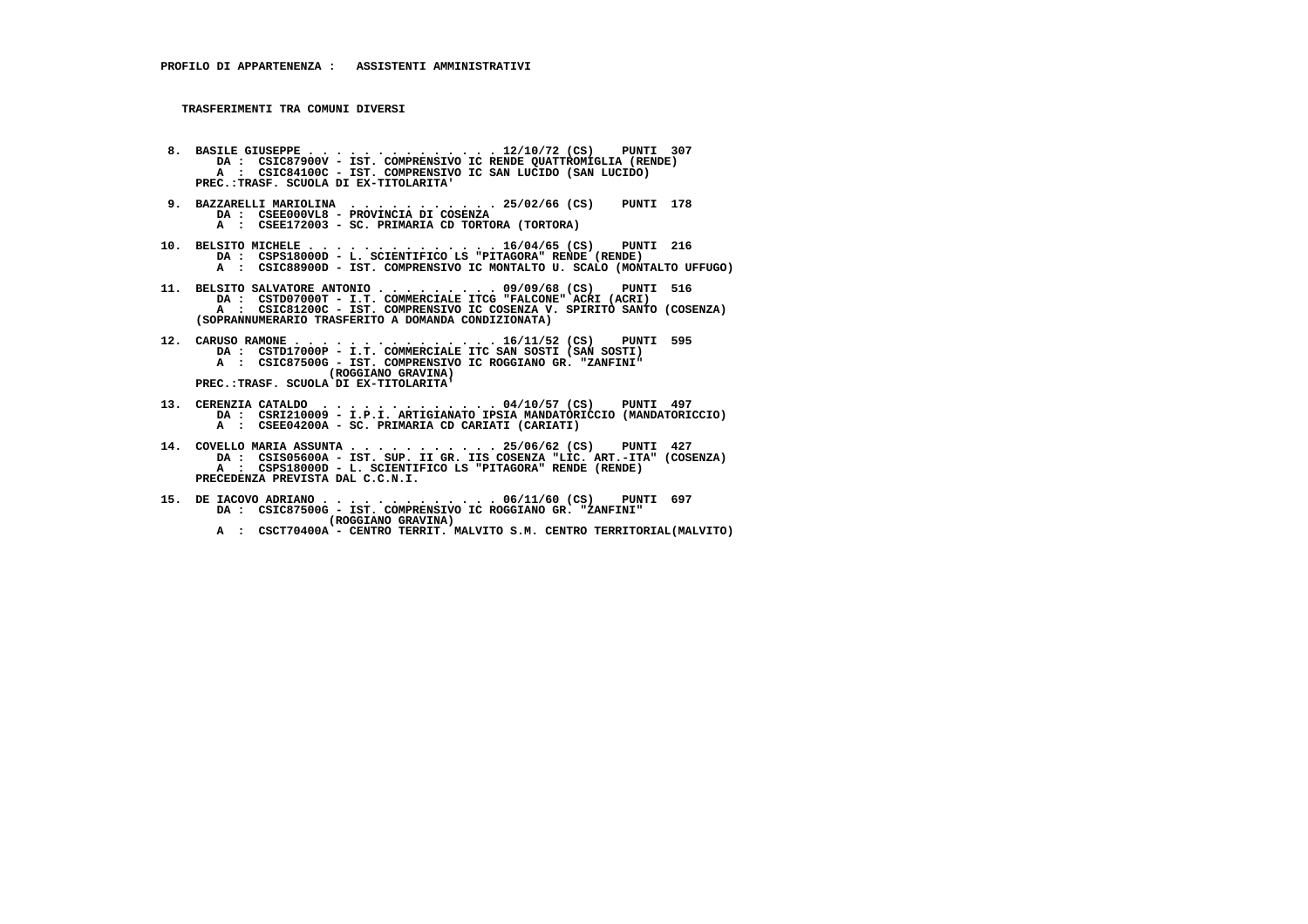- **16. DE MARCO GIANCARLO . . . . . . . . . . . . 04/05/47 (CS) PUNTI 990 DA : CSIC89100D IST. COMPRENSIVO IC RENDE N. 2 (RENDE) A : CSIS049007 - IST. SUP. II GR. I.I.S. CASTROLIBERO "LS-ITCG" (CASTROLIBERO) PREC.:TRASF. SCUOLA DI EX-TITOLARITA'**
- **17. DE RENZO MARIA GRAZIA . . . . . . . . . . . 17/08/64 (CS) PUNTI 522 DA : CSIC849003 IST. COMPRENSIVO IC MANDATORICCIO (MANDATORICCIO) A : CSIC84400X - IST. COMPRENSIVO IC CAMPANA (CAMPANA)**
- **18. DIMA GIULIANA . . . . . . . . . . . . . . . 21/01/47 (CS) PUNTI 329 DA : CSIS05600A - IST. SUP. II GR. IIS COSENZA "LIC. ART.-ITA" (COSENZA) A : CSPS18000D - L. SCIENTIFICO LS "PITAGORA" RENDE (RENDE)**
- **19. FALSETTI GIUSEPPINA . . . . . . . . . . . . 20/07/55 (CS) PUNTI 591 (\*) DA : CSIC865001 IST. COMPRENSIVO IC AMANTEA MAMELI (AMANTEA) A : CSEE12300T SC. PRIMARIA CD RENDE 2 (RENDE) TRASFERITO D'UFFICIO**
- **20. FAUSTINI MARIASTELLA . . . . . . . . . . . 20/01/62 (CS) PUNTI 194 DA : CSEE000VL8 PROVINCIA DI COSENZA A : CSEE134008 - SC. PRIMARIA CD ROSSANO 1 (ROSSANO) PRECEDENZA PREVISTA DAL C.C.N.I.**
- **21. FERRACCI ANTONELLA . . . . . . . . . . . . 07/05/62 (VA) PUNTI 153 DA : CSEE000VL8 PROVINCIA DI COSENZA A : CSIS03400D - IST. SUP. II GR. IIS PRAIA A MARE "IPSAR-LC" (PRAIA A MARE)**
- **22. FERRARO EMANUELE . . . . . . . . . . . . . 15/11/65 (CS) PUNTI 229 DA : CSEE000VL8 - PROVINCIA DI COSENZA A : CSPS18000D - L. SCIENTIFICO LS "PITAGORA" RENDE (RENDE) PRECEDENZA PREVISTA DAL C.C.N.I.**
- **23. FORESTIERO GIOVANNI . . . . . . . . . . . . 12/03/58 (CS) PUNTI 736 (\*) DA : CSIC83700R - IST. COMPRENSIVO IC S.MARIA DEL C. "BORSELLINO" (SANTA MARIA DEL CEDRO) A : CSIC89500R - IST. COMPRENSIVO IC SCALEA (SCALEA) TRASFERITO D'UFFICIO**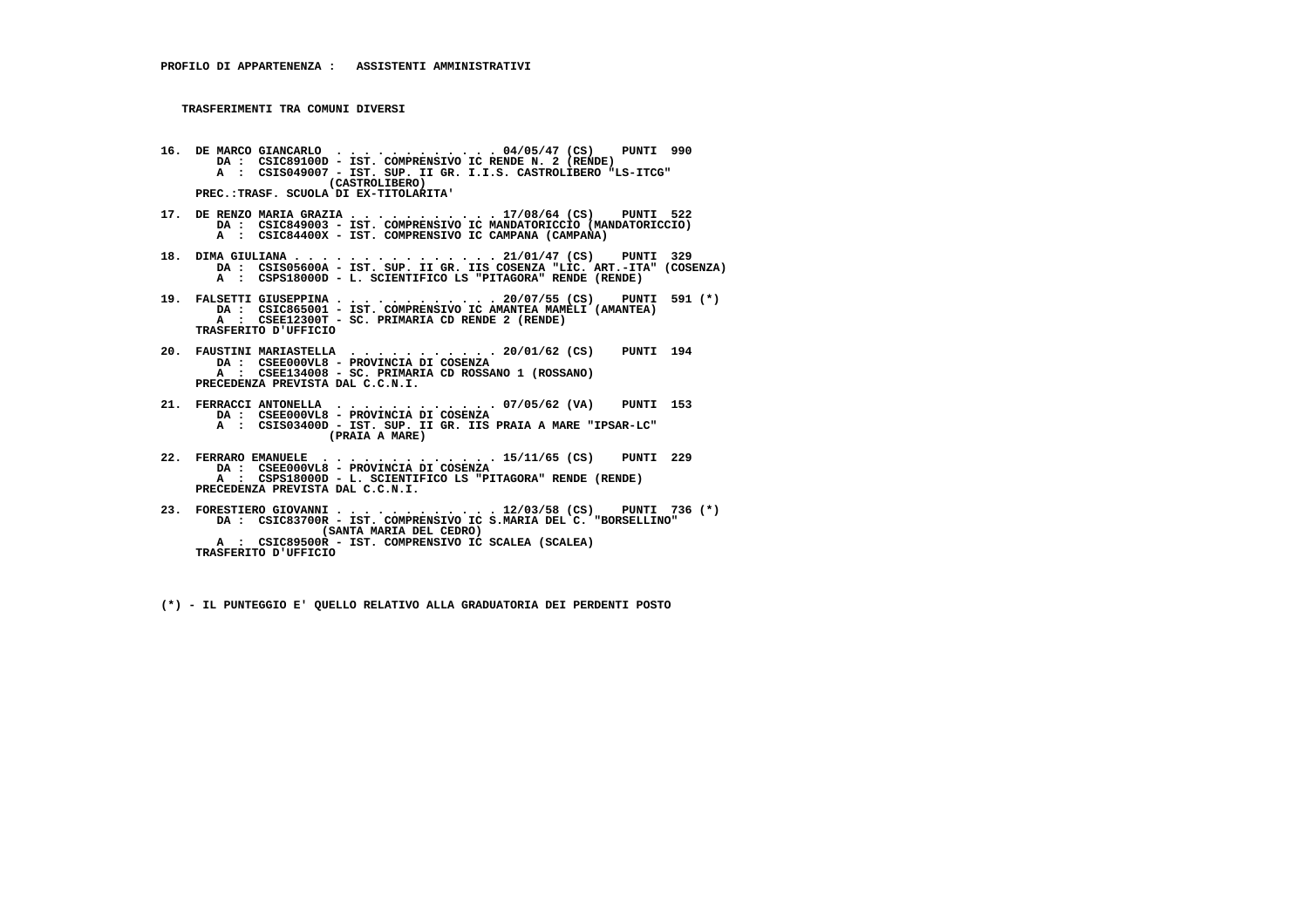- **24. FORMOSO FRANCESCO PAOLO . . . . . . . . . . 19/01/60 (CS) PUNTI 691 DA : CSEE180002 SC. PRIMARIA CD BELVEDERE "G. RODARI" (BELVEDERE MARITTIMO) A : CSIC872004 - IST. COMPRENSIVO IC CETRARO (CETRARO) PREC.:TRASF. SCUOLA DI EX-TITOLARITA'**
- **25. FRANCO MARIO GIUSEPPE . . . . . . . . . . . 20/09/59 (CS) PUNTI 596 DA : CSEE07000E SC. PRIMARIA CD CORIGLIANO C. 2 (CORIGLIANO CALABRO)A : CSPS05000R - L. SCIENTIFICO LS "E.MATTEI" CASTROVILLARI (CASTROVILLARI)**
- **26. FUCILE FRANCESCO . . . . . . . . . . . . . 14/04/65 (CS) PUNTI 273 DA : CSEE000VL8 - PROVINCIA DI COSENZA A : CSIC80900L - IST. COMPRENSIVO IC ROSE "DOCIMO" (ROSE) PRECEDENZA PREVISTA DAL C.C.N.I.**
- **27. FUSARO ANITA LUCIA . . . . . . . . . . . . 14/10/56 (CS) PUNTI 122 (\*) DA : CSEE000VL8 PROVINCIA DI COSENZA A : CSIC85900N - IST. COMPRENSIVO IC SARACENA (SARACENA) TRASFERITO D'UFFICIO**
- **28. GALLO MASSIMILIANO . . . . . . . . . . . . 10/05/73 (CS) PUNTI 289 (\*) DA : CSIS01600X IST. SUP. II GR. IIS BISIGNANO "ITI-LS" (BISIGNANO) A : CSEE09800A - SC. PRIMARIA CD LUZZI (LUZZI) TRASFERITO D'UFFICIO**
- **29. GRECO ANNUNZIATO . . . . . . . . . . . . . 30/04/53 (CS) PUNTI 480 (\*) DA : CSIC81500X IST. COMPRENSIVO IC FAGNANO CASTELLO (FAGNANO CASTELLO) A : CSTD17000P - I.T. COMMERCIALE ITC SAN SOSTI (SAN SOSTI) TRASFERITO D'UFFICIO**
- **30. LO GIUDICE ROSARIO ALDO . . . . . . . . . . 08/10/62 (CS) PUNTI 211 DA : CSIC84600G - IST. COMPRENSIVO IC CROPALATI (CROPALATI) A : CSEE06900A - SC. PRIMARIA CD CORIGLIANO C. 1 (CORIGLIANO CALABRO) (SOPRANNUMERARIO TRASFERITO A DOMANDA CONDIZIONATA)**
- **31. MAGNO ELENA . . . . . . . . . . . . . . . . 14/05/59 (CS) PUNTI 185 DA : CSEE000VL8 - PROVINCIA DI COSENZA A : CSTL01000L - I.T. GEOMETRI ITG"FALCONE/BORSELLINO"CORIGLI**
	- **A(CORIGLIANO CALABRO)**
	- **(\*) IL PUNTEGGIO E' QUELLO RELATIVO ALLA GRADUATORIA DEI PERDENTI POSTO**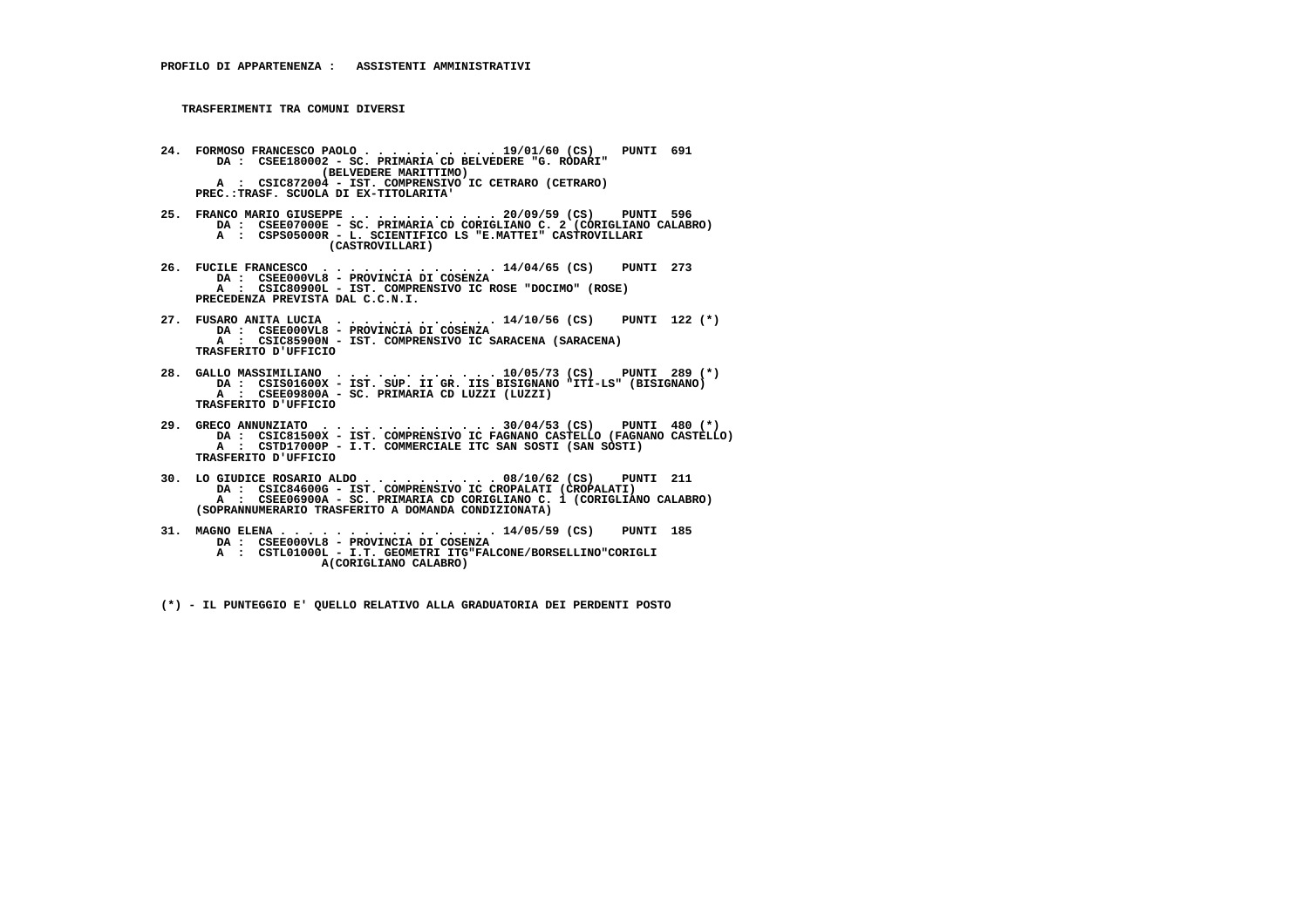- **32. MANFREDI TULLIA . . . . . . . . . . . . . . 11/06/56 (CS) PUNTI 182 DA : CSIC869008 IST. COMPRENSIVO IC COSENZA "DON MILANI" (COSENZA) A : CSIC856006 - IST. COMPRENSIVO IC PEDACE (PEDACE) PREC.:TRASF. SCUOLA DI EX-TITOLARITA'**
- **33. MARANO GIOVANNA LILIANA . . . . . . . . . . 01/10/57 (CS) PUNTI 306 DA : CSEE000VL8 PROVINCIA DI COSENZA A : CSPS18000D - L. SCIENTIFICO LS "PITAGORA" RENDE (RENDE)**
- **34. MARCADORO GIAMPAOLO . . . . . . . . . . . . 16/05/59 (CS) PUNTI 182 DA : CSEE000VL8 - PROVINCIA DI COSENZA A : CSRI25000Q - I.P.I. ARTIGIANATO IPSIA G. MARCONI COSENZA (COSENZA) PRECEDENZA PREVISTA DAL C.C.N.I.**
- **35. MARRELLI FORTUNATO . . . . . . . . . . . . 05/06/60 (CS) PUNTI 219 (\*) DA : CSIC88400A IST. COMPRENSIVO IC ACRI SAN GIACOMO (ACRI) A : CSIC830002 - IST. COMPRENSIVO IC SAN GIORGIO ALBANESE (SAN GIORGIO ALBANESE)**

 **TRASFERITO D'UFFICIO**

- **36. MAZZEI MARCELLO . . . . . . . . . . . . . . 22/05/64 (CS) PUNTI 495 (\*) DA : CSEE065003 SC. PRIMARIA CD CETRARO (CETRARO) A : CSTA050006 I.T. AGRARIO ITA BELVEDERE M. (BELVEDERE MARITTIMO) TRASFERITO D'UFFICIO**
- **37. MIRAGLIA ROSANNA . . . . . . . . . . . . . 05/09/68 (CS) PUNTI 158 (\*) DA : CSEE000VL8 - PROVINCIA DI COSENZA A : CSEE13600X - SC. PRIMARIA CD ROSSANO 2 (ROSSANO) TRASFERITO D'UFFICIO**
- **38. MONTALTO MARIA . . . . . . . . . . . . . . 28/02/55 (CS) PUNTI 155 (\*) DA : CSEE000VL8 - PROVINCIA DI COSENZA A : CSRH010004 - IP SERV. ALB. E RIST. IPSAR CASTROVILLARI**

 **(CASTROVILLARI) TRASFERITO D'UFFICIO**

 **39. NIGRO ASSUNTA . . . . . . . . . . . . . . . 21/10/55 (AV) PUNTI 373 DA : CSIC82300V - IST. COMPRENSIVO IC VILLAPIANA "G. PASCOLI" (VILLAPIANA) A : CSEE07000E - SC. PRIMARIA CD CORIGLIANO C. 2 (CORIGLIANO CALABRO) (SOPRANNUMERARIO TRASFERITO A DOMANDA CONDIZIONATA)**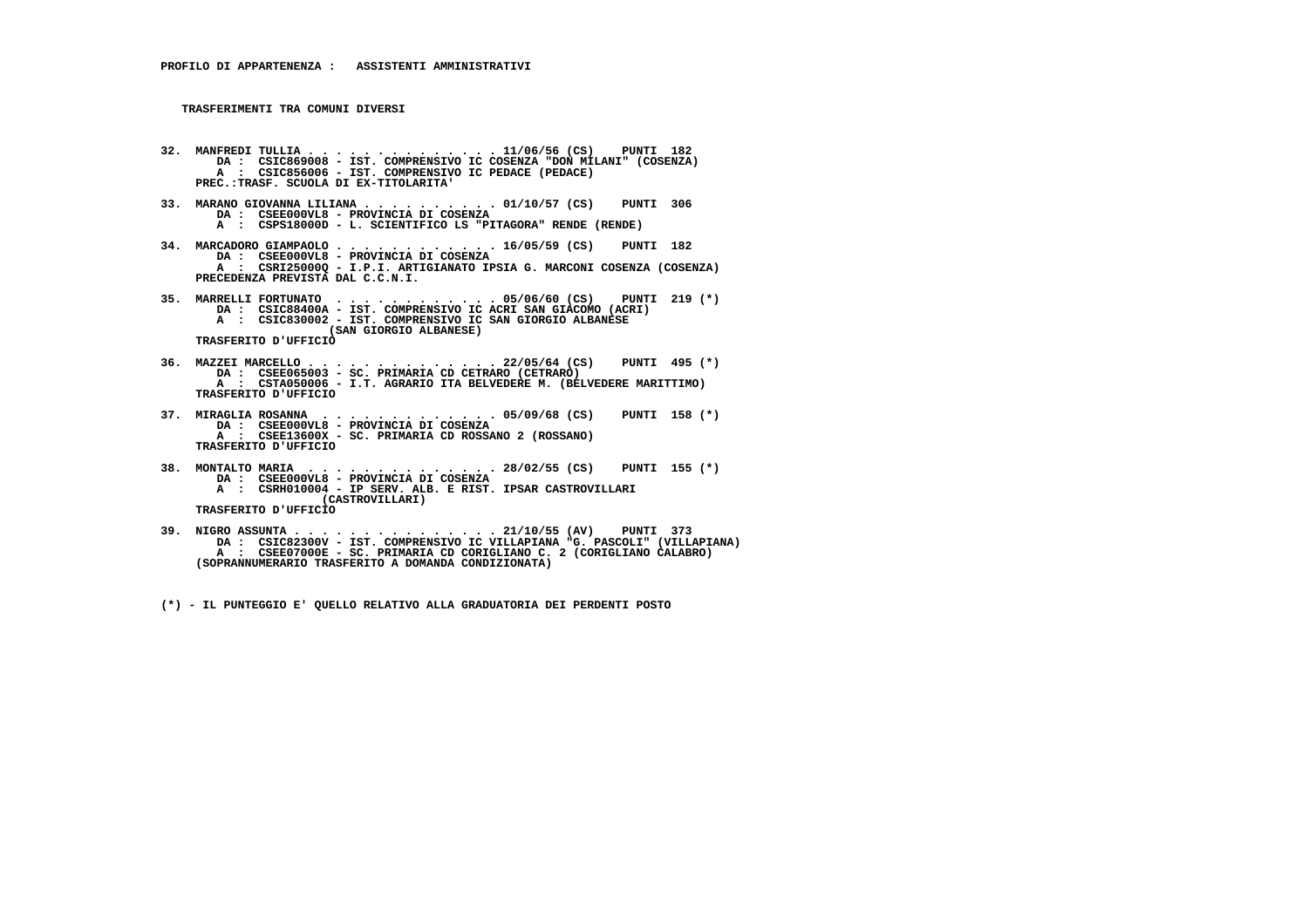- **40. OLIVA ANTONIO . . . . . . . . . . . . . . . 23/04/62 (CS) PUNTI 346 DA : CSIS05300V IST. SUP. II GR. IIS SPEZZANO A. "LS IPA" (SPEZZANO ALBANESE) A : CSMM07600C - SC. SEC. I GR. SM CASTROVILLARI DE NICOLA (CASTROVILLARI) (SOPRANNUMERARIO TRASFERITO A DOMANDA CONDIZIONATA)**
- **41. PALAZZO ENZO . . . . . . . . . . . . . . . 30/01/57 (CS) PUNTI 720 (\*) DA : CSIC82400P IST. COMPRENSIVO IC FRANCAVILLA/CERCHIARA (FRANCAVILLA MARITTIMA) A : CSRH010004 - IP SERV. ALB. E RIST. IPSAR CASTROVILLARI (CASTROVILLARI) TRASFERITO D'UFFICIO**
- **42. PELLICANO' MIRIAM . . . . . . . . . . . . . 04/12/76 (CS) PUNTI 176 DA : CSEE000VL8 PROVINCIA DI COSENZA A : CSIC857002 - IST. COMPRENSIVO IC SAN PIETRO IN GUARANO (SAN PIETRO IN GUARANO)**
- **43. PERNA SAVERIA . . . . . . . . . . . . . . . 12/12/71 (CZ) PUNTI 312 (\*) DA : CSIC81800B IST. COMPRENSIVO IC AMANTEA CAMPORA (AMANTEA) A : CSIC89000N - IST. COMPRENSIVO IC RENDE N.1 (RENDE) TRASFERITO D'UFFICIO**
- **44. PICICCO DONATELLA . . . . . . . . . . . . . 06/02/61 (CS) PUNTI 177 DA : CSEE000VL8 PROVINCIA DI COSENZA A : CSPS03000G - L. SCIENTIFICO LS "SCORZA" COSENZA (COSENZA) PRECEDENZA PREVISTA DAL C.C.N.I.**
- **45. RUFFOLO COSTANTINO . . . . . . . . . . . . 28/02/54 (CS) PUNTI 277 DA : CSEE000VL8 - PROVINCIA DI COSENZA A : CSIS05600A - IST. SUP. II GR. IIS COSENZA "LIC. ART.-ITA" (COSENZA) PRECEDENZA PREVISTA DAL C.C.N.I.**
- **46. SURIANO AMEDEO . . . . . . . . . . . . . . 14/04/64 (CS) PUNTI 264 (\*) DA : CSIS014008 IST. SUP. II GR. IIS AMANTEA "LS-IPSIA" (AMANTEA) A : CSIC87900V - IST. COMPRENSIVO IC RENDE QUATTROMIGLIA (RENDE) TRASFERITO D'UFFICIO**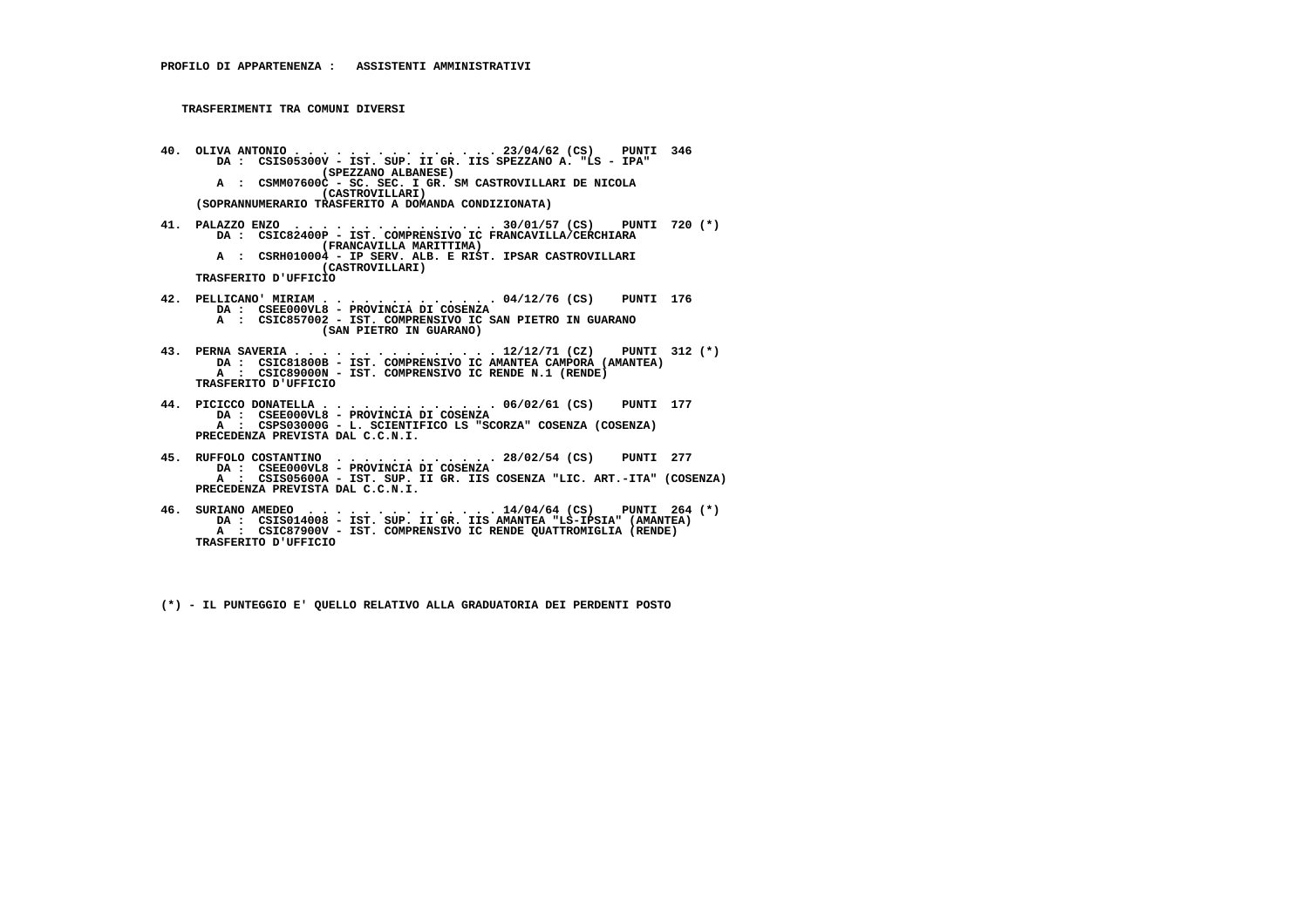- **47. TIANO RAFFAELLA . . . . . . . . . . . . . . 24/07/56 (CS) PUNTI 845 DA : CSIC869008 IST. COMPRENSIVO IC COSENZA "DON MILANI" (COSENZA) A : CSIS049007 - IST. SUP. II GR. I.I.S. CASTROLIBERO "LS-ITCG" (CASTROLIBERO)**
- **48. TOCCI GENNARO . . . . . . . . . . . . . . . 28/10/48 (CS) PUNTI 1064 (\*) DA : CSIC86700L IST. COMPRENSIVO IC TORANO CASTELLO (TORANO CASTELLO) A : CSEE01800D - SC. PRIMARIA CD SAN MARCO ARGENTANO (SAN MARCO ARGENTANO) TRASFERITO D'UFFICIO**
- **49. TORDO ROSA . . . . . . . . . . . . . . . . 13/01/61 (CS) PUNTI 213 DA : CSEE000VL8 - PROVINCIA DI COSENZA A : CSIC849003 - IST. COMPRENSIVO IC MANDATORICCIO (MANDATORICCIO) PRECEDENZA PREVISTA DAL C.C.N.I.**
- **50. TOSCANO GIORGIO . . . . . . . . . . . . . . 02/05/56 (CS) PUNTI 1167 DA : CSIC830002 IST. COMPRENSIVO IC SAN GIORGIO ALBANESE (SAN GIORGIO ALBANESE) A : CSEE07100A - SC. PRIMARIA CD CORIGLIANO C. 3 (CORIGLIANO CALABRO)**
- **51. TUNDIS CARMELINA . . . . . . . . . . . . . 26/12/56 (CS) PUNTI 179 DA : CSEE000VL8 PROVINCIA DI COSENZA**
- **A : CSPS25000E L. SCIENTIFICO LS MORMANNO (MORMANNO)**
- **52. VETERE GIUSEPPINA . . . . . . . . . . . . . 22/04/60 (CS) PUNTI 201 DA : CSEE000VL8 PROVINCIA DI COSENZA A : CSIC851003 - IST. COMPRENSIVO IC MANGONE (MANGONE)**
- **53. VULCANO ROSA . . . . . . . . . . . . . . . 20/04/53 (CS) PUNTI 552 DA : CSPS18000D L. SCIENTIFICO LS "PITAGORA" RENDE (RENDE) A : CSIC869008 - IST. COMPRENSIVO IC COSENZA "DON MILANI" (COSENZA)**
- **54. ZICARELLI ENRICO . . . . . . . . . . . . . 16/11/58 (CS) PUNTI 751 DA : CSPS18000D L. SCIENTIFICO LS "PITAGORA" RENDE (RENDE) A : CSIS049007 - IST. SUP. II GR. I.I.S. CASTROLIBERO "LS-ITCG" (CASTROLIBERO)**
	- **(\*) IL PUNTEGGIO E' QUELLO RELATIVO ALLA GRADUATORIA DEI PERDENTI POSTO**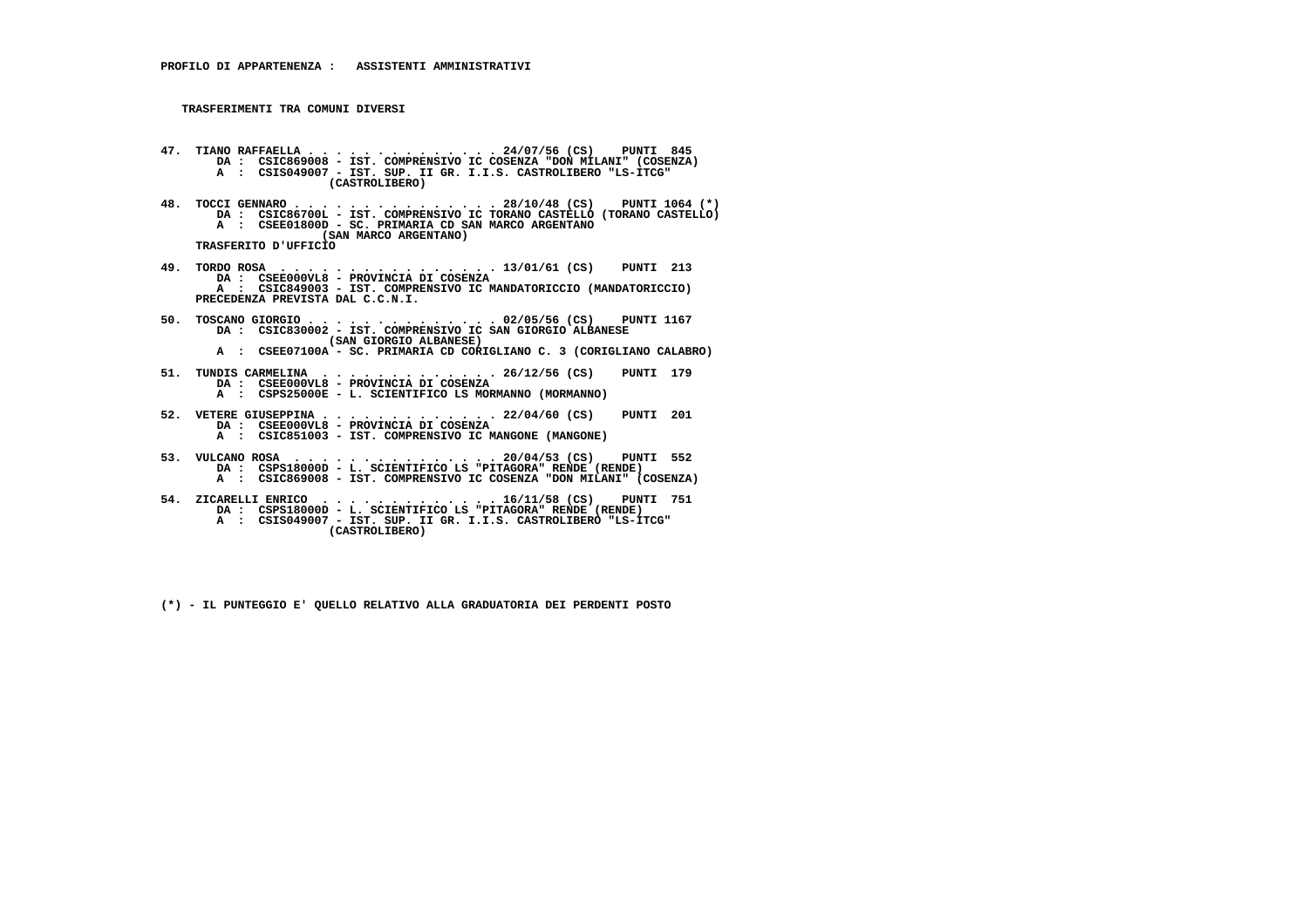**TRASFERIMENTI DA ALTRA PROVINCIA**

- **1. CENA TOBIA MASSIMO . . . . . . . . . . . . 21/08/71 (EE) PUNTI 157 DA : REEE000VL8 - PROVINCIA DI REGGIO EMIL A : CSRI210009 - I.P.I. ARTIGIANATO IPSIA MANDATORICCIO (MANDATORICCIO) 2. COCCIMIGLIO MARIA ANTONIETTA . . . . . . . 17/04/75 (CS) PUNTI 38 DA : MIEE000VK8 - PROVINCIA DI MILANO A : CSIC827006 - IST. COMPRENSIVO IC MORANO CAL. (MORANO CALABRO) 3. COFONE GIORGIO . . . . . . . . . . . . . . 22/04/72 (CS) PUNTI 130 DA : RMEE000VS8 - PROVINCIA DI ROMA A : CSCT71000N - CENTRO TERRIT. COSENZA S.M"ZUMBINI"CENTRO TERR(COSENZA) 4. CORRADO ROCCA ROSA . . . . . . . . . . . . 31/08/63 (CS) PUNTI 143 DA : TAEE000VT8 - PROVINCIA DI TARANTO A : CSIC828002 - IST. COMPRENSIVO IC LAINO BORGO (LAINO BORGO) 5. DE CARO OTTAVIO . . . . . . . . . . . . . . 05/12/73 (CS) PUNTI 42 DA : MOEE000VE8 - PROVINCIA DI MODENA A : CSIC827006 - IST. COMPRENSIVO IC MORANO CAL. (MORANO CALABRO) 6. GATTO PARIDE . . . . . . . . . . . . . . . 13/02/66 (CS) PUNTI 240 DA : TOEE000VK8 - PROVINCIA DI TORINO A : CSRH010004 - IP SERV. ALB. E RIST. IPSAR CASTROVILLARI (CASTROVILLARI) 7. LURASCHI MASSIMO . . . . . . . . . . . . . 15/09/72 (CS) PUNTI 178 DA : RCEE055003 - SC. PRIMARIA CD DE AMICIS-CAMPANELLA LOCRI (LOCRI) A : CSIS03400D - IST. SUP. II GR. IIS PRAIA A MARE "IPSAR-LC" (PRAIA A MARE) 8. MADEA ALFONSO . . . . . . . . . . . . . . . 18/11/66 (MI) PUNTI 127 DA : MIEE000VK8 - PROVINCIA DI MILANO**
- **A : CSEE172003 SC. PRIMARIA CD TORTORA (TORTORA)**
	- **9. PASSARELLI RINALDO . . . . . . . . . . . . 10/12/64 (CS) PUNTI 144 DA : MIEE000VK8 - PROVINCIA DI MILANO**
- **A : CSEE05500C SC. PRIMARIA CD CASTROVILLARI 1 (CASTROVILLARI)**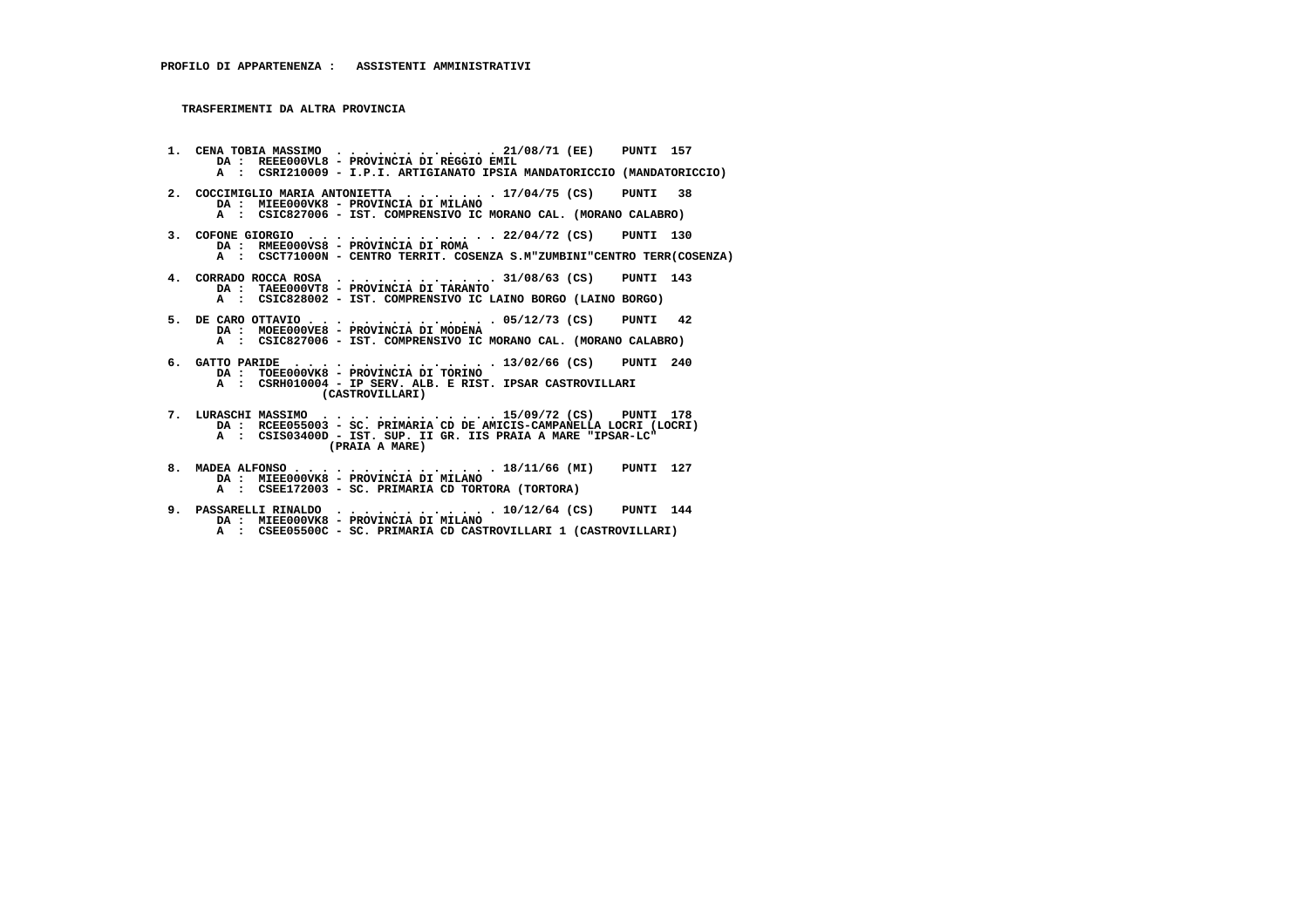```
 1. ALTAVILLA ALBERTO . . . . . . . . . . . . . 10/04/65 (CS) PUNTI 0 AREE RICHIESTE :
AR02 - ELETTRONICA ED ELETTROTECNICA.
AR08 - FISICA. - -
DA : CSRH07000Q - IP SERV. ALB. E RIST. IPSAR PAOLA (PAOLA) A : CSEE000VL8 - PROVINCIA DI COSENZA
SU : AR02 - ELETTRONICA ED ELETTROTECNICA PRECEDENZA PREVISTA DAL C.C.N.I. 2. ALTOMARE FIORE VINCENZO . . . . . . . . . . 23/12/72 (CS) PUNTI 0 AREE RICHIESTE :
AR02 - ELETTRONICA ED ELETTROTECNICA. AR08 - FISICA. - -
DA : CSRI25000Q - I.P.I. ARTIGIANATO IPSIA G. MARCONI COSENZA (COSENZA) A : CSEE000VL8 - PROVINCIA DI COSENZA
SU : AR02 - ELETTRONICA ED ELETTROTECNICA PRECEDENZA PREVISTA DAL C.C.N.I. 3. D'IUORNO MARIO . . . . . . . . . . . . . . 19/04/60 (CS) PUNTI 172 (*) AREE RICHIESTE :
AR20 - ALBERGHIERA. -\mathbf{r} - -
DA : CSRH010004 - IP SERV. ALB. E RIST. IPSAR CASTROVILLARI (CASTROVILLARI)
A : CSIS022007 - IST. SUP. II GR. I.I.S. CASSANO I. "IPSIA-ITC-IP (CASSANO ALLO IONIO) SU : AR20 - ALBERGHIERA TRASFERITO D'UFFICIO
```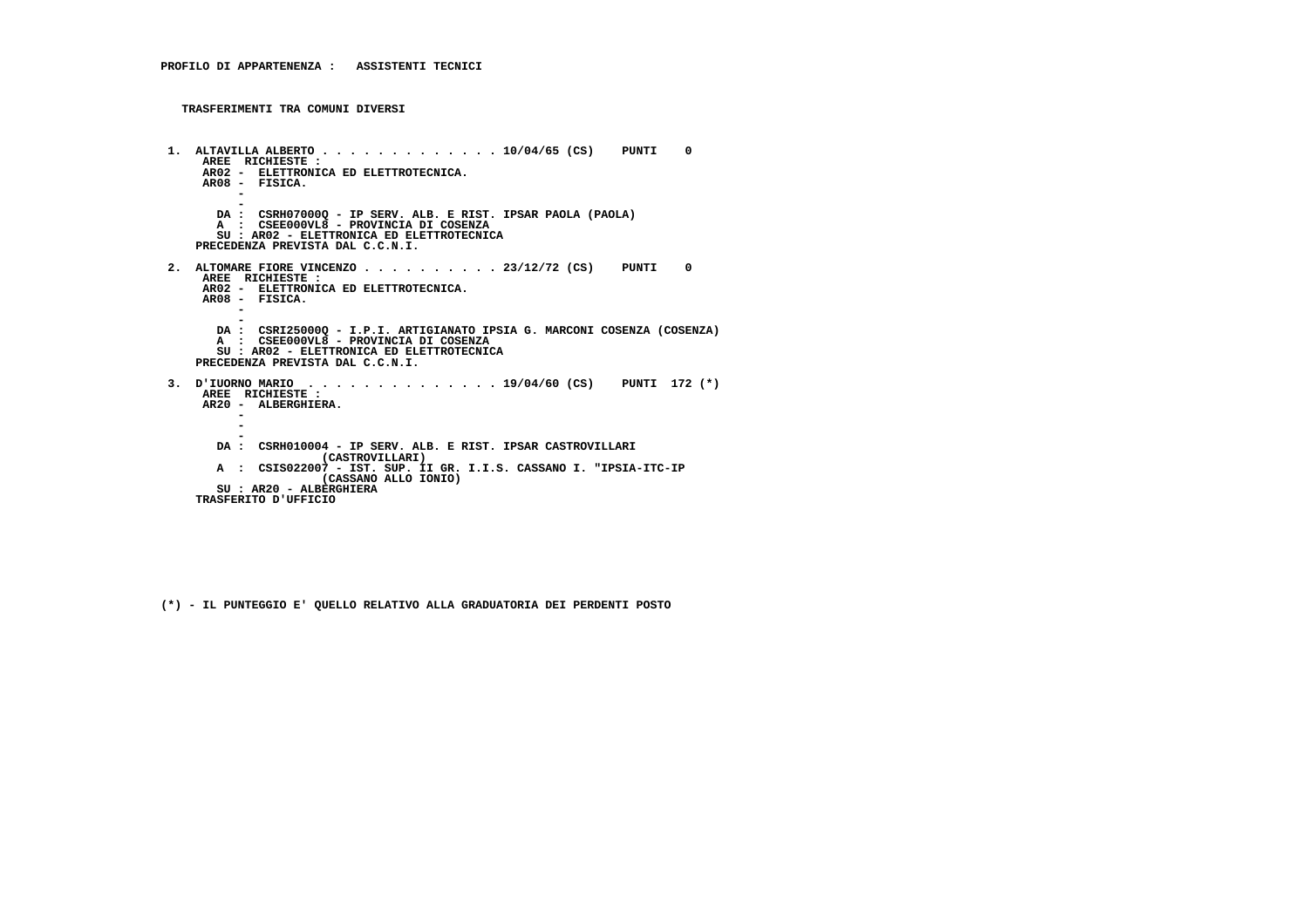```
 4. GRILLO GIOVANNI . . . . . . . . . . . . . . 17/10/58 (CS) PUNTI 0 AREE RICHIESTE :
AR02 - ELETTRONICA ED ELETTROTECNICA. - - -
DA : CSIS06200N - IST. SUP. II GR. IIS CARIATI "IPSIA- ITI" (CARIATI) A : CSEE000VL8 - PROVINCIA DI COSENZA
SU : AR02 - ELETTRONICA ED ELETTROTECNICA PRECEDENZA PREVISTA DAL C.C.N.I. 5. LONGO PAOLO . . . . . . . . . . . . . . . . 09/10/61 (CS) PUNTI 257 (*) AREE RICHIESTE :
AR28 - AZIENDA AGRARIA.
AR38 - AGROINDUSTRIALE. - -
DA : CSEE000VL8 - PROVINCIA DI COSENZA
A : CSRA07000G - I.P. AGR. E AMBIENTE IPAA SCIGLIANO (SCIGLIANO) SU : AR28 - AZIENDA AGRARIA TRASFERITO D'UFFICIO 6. MANNARINO SALVATORE . . . . . . . . . . . . 17/03/66 (CS) PUNTI 275 AREE RICHIESTE :
AR21 - ALBERGHIERA AMMINISTRATIVA CONTABILE.
AR20 - ALBERGHIERA. - -
DA : CSEE000VL8 - PROVINCIA DI COSENZA
A : CSRH010004 - IP SERV. ALB. E RIST. IPSAR CASTROVILLARI (CASTROVILLARI)
SU : AR21 - ALBERGHIERA AMMINISTRATIVA CONTABILE
```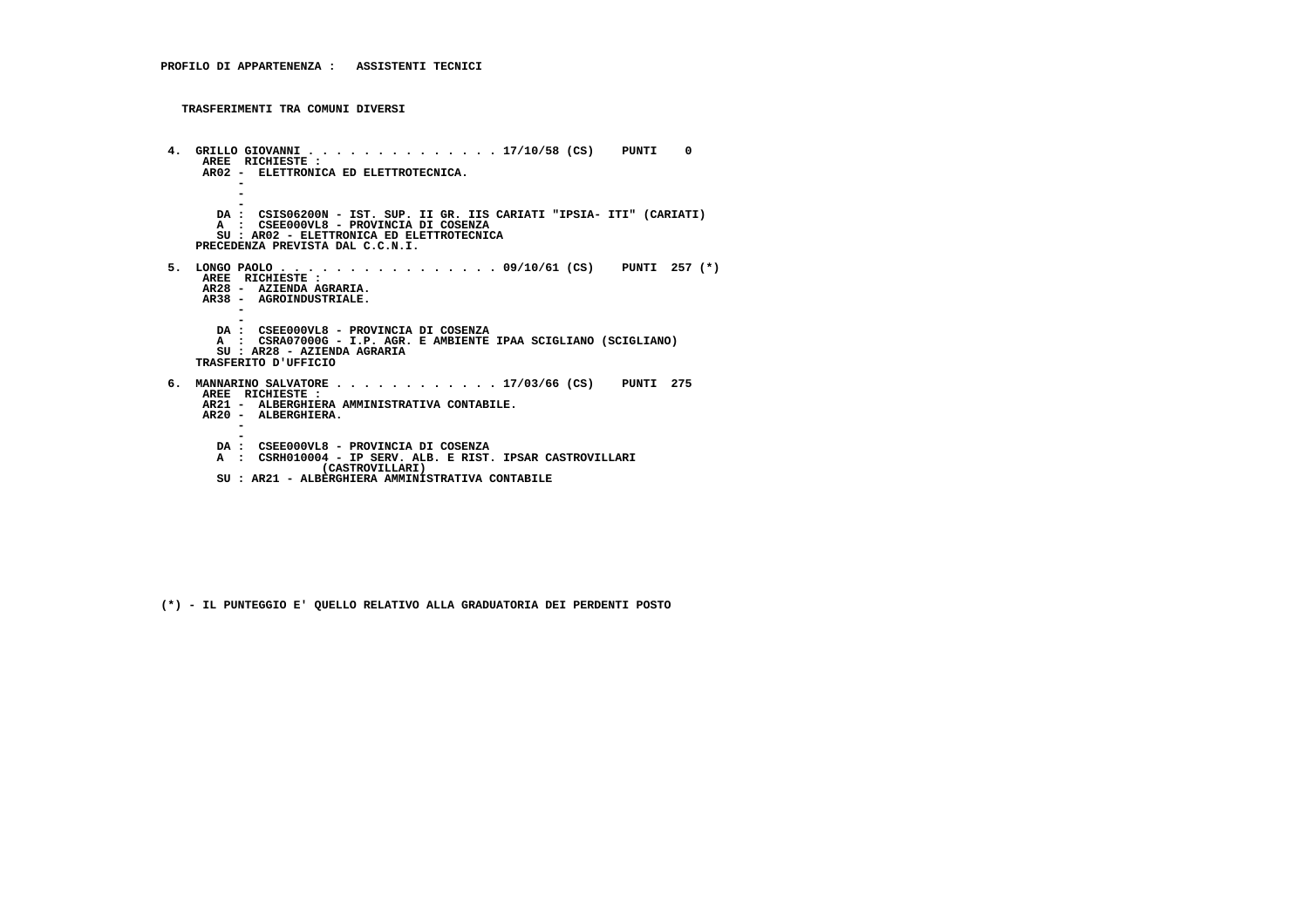```
 7. MAZZEI FRANCESCO . . . . . . . . . . . . . 14/09/70 (EE) PUNTI 0 AREE RICHIESTE :
AR02 - ELETTRONICA ED ELETTROTECNICA.
AR08 - FISICA. - -
DA : CSRI25000Q - I.P.I. ARTIGIANATO IPSIA G. MARCONI COSENZA (COSENZA) A : CSEE000VL8 - PROVINCIA DI COSENZA
SU : AR02 - ELETTRONICA ED ELETTROTECNICA PRECEDENZA PREVISTA DAL C.C.N.I. 8. MONACO RITA . . . . . . . . . . . . . . . . 11/02/69 (CS) PUNTI 391 AREE RICHIESTE :
AR02 - ELETTRONICA ED ELETTROTECNICA. -\sim - -
DA : CSEE000VL8 - PROVINCIA DI COSENZA
A : CSIS049007 - IST. SUP. II GR. I.I.S. CASTROLIBERO "LS-ITCG" (CASTROLIBERO)
SU : AR02 - ELETTRONICA ED ELETTROTECNICA PREC.:TRASF. SCUOLA DI EX-TITOLARITA' 9. PANARO FRANCESCO . . . . . . . . . . . . . 09/12/60 (CS) PUNTI 773 (*) AREE RICHIESTE :
AR02 - ELETTRONICA ED ELETTROTECNICA.
AR08 - FISICA. - -
DA : CSRH07000Q - IP SERV. ALB. E RIST. IPSAR PAOLA (PAOLA)
A : CSPC060008 - L. CLASSICO LC SAN DEMETRIO C. (SAN DEMETRIO CORONE) SU : AR02 - ELETTRONICA ED ELETTROTECNICA TRASFERITO D'UFFICIO
```

```
 (*) - IL PUNTEGGIO E' QUELLO RELATIVO ALLA GRADUATORIA DEI PERDENTI POSTO
```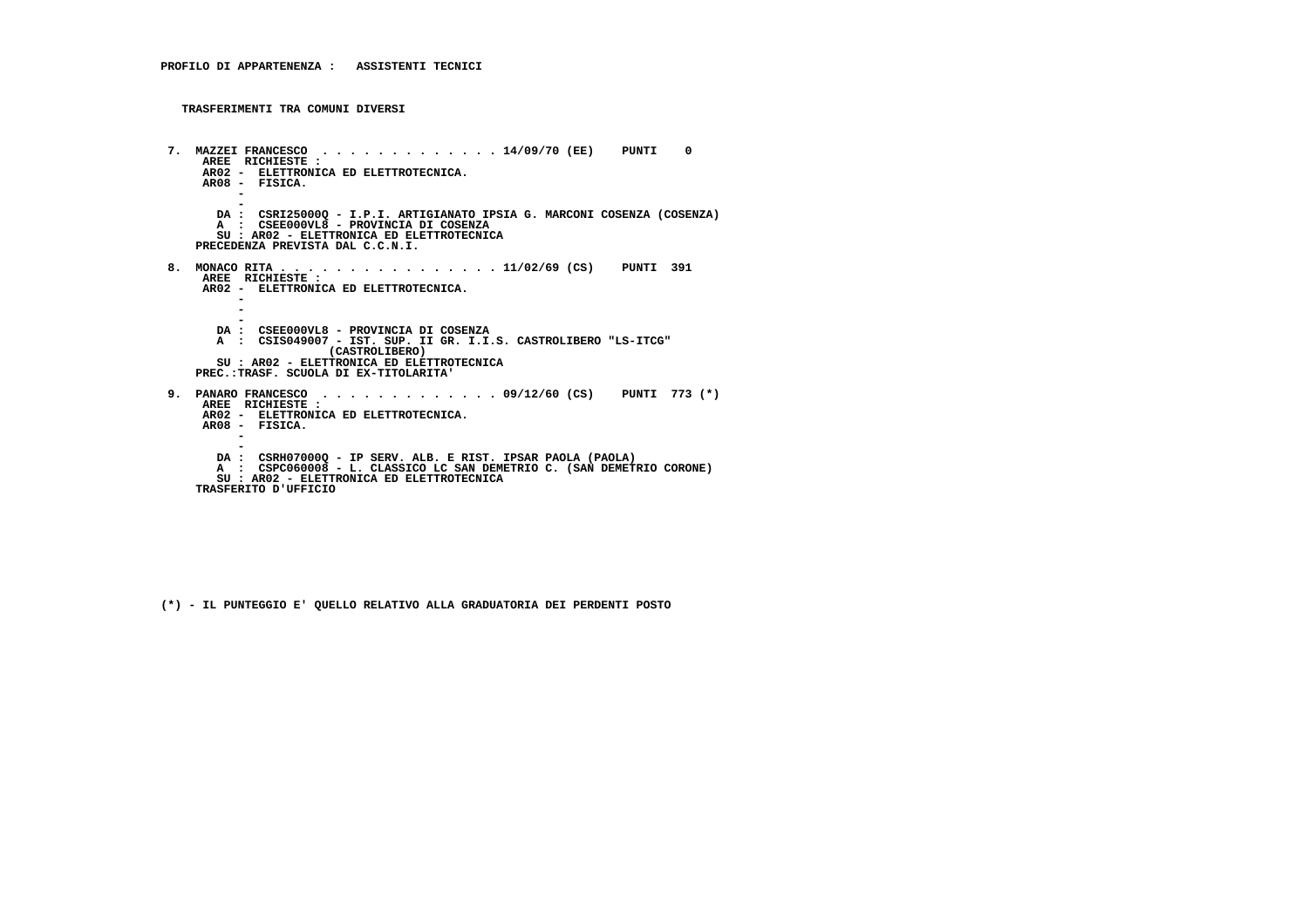```
 10. PARROTTA VINCENZO . . . . . . . . . . . . . 19/02/57 (CS) PUNTI 197 AREE RICHIESTE :
AR08 - FISICA.
AR01 - MECCANICA. - -
DA : CSRI26000A - I.P.I. ARTIGIANATO IPSIA LONGOBUCCO (LONGOBUCCO)
A : CSIS066001 - IST. SUP. II GR. IIS CORIGLIANO C. "IPSIA-ITI " (CORIGLIANO CALABRO) SU : AR01 - MECCANICA 11. ROMANAZZI PASQUA . . . . . . . . . . . . . 22/03/63 (TA) PUNTI 136 AREE RICHIESTE :
AR02 - ELETTRONICA ED ELETTROTECNICA. AR08 - FISICA.
AR23 - CHIMICA. -
DA : CSEE000VL8 - PROVINCIA DI COSENZA
A : CSIS06200N - IST. SUP. II GR. IIS CARIATI "IPSIA- ITI" (CARIATI) SU : AR23 - CHIMICA
PRECEDENZA PREVISTA DAL C.C.N.I. 12. SICILIANO ANTONELLA . . . . . . . . . . . . 11/01/66 (CS) PUNTI 0 AREE RICHIESTE :
AR02 - ELETTRONICA ED ELETTROTECNICA.
AR08 - FISICA. - -
DA : CSTD130008 - I.T. COMMERCIALE ITC "V.COSENTINO" RENDE (RENDE) A : CSEE000VL8 - PROVINCIA DI COSENZA
SU : AR02 - ELETTRONICA ED ELETTROTECNICA PRECEDENZA PREVISTA DAL C.C.N.I.
```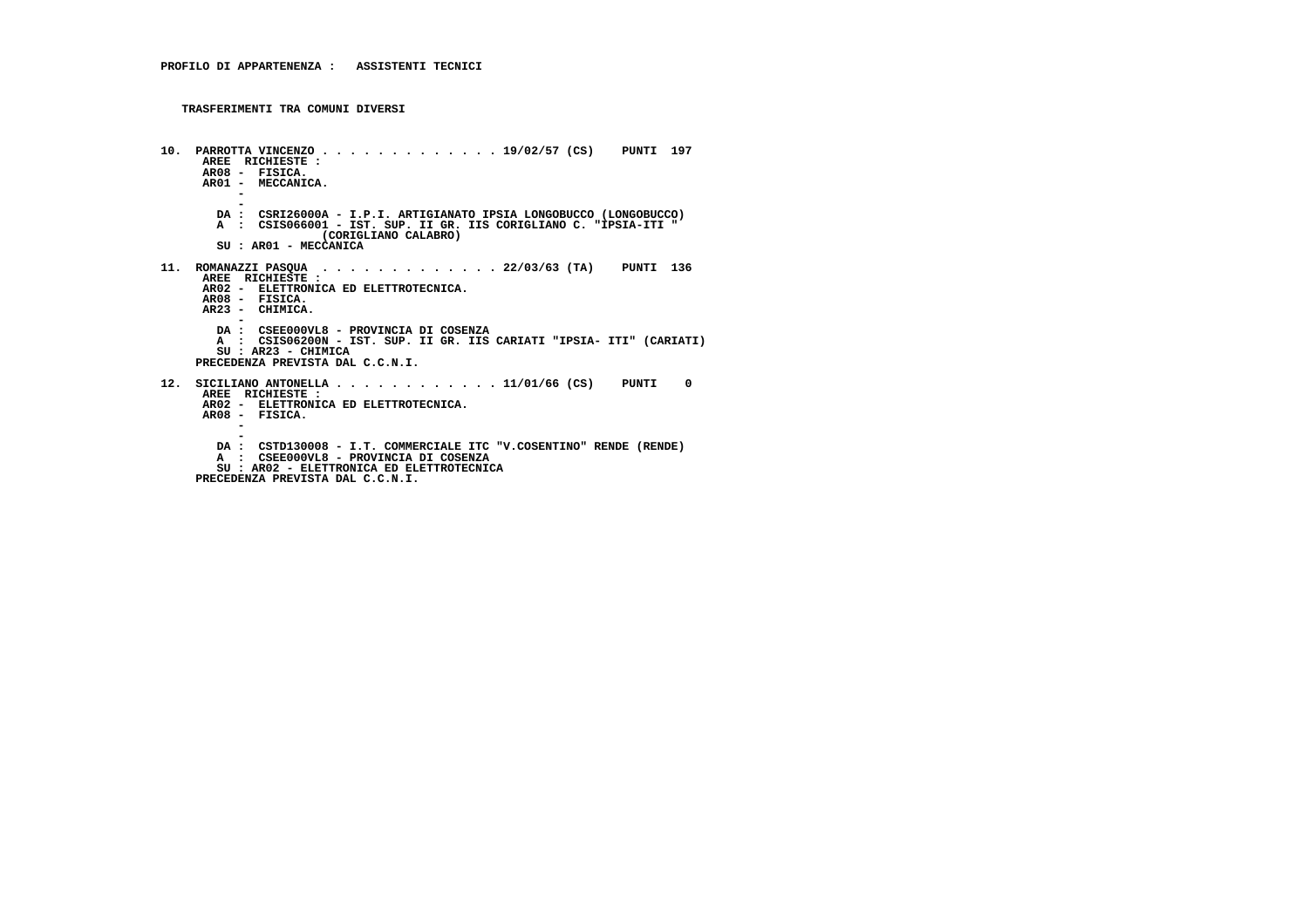```
 13. TAVERNESE MARIA ASSUNTA . . . . . . . . . . 28/07/64 (CS) PUNTI 127 AREE RICHIESTE :
AR18 - ECONOMIA DOMESTICA E SERVIZI AUSILIARI ALBERGH..
AR22 - MODA E COSTUME. - -
DA : CSEE000VL8 - PROVINCIA DI COSENZA
A : CSIS04600Q - IST. SUP. II GR. IIS ROSSANO "ITAS-ITC" (ROSSANO)
SU : AR18 - ECONOMIA DOMESTICA E SERVIZI AUSILIARI 14. ZANFINO NATALIA . . . . . . . . . . . . . . 23/03/65 (EE) PUNTI 122
AREE RICHIESTE :
AR29 - CERAMICA. - -\overline{\phantom{a}} -
DA : CSEE000VL8 - PROVINCIA DI COSENZA
A : CSIS028006 - IST. SUP. II GR. IIS CETRARO "LC - IST. ARTE" (CETRARO) SU : AR29 - CERAMICA
```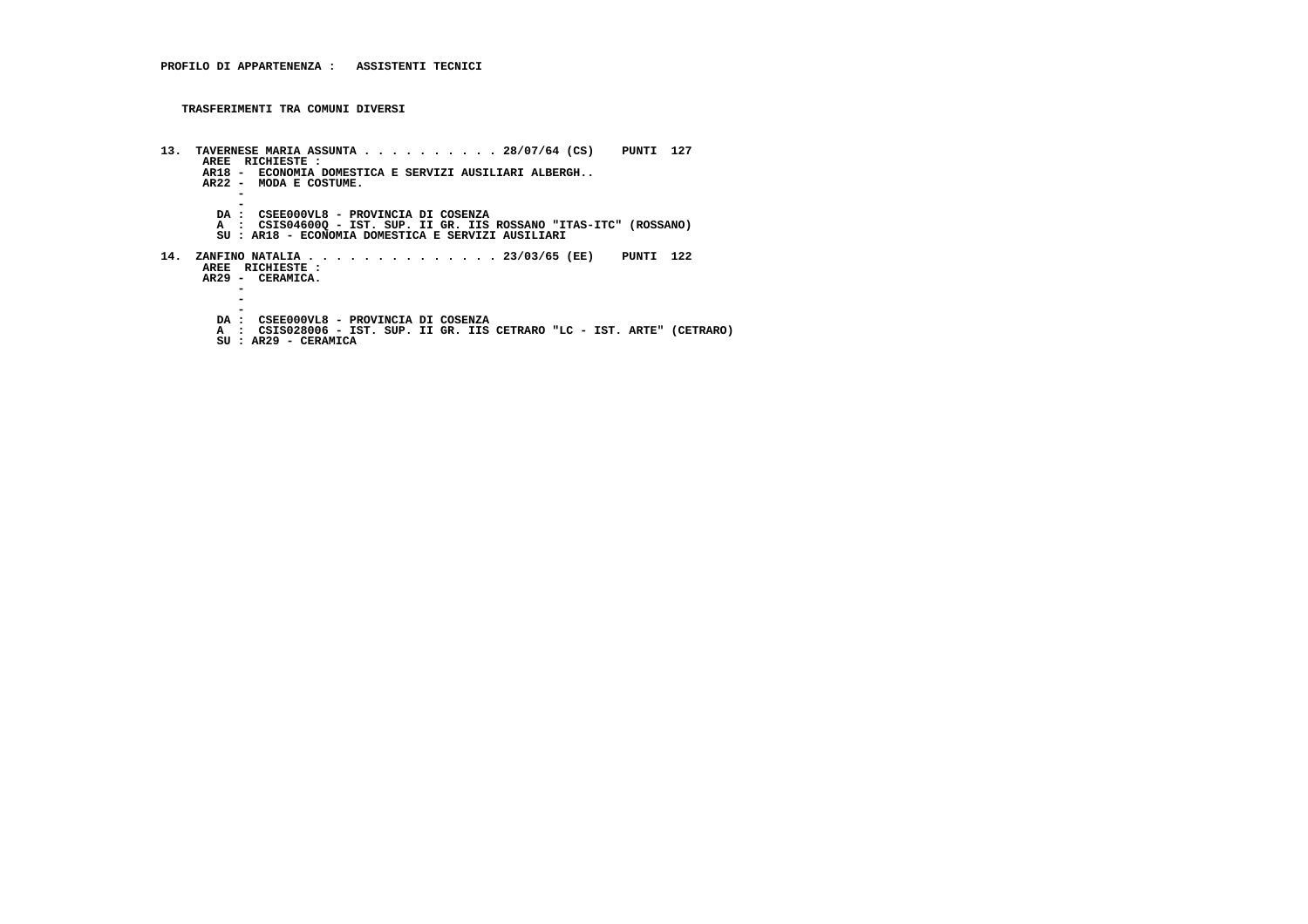**TRASFERIMENTI DA ALTRA PROVINCIA**

```
 1. GIGLIOTTI FRANCO . . . . . . . . . . . . . 27/01/61 (CZ) PUNTI 121 AREE RICHIESTE :
AR28 - AZIENDA AGRARIA.
AR38 - AGROINDUSTRIALE. - -
DA : CREE000VW8 - PROVINCIA DI CREMONA
A : CSRA07000G - I.P. AGR. E AMBIENTE IPAA SCIGLIANO (SCIGLIANO) SU : AR28 - AZIENDA AGRARIA 2. MARTUCCI ROBERTO . . . . . . . . . . . . . 19/02/61 (CS) PUNTI 157 AREE RICHIESTE : AR23 - CHIMICA.
AR08 - FISICA.
AR38 - AGROINDUSTRIALE.
AR28 - AZIENDA AGRARIA.
DA : ALEE000VB8 - PROVINCIA DI ALESSANDRIA
A : CSRI25000Q - I.P.I. ARTIGIANATO IPSIA G. MARCONI COSENZA (COSENZA) SU : AR23 - CHIMICA 3. QUINTIERO RENATO . . . . . . . . . . . . . 28/11/71 (CS) PUNTI 165 AREE RICHIESTE :
AR20 - ALBERGHIERA. -\overline{\phantom{a}} - -
DA : BSEE000VP8 - PROVINCIA DI BRESCIA
A : CSIS06300D - IST. SUP. II GR. IIS TREBISACCE "IPSIA- ITI" (TREBISACCE) SU : AR20 - ALBERGHIERA 4. TUCCI FRANCESCO . . . . . . . . . . . . . . 15/03/64 (CS) PUNTI 156 AREE RICHIESTE :
AR02 - ELETTRONICA ED ELETTROTECNICA. AR08 - FISICA.
AR01 - MECCANICA. -
DA : VREE000VQ8 - PROVINCIA DI VERONA
A : CSIS064009 - IST. SUP. II GR. IIS ROSSANO"ITI-IPA-ITA" (ROSSANO) SU : AR01 - MECCANICA
```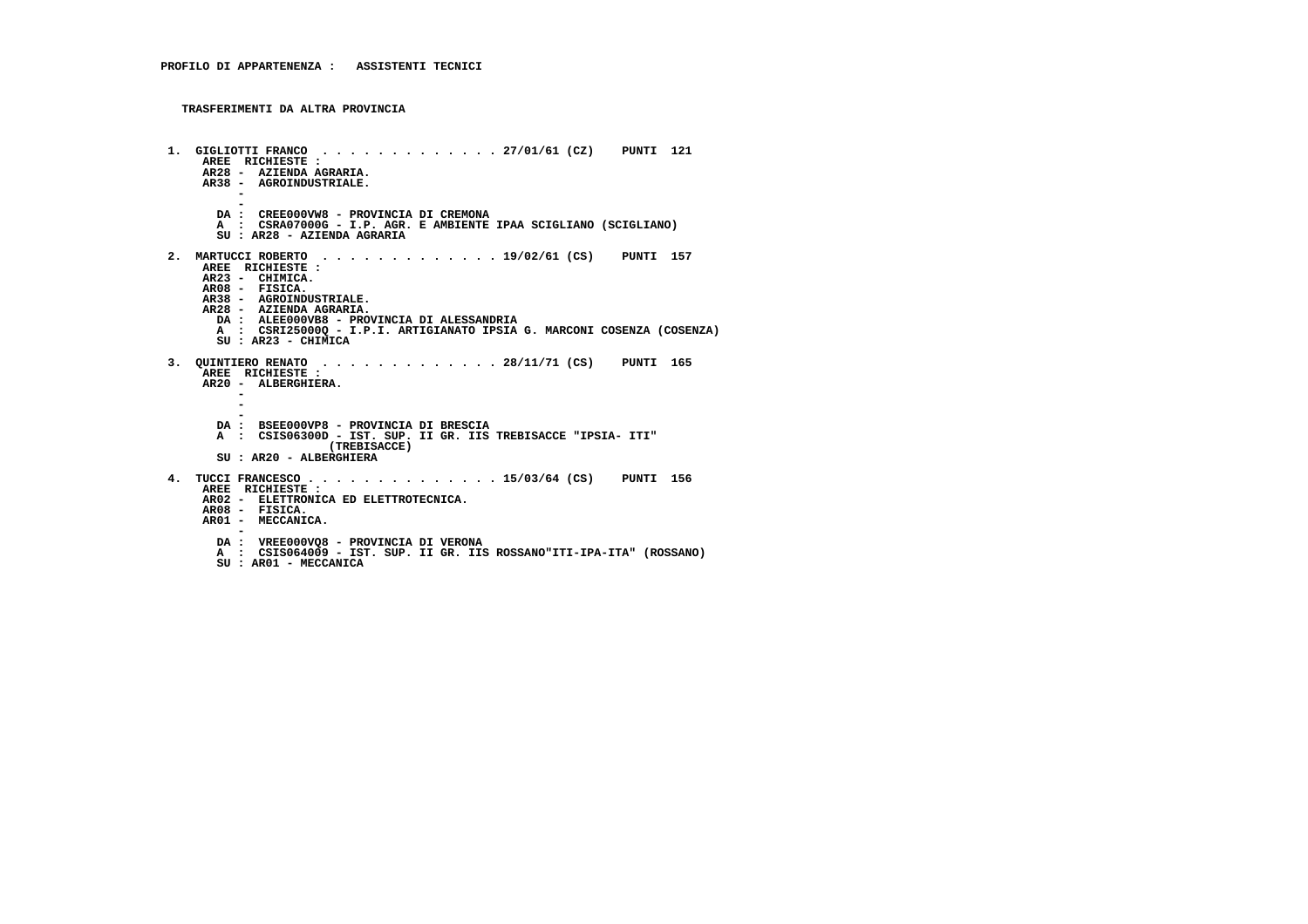- **1. BAFFICO GABRIELLA . . . . . . . . . . . . . 12/08/73 (CE) PUNTI 96 DA : CSEE000VL8 PROVINCIA DI COSENZA A : CSIS023003 IST. SUP. II GR. I.I.S. DIAMANTE "ITCG-IPA" (DIAMANTE)**
	-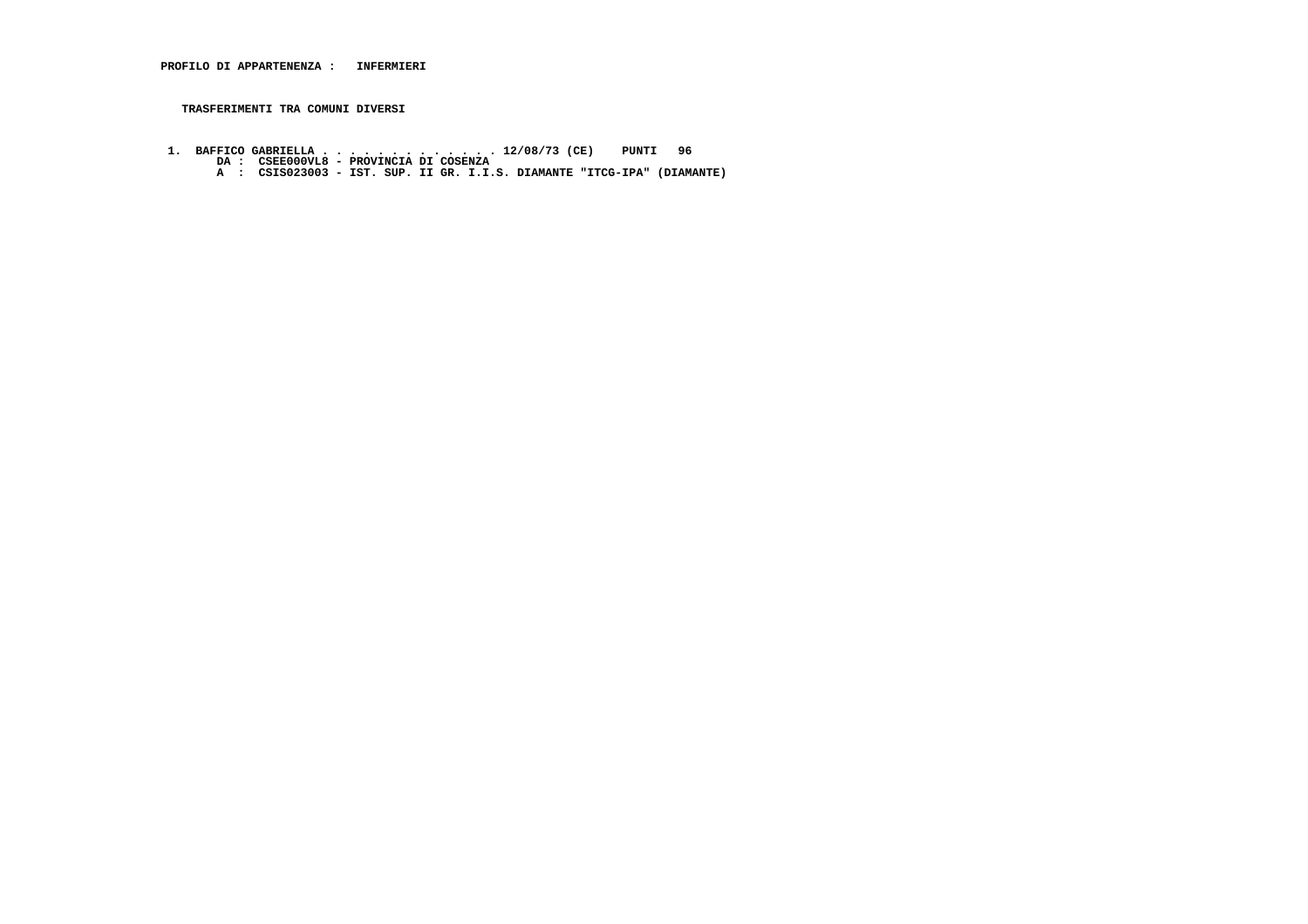- **1. MANES MAURIZIO . . . . . . . . . . . . . . 28/11/61 (CS) PUNTI 103 DA : CSEE000VL8 PROVINCIA DI COSENZA A : CSVC01000E CONVITTO NAZIONALE CONV. NAZ."TELESIO"COSENZA (COSENZA)**
- 2. MARCHIANO' ERMINIO GORDAN . . . . . . . . . 15/06/67 (GE) PUNTI 259<br>DA : CSISO5600A IST. SUP. II GR. IIS COSENZA "LIC. ART.-ITA" (COSENZA)<br>A : CSISO57006 IST. SUP. II GR. IIS RENDE "TODARO" IPA-IPSAR (RENDE)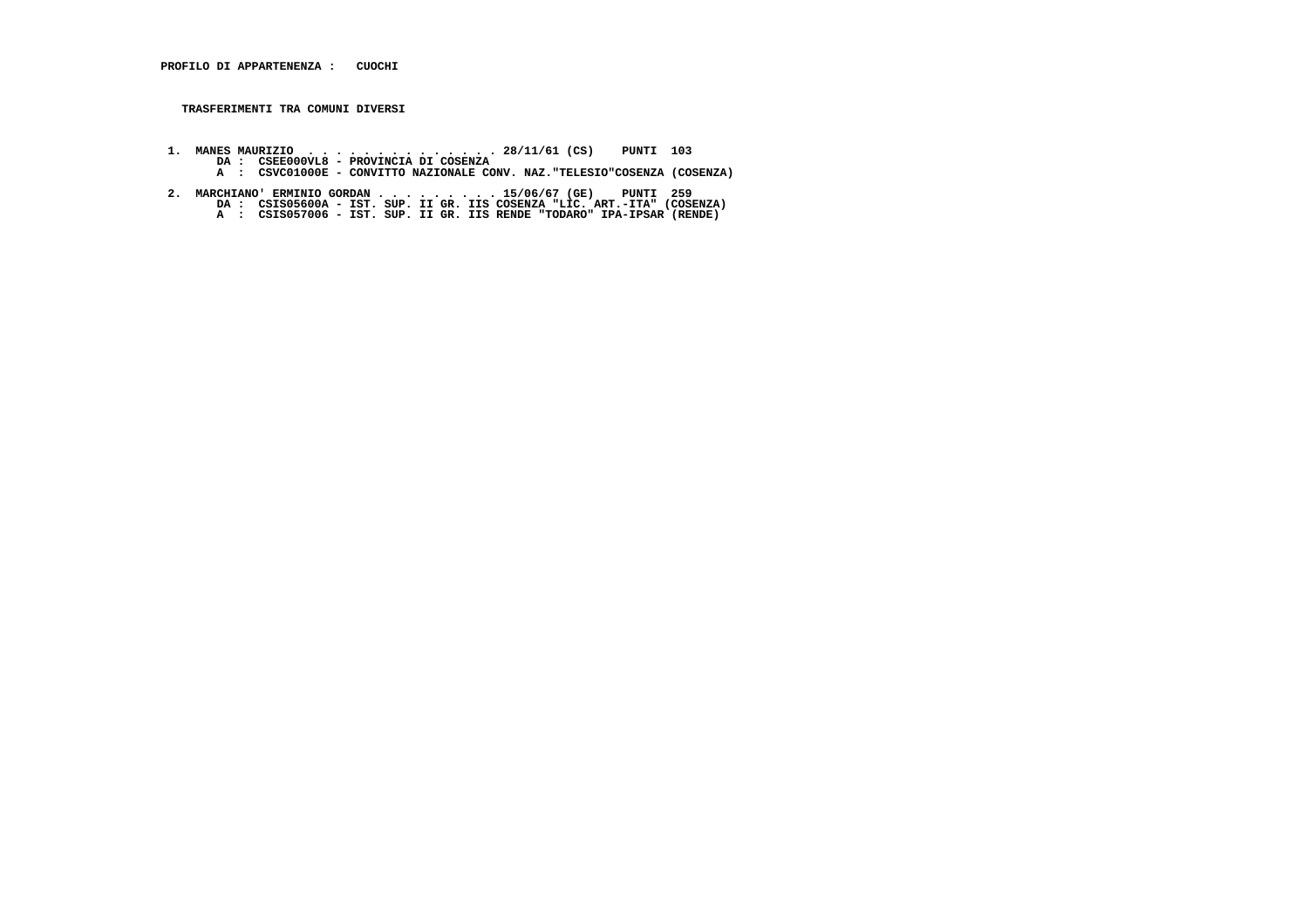- 1. D'ELIA ANNA MARIA . . . . . . . . . . . . . . 27/01/59 (CS) PUNTI 81<br>DA : CSISO23003 IST. SUP. II GR. I.I.S. DIAMANTE "ITCG-IPA" (DIAMANTE)<br>A : CSRHO70000 IP SERV. ALB. E RIST. IPSAR PAOLA (PAOLA)<br>PRECEDENZA PREVIST
- 2. MOSCA ANNA MARIA . . . . . . . . . . . . . 23/08/68 (CS) PUNTI 83<br>DA : CSEE000VL8 PROVINCIA DI COSENZA<br>A : CSIS05600A IST. SUP. II GR. IIS COSENZA "LIC. ART.-ITA" (COSENZA)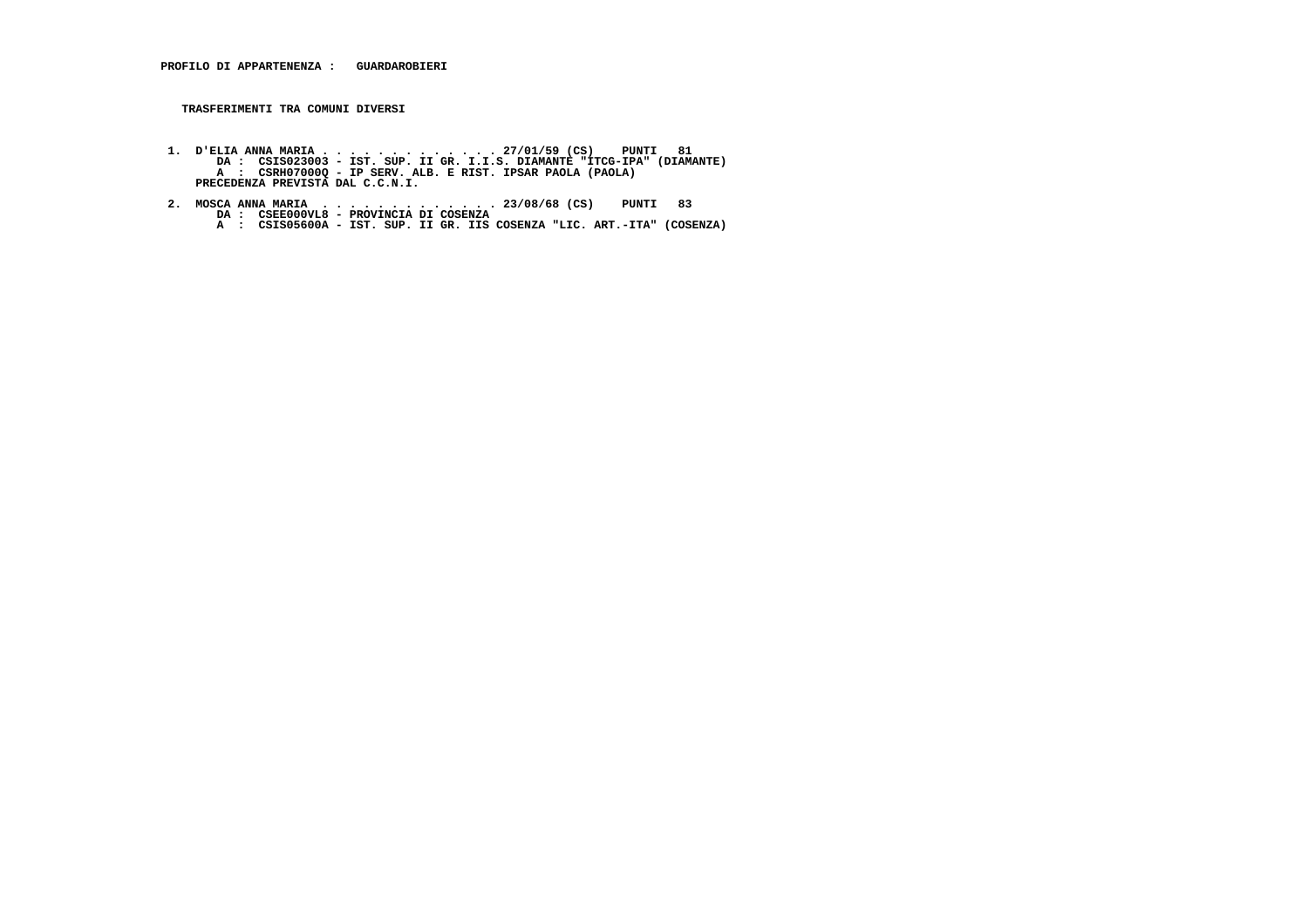- **1. AQUINO PAOLA . . . . . . . . . . . . . . . 25/04/64 (CS) PUNTI 158 DA : CSIC87600B IST. COMPRENSIVO IC CASTROLIBERO (CASTROLIBERO) A : CSIS049007 - IST. SUP. II GR. I.I.S. CASTROLIBERO "LS-ITCG" (CASTROLIBERO)**
- **2. BRUNO GIUSEPPINA . . . . . . . . . . . . . 15/03/55 (CS) PUNTI 367 DA : CSIC87900V IST. COMPRENSIVO IC RENDE QUATTROMIGLIA (RENDE) A : CSPC190001 - L. CLASSICO LC "DA FIORE" RENDE (RENDE) (SOPRANNUMERARIO TRASFERITO A DOMANDA CONDIZIONATA)**
- **3. CESATI DAMIANO . . . . . . . . . . . . . . 04/12/74 (CS) PUNTI 216 (\*) DA : CSEE007003 SC. PRIMARIA CD COSENZA 7 (COSENZA) A : CSIS051007 - IST. SUP. II GR. IIS COSENZA "IPSS-ITAS" (COSENZA) TRASFERITO D'UFFICIO**
- **4. DOMANICO CARLO . . . . . . . . . . . . . . 02/03/51 (CS) PUNTI 667 DA : CSIS01600X IST. SUP. II GR. IIS BISIGNANO "ITI-LS" (BISIGNANO) A : CSEE03700V - SC. PRIMARIA CD BISIGNANO (BISIGNANO) (SOPRANNUMERARIO TRASFERITO A DOMANDA CONDIZIONATA)**
- **5. FERRARO ELVIRA . . . . . . . . . . . . . . 28/04/58 (CS) PUNTI 481 DA : CSIS06100T IST. SUP. II GR. IIS ACRI "IPSIA-ITI" (ACRI) A : CSIS01800G - IST. SUP. II GR. I.I.S. LC - LS "V. JULIA" -ACR(ACRI) PREC.:TRASF. SCUOLA DI EX-TITOLARITA'**
- **6. FIORETTI ANTONIO CARMINE . . . . . . . . . 07/06/61 (CS) PUNTI 279 DA : CSIC88700T IST. COMPRENSIVO IC MONTALTO U. CENTRO (MONTALTO UFFUGO) A : CSIC88900D - IST. COMPRENSIVO IC MONTALTO U. SCALO (MONTALTO UFFUGO)**
- **7. GALLO ROSALBA . . . . . . . . . . . . . . . 19/07/62 (CN) PUNTI 219 DA : CSTF01000C I.T. INDUSTRIALE ITI "MONACO" COSENZA (COSENZA) A : CSIS051007 - IST. SUP. II GR. IIS COSENZA "IPSS-ITAS" (COSENZA) (SOPRANNUMERARIO TRASFERITO A DOMANDA CONDIZIONATA)**
- **8. GRECO MARIA ANTONIETTA . . . . . . . . . . 15/07/66 (CS) PUNTI 331 DA : CSEE13600X - SC. PRIMARIA CD ROSSANO 2 (ROSSANO) A : CSMM18700Q - SC. SEC. I GR. SM ROSSANO " RONCALLI" (ROSSANO)**
	- **(\*) IL PUNTEGGIO E' QUELLO RELATIVO ALLA GRADUATORIA DEI PERDENTI POSTO**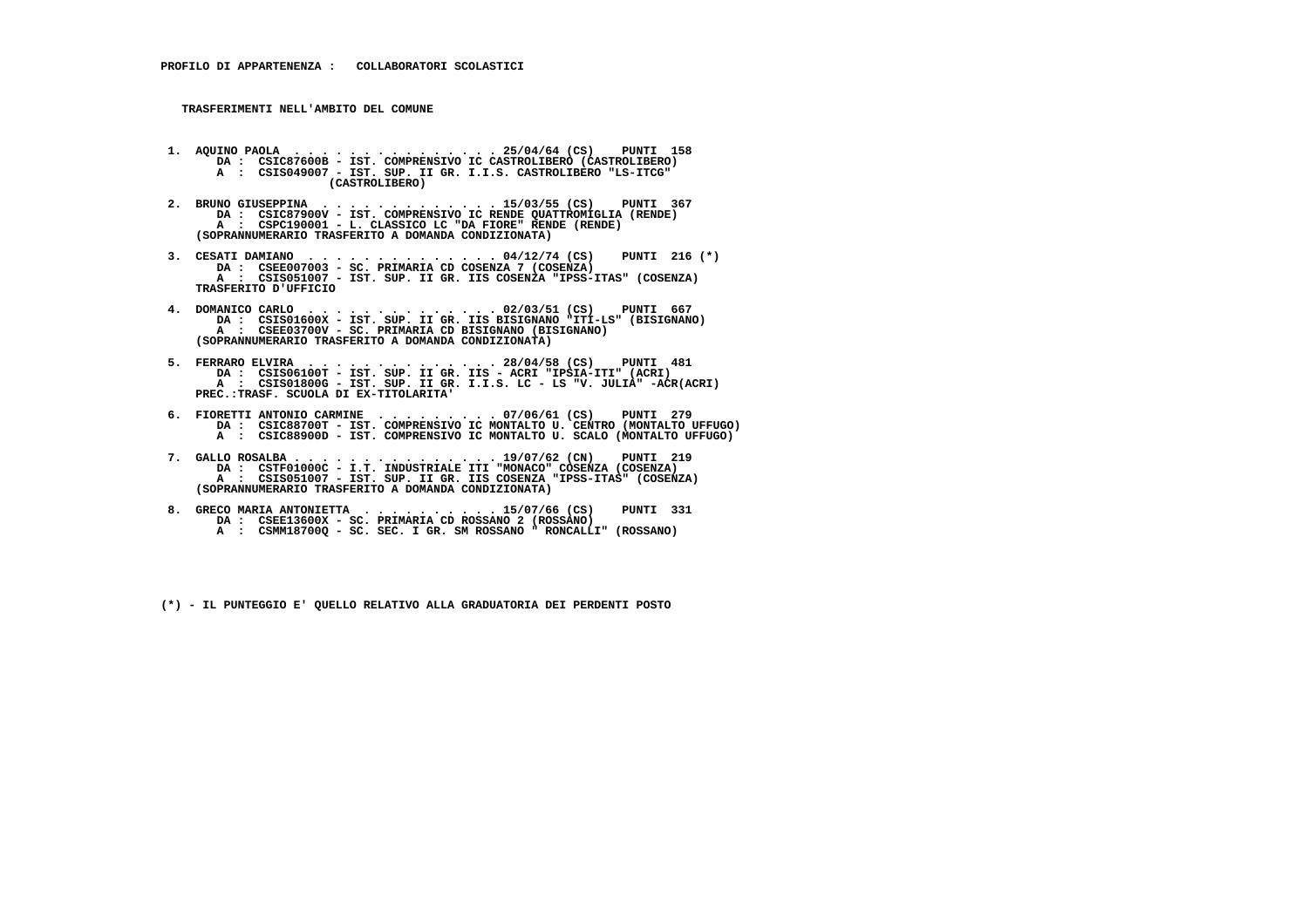- **9. GUAGLIANONE DOMENICO . . . . . . . . . . . 28/11/64 (CS) PUNTI 246**DA : CSIC836001 - IST. COMPRENSIVO IC DIAMANTE (DIAMANTE)  **A : CSIS023003 - IST. SUP. II GR. I.I.S. DIAMANTE "ITCG-IPA" (DIAMANTE)**
- **10. LUZZI GIUSEPPINA . . . . . . . . . . . . . 26/07/69 (CS) PUNTI 86 DA : CSIS06200N - IST. SUP. II GR. IIS CARIATI "IPSIA- ITI" (CARIATI) A : CSIC892009 - IST. COMPRENSIVO IC CARIATI (CARIATI) (SOPRANNUMERARIO TRASFERITO A DOMANDA CONDIZIONATA)**
- **11. MARAZITA FRANCESCO . . . . . . . . . . . . 02/11/52 (CS) PUNTI 257 DA : CSTF01000C I.T. INDUSTRIALE ITI "MONACO" COSENZA (COSENZA) A : CSIS051007 - IST. SUP. II GR. IIS COSENZA "IPSS-ITAS" (COSENZA) (SOPRANNUMERARIO TRASFERITO A DOMANDA CONDIZIONATA)**
- **12. MARINO MARIA . . . . . . . . . . . . . . . 02/10/61 (CS) PUNTI 170 DA : CSIC83100T IST. COMPRENSIVO IC CORIGLIANO C. CANTINELLA (CORIGLIANO CALABRO) A : CSIC886002 - IST. COMPRENSIVO IC CORIGLIANO C. "TIERI" (CORIGLIANO CALABRO)**
- **13. MARTINO EMILIA . . . . . . . . . . . . . . 24/09/65 (CS) PUNTI 156 DA : CSEE04700D - SC. PRIMARIA CD CASSANO I. CENTRO (CASSANO ALLO IONIO) A : CSIS022007 - IST. SUP. II GR. I.I.S. CASSANO I. "IPSIA-ITC-IP (CASSANO ALLO IONIO)**
- **14. MORRONE ELISA . . . . . . . . . . . . . . . 10/03/61 (CS) PUNTI 318 DA : CSIC886002 IST. COMPRENSIVO IC CORIGLIANO C. "TIERI" (CORIGLIANO CALABRO) A : CSTD08000C - I.T. COMMERCIALE ITC "L.PALMA" CORIGLIANO (CORIGLIANO CALABRO)**
- **15. PEDACE GAETANO . . . . . . . . . . . . . . 05/04/64 (CS) PUNTI 620 DA : CSIS064009 - IST. SUP. II GR. IIS ROSSANO"ITI-IPA-ITA" (ROSSANO) A : CSMM18700Q - SC. SEC. I GR. SM ROSSANO " RONCALLI" (ROSSANO)**
- **16. PERRI VITO . . . . . . . . . . . . . . . . 13/05/69 (CS) PUNTI 281 DA : CSTF01000C I.T. INDUSTRIALE ITI "MONACO" COSENZA (COSENZA) A : CSIS051007 - IST. SUP. II GR. IIS COSENZA "IPSS-ITAS" (COSENZA) (SOPRANNUMERARIO TRASFERITO A DOMANDA CONDIZIONATA)**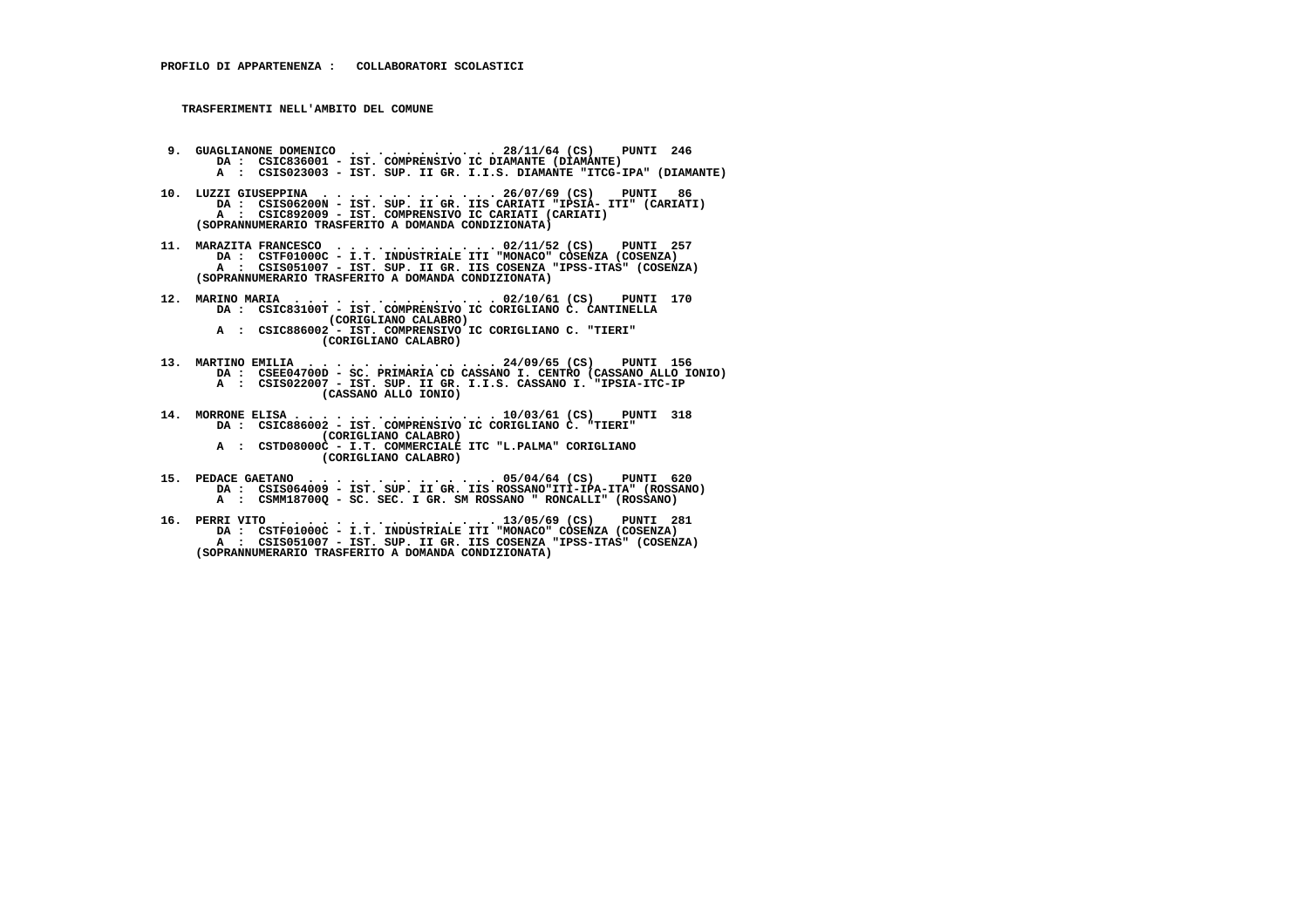- **17. PRINCE CATERINA . . . . . . . . . . . . . . 22/05/51 (CS) PUNTI 151 DA : CSEE056008 SC. PRIMARIA CD CASTROVILLARI 2 (CASTROVILLARI) A : CSTF020003 - I.T. INDUSTRIALE ITI "FERMI" CASTROVILLARI (CASTROVILLARI)**
- **18. PROVENZANO MARIA . . . . . . . . . . . . . 21/01/54 (CS) PUNTI 257 DA : CSTF01000C I.T. INDUSTRIALE ITI "MONACO" COSENZA (COSENZA) A : CSIS04100L - IST. SUP. II GR. IIS COSENZA "ITC-ITG" (COSENZA) PRECEDENZA PREVISTA DAL C.C.N.I. (SOPRANNUMERARIO TRASFERITO A DOMANDA CONDIZIONATA)**
- **19. PUZZO SAVERIA MARIA . . . . . . . . . . . . 25/03/58 (CS) PUNTI 219 DA : CSIC89100D IST. COMPRENSIVO IC RENDE N. 2 (RENDE) A : CSPC190001 - L. CLASSICO LC "DA FIORE" RENDE (RENDE)**
- **20. RAMUNDO SALVATORE . . . . . . . . . . . . . 11/01/62 (CS) PUNTI 498 DA : CSIC86800C IST. COMPRENSIVO IC PAOLA "BRUNO" (PAOLA) A : CSIS058002 - IST. SUP. II GR. IIS PAOLA "IPSC-IPSIA-ITT" (PAOLA) (SOPRANNUMERARIO TRASFERITO A DOMANDA CONDIZIONATA)**
- **21. SANTORO LUIGINA . . . . . . . . . . . . . . 28/05/57 (CS) PUNTI 62 DA : CSIS06200N - IST. SUP. II GR. IIS CARIATI "IPSIA- ITI" (CARIATI) A : CSIC892009 - IST. COMPRENSIVO IC CARIATI (CARIATI) (SOPRANNUMERARIO TRASFERITO A DOMANDA CONDIZIONATA)**
- **22. SANTORO MARIA . . . . . . . . . . . . . . . 25/12/46 (CS) PUNTI 1038 DA : CSTD08000C I.T. COMMERCIALE ITC "L.PALMA" CORIGLIANO (CORIGLIANO CALABRO) A : CSMM263004 - SC. SEC. I GR. SM CORIGLIANO C. " TOSCANO" (CORIGLIANO CALABRO)**
- **23. SPADAFORA CATERINA . . . . . . . . . . . . 15/11/57 (CS) PUNTI 216 DA : CSIS01700Q - IST. SUP. II GR. IIS " MANCINI" COSENZA (COSENZA) A : CSIC89600L - IST. COMPRENSIVO IC COSENZA " VICO - GULLO " (COSENZA)**
- **24. SPATARO SAVERINA . . . . . . . . . . . . . 17/02/60 (CS) PUNTI 686 DA : CSEE134008 SC. PRIMARIA CD ROSSANO 1 (ROSSANO) A : CSEE13700Q - SC. PRIMARIA CD ROSSANO 3 (ROSSANO) PREC.:TRASF. SCUOLA DI EX-TITOLARITA'**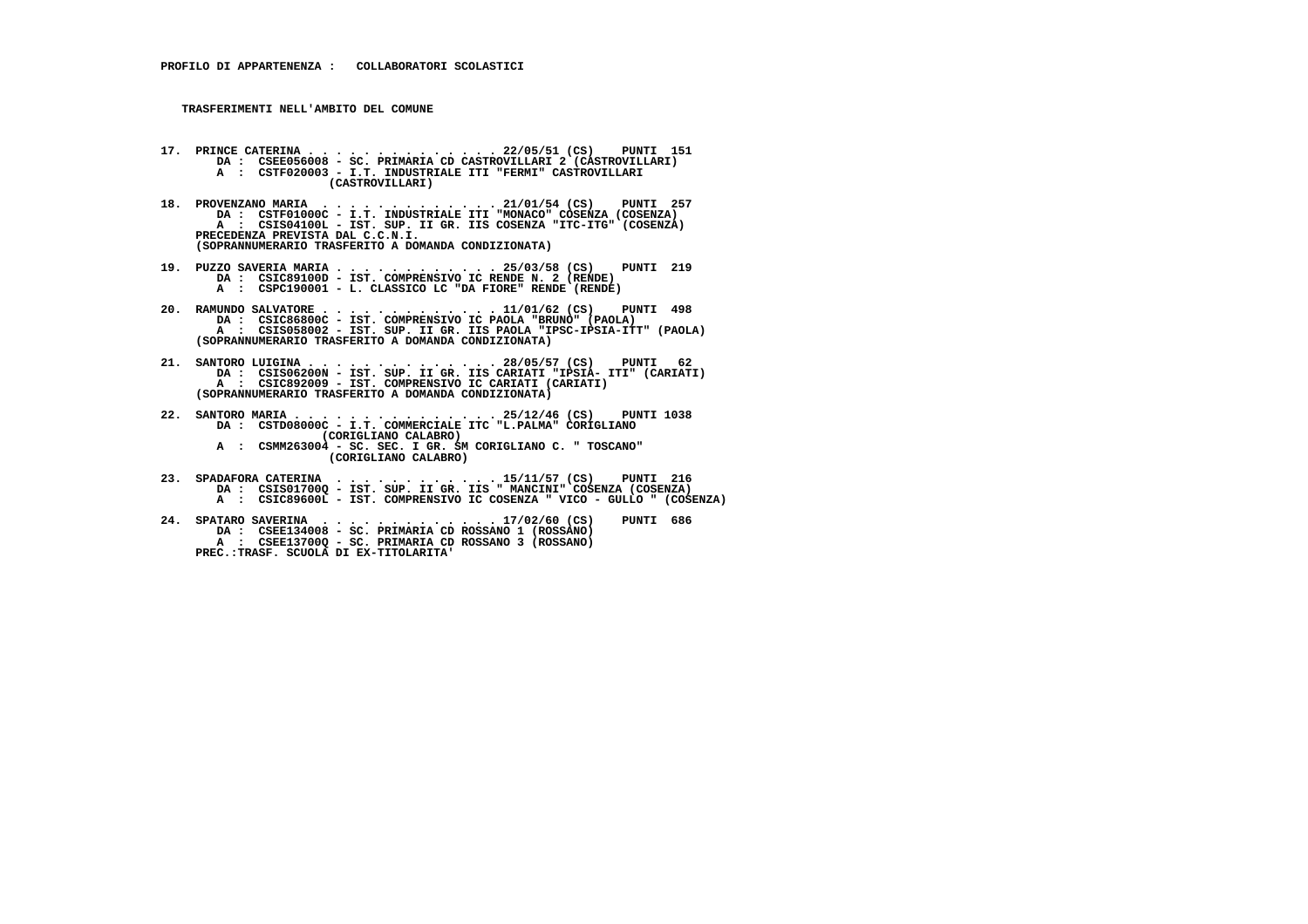25. SUCCURRO SALETTA . . . . . . . . . . . . . . 22/05/63 (CS) PUNTI 86<br>DA : CSIS01700Q - IST. SUP. II GR. IIS "MANCINI" COSENZA (COSENZA)<br>A : CSIS051007 - IST. SUP. II GR. IIS COSENZA "IPSS-ITAS" (COSENZA)<br>(SOPRANNUMERARI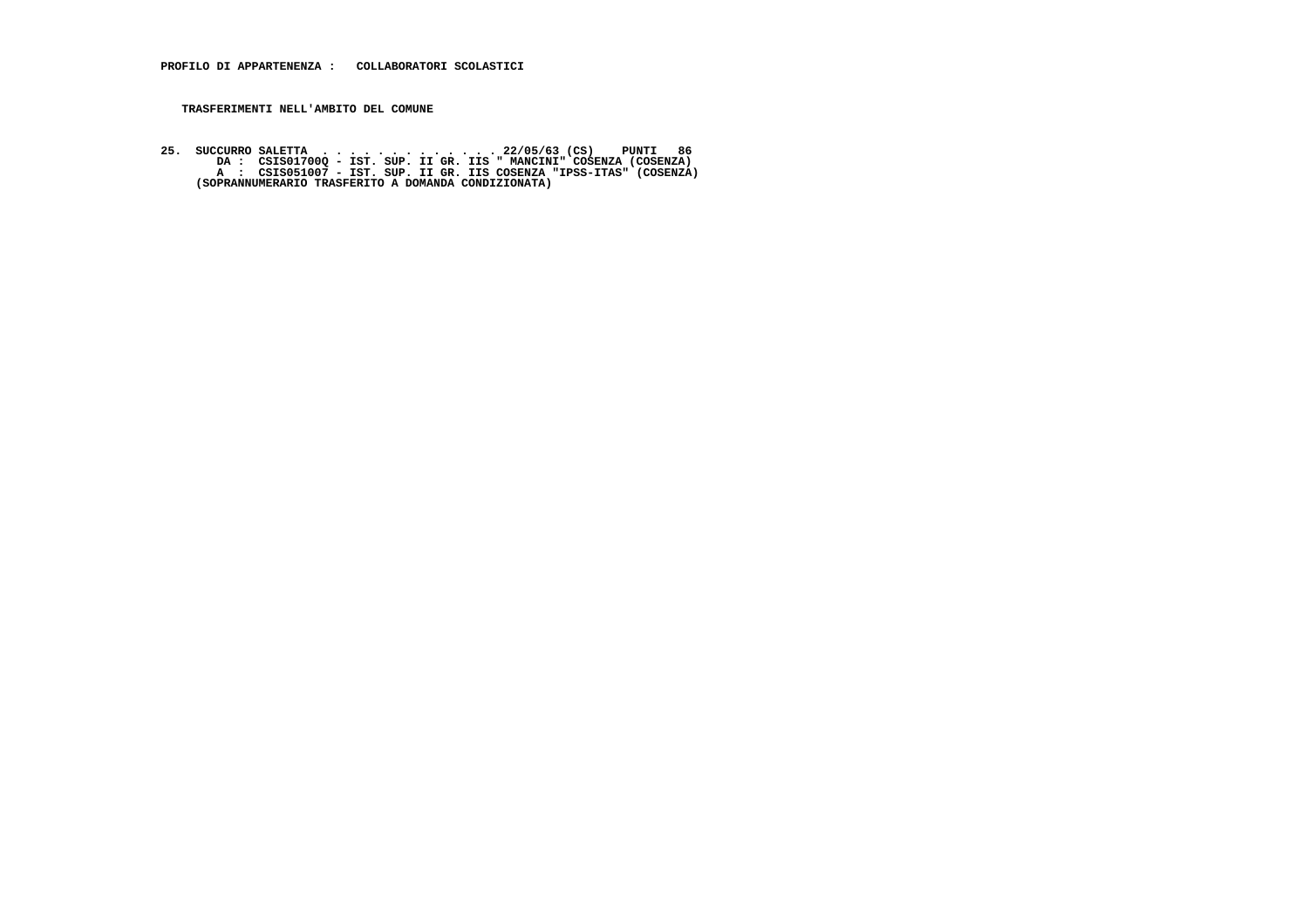- **1. AIELLO GIUSEPPE . . . . . . . . . . . . . . 23/06/60 (CS) PUNTI 420 DA : CSIC81500X IST. COMPRENSIVO IC FAGNANO CASTELLO (FAGNANO CASTELLO) A : CSMM07600C - SC. SEC. I GR. SM CASTROVILLARI DE NICOLA (CASTROVILLARI) (SOPRANNUMERARIO TRASFERITO A DOMANDA CONDIZIONATA)**
- **2. ALOISIO ROSA . . . . . . . . . . . . . . . 15/01/60 (CS) PUNTI 389 (\*) DA : CSIC865001 IST. COMPRENSIVO IC AMANTEA MAMELI (AMANTEA) A : CSIC87000C - IST. COMPRENSIVO IC MENDICINO (MENDICINO) TRASFERITO D'UFFICIO**
- **3. AMMIRATO ROSA PATRIZIA . . . . . . . . . . 10/10/65 (EE) PUNTI 170 DA : CSEE000VL8 - PROVINCIA DI COSENZA A : CSVC01000E - CONVITTO NAZIONALE CONV. NAZ."TELESIO"COSENZA (COSENZA)**
	-
- **4. ANTONUCCI LUIGI . . . . . . . . . . . . . . 29/04/66 (CS) PUNTI 261 DA : CSIC842008 IST. COMPRENSIVO IC TERRANOVA DA SIBARI (TERRANOVA DA SIBARI) A : CSTF020003 - I.T. INDUSTRIALE ITI "FERMI" CASTROVILLARI**
	- **(CASTROVILLARI)**
- **5. ARCI LEONARDO . . . . . . . . . . . . . . . 01/01/65 (CS) PUNTI 159 DA : CSEE000VL8 PROVINCIA DI COSENZA A : CSEE13600X - SC. PRIMARIA CD ROSSANO 2 (ROSSANO)**
- **6. ARCIDIACONO GAETANO . . . . . . . . . . . . 28/10/55 (CS) PUNTI 165 DA : CSEE000VL8 - PROVINCIA DI COSENZA A : CSEE04700D - SC. PRIMARIA CD CASSANO I. CENTRO (CASSANO ALLO IONIO) PRECEDENZA PREVISTA DAL C.C.N.I.**
- **7. ARCURI ROSA MARIA . . . . . . . . . . . . . 12/09/65 (CS) PUNTI 14 DA : CSEE000VL8 - PROVINCIA DI COSENZA A : CSIS05600A - IST. SUP. II GR. IIS COSENZA "LIC. ART.-ITA" (COSENZA)**
- **8. ARTURI NELLINA . . . . . . . . . . . . . . 30/08/50 (CS) PUNTI 138 DA : CSEE000VL8 - PROVINCIA DI COSENZA A : CSIS057006 - IST. SUP. II GR. IIS RENDE "TODARO" IPA-IPSAR (RENDE)**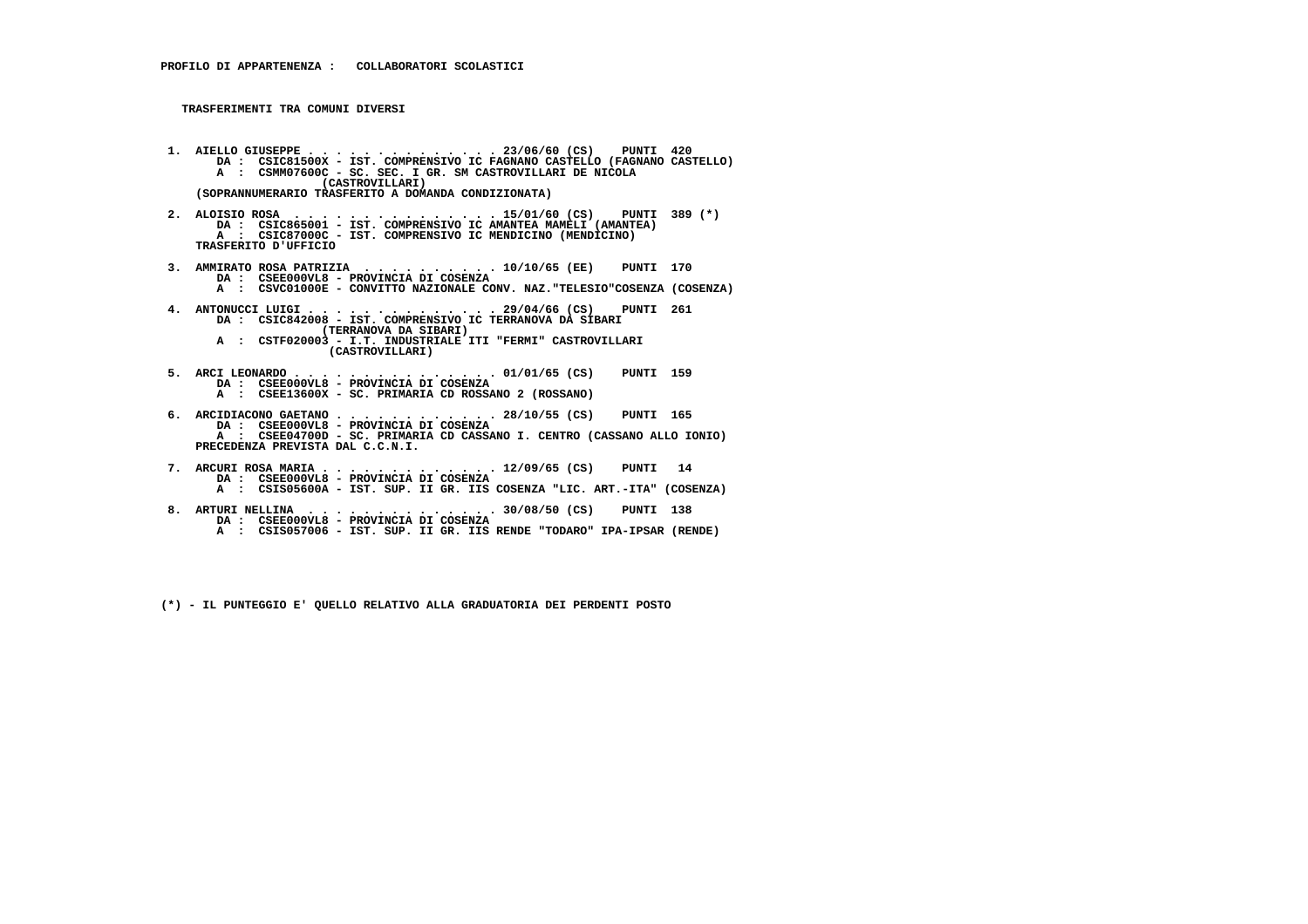- **9. ASTONE VINCENZO . . . . . . . . . . . . . . 05/10/63 (CS) PUNTI 186 DA : CSEE000VL8 PROVINCIA DI COSENZA A : CSVC01000E - CONVITTO NAZIONALE CONV. NAZ."TELESIO"COSENZA (COSENZA)**
- **10. AUDIA ANGELA . . . . . . . . . . . . . . . 25/04/55 (CS) PUNTI 468 (\*) DA : CSIS03900L - IST. SUP. II GR. IIS S. GIOVANNI IN F. "IPSIA- I(SAN GIOVANNI IN FIORE) A : CSIC85400E - IST. COMPRENSIVO IC CELICO "G. DA FIORE" (CELICO) TRASFERITO D'UFFICIO**
- **11. BARILE ROSA . . . . . . . . . . . . . . . . 29/05/62 (CS) PUNTI 157 DA : CSEE000VL8 PROVINCIA DI COSENZA A : CSIC89600L - IST. COMPRENSIVO IC COSENZA " VICO - GULLO " (COSENZA)**
- **12. BELVEDERE LICIA . . . . . . . . . . . . . . 29/09/58 (CS) PUNTI 293 (\*) DA : CSIC83800L IST. COMPRENSIVO IC MONGRASSANO (MONGRASSANO) A : CSEE03700V SC. PRIMARIA CD BISIGNANO (BISIGNANO) TRASFERITO D'UFFICIO**
- **13. BEVILACQUA NATALINA . . . . . . . . . . . . 17/04/73 (CS) PUNTI 143 DA : CSEE000VL8 PROVINCIA DI COSENZA A : CSVC01000E - CONVITTO NAZIONALE CONV. NAZ."TELESIO"COSENZA (COSENZA)**
- **14. BONELLI ROMANO . . . . . . . . . . . . . . 10/12/57 (CS) PUNTI 303 DA : CSIC83800L IST. COMPRENSIVO IC MONGRASSANO (MONGRASSANO) A : CSIC88700T - IST. COMPRENSIVO IC MONTALTO U. CENTRO (MONTALTO UFFUGO) (SOPRANNUMERARIO TRASFERITO A DOMANDA CONDIZIONATA)**
- **15. BRUNI RAFFAELINA . . . . . . . . . . . . . 09/12/61 (CS) PUNTI 132 DA : CSEE000VL8 PROVINCIA DI COSENZA A : CSIC89500R - IST. COMPRENSIVO IC SCALEA (SCALEA)**
- **16. BRUSCO RAFFAELA . . . . . . . . . . . . . . 01/07/65 (CS) PUNTI 413 DA : CSIC865001 IST. COMPRENSIVO IC AMANTEA MAMELI (AMANTEA) A : CSMM271003 - SC. SEC. I GR. SM RENDE DE COUBERTIN-COMMENDA (RENDE) (SOPRANNUMERARIO TRASFERITO A DOMANDA CONDIZIONATA)**
- **17. CAIRO GIANPAOLO . . . . . . . . . . . . . . 26/01/65 (CS) PUNTI 165 DA : CSEE000VL8 PROVINCIA DI COSENZA A : CSVC01000E - CONVITTO NAZIONALE CONV. NAZ."TELESIO"COSENZA (COSENZA)**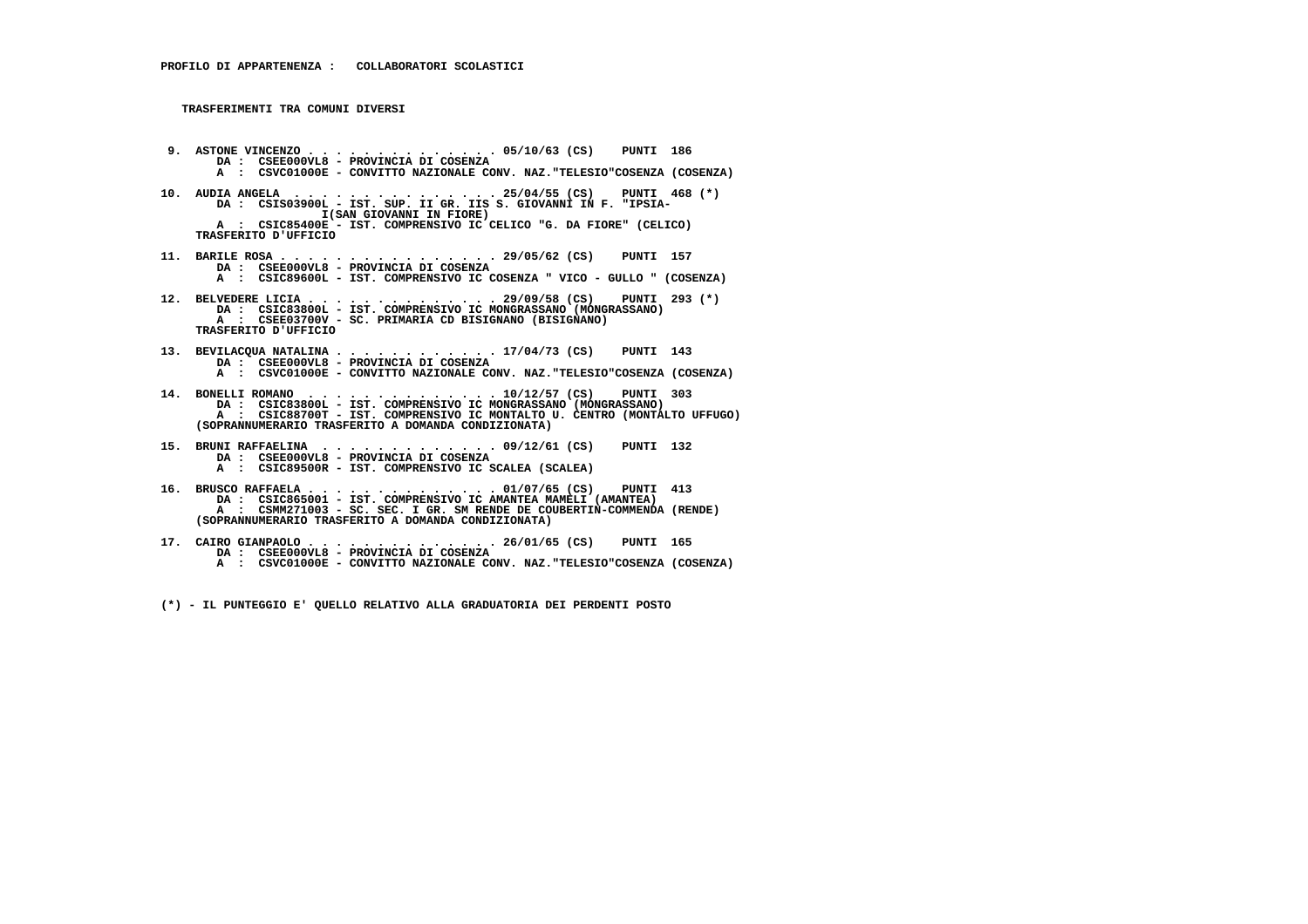**18. CAMMARELLA MARIA PIA . . . . . . . . . . . 19/10/65 (TO) PUNTI 489 DA : CSIC835005 - IST. COMPRENSIVO IC GRISOLIA (GRISOLIA) A : CSPS20000D - L. SCIENTIFICO LS SCALEA (SCALEA) 19. CAMPOLONGO GIUSEPPE . . . . . . . . . . . . 11/06/48 (CS) PUNTI 140 (\*) DA : CSIC878003 - IST. COMPRENSIVO IC SPEZZANO ALBANESE (SPEZZANO ALBANESE) A : CSIC842008 - IST. COMPRENSIVO IC TERRANOVA DA SIBARI (TERRANOVA DA SIBARI) TRASFERITO D'UFFICIO 20. CARNEVALE MARIA . . . . . . . . . . . . . . 22/10/57 (CS) PUNTI 132 DA : CSEE000VL8 - PROVINCIA DI COSENZA A : CSIS051007 - IST. SUP. II GR. IIS COSENZA "IPSS-ITAS" (COSENZA) 21. CASELLA FILOMENA . . . . . . . . . . . . . 19/12/55 (CS) PUNTI 461 DA : CSEE16000R - SC. PRIMARIA CD SCALEA (SCALEA) A : CSIS023003 - IST. SUP. II GR. I.I.S. DIAMANTE "ITCG-IPA" (DIAMANTE) PRECEDENZA PREVISTA DAL C.C.N.I. 22. CESARIO ANTONIO . . . . . . . . . . . . . . 02/09/63 (CS) PUNTI 131 DA : CSEE000VL8 - PROVINCIA DI COSENZA A : CSIC89100D - IST. COMPRENSIVO IC RENDE N. 2 (RENDE) PRECEDENZA PREVISTA DAL C.C.N.I. 23. CESARIO CLEMENTE . . . . . . . . . . . . . 13/10/62 (EE) PUNTI 160 DA : CSEE000VL8 - PROVINCIA DI COSENZA A : CSIC84600G - IST. COMPRENSIVO IC CROPALATI (CROPALATI) 24. CIMA GERARDO . . . . . . . . . . . . . . . 11/09/57 (CS) PUNTI 194 (\*) DA : CSIC81800B - IST. COMPRENSIVO IC AMANTEA CAMPORA (AMANTEA) A : CSIC87000C - IST. COMPRENSIVO IC MENDICINO (MENDICINO) TRASFERITO D'UFFICIO 25. COFONE GIUSEPPINA . . . . . . . . . . . . . 16/03/60 (CS) PUNTI 424 DA : CSIC830002 - IST. COMPRENSIVO IC SAN GIORGIO ALBANESE (SAN GIORGIO ALBANESE) A : CSIS06100T - IST. SUP. II GR. IIS - ACRI "IPSIA-ITI" (ACRI)**

 **(SOPRANNUMERARIO TRASFERITO A DOMANDA CONDIZIONATA)**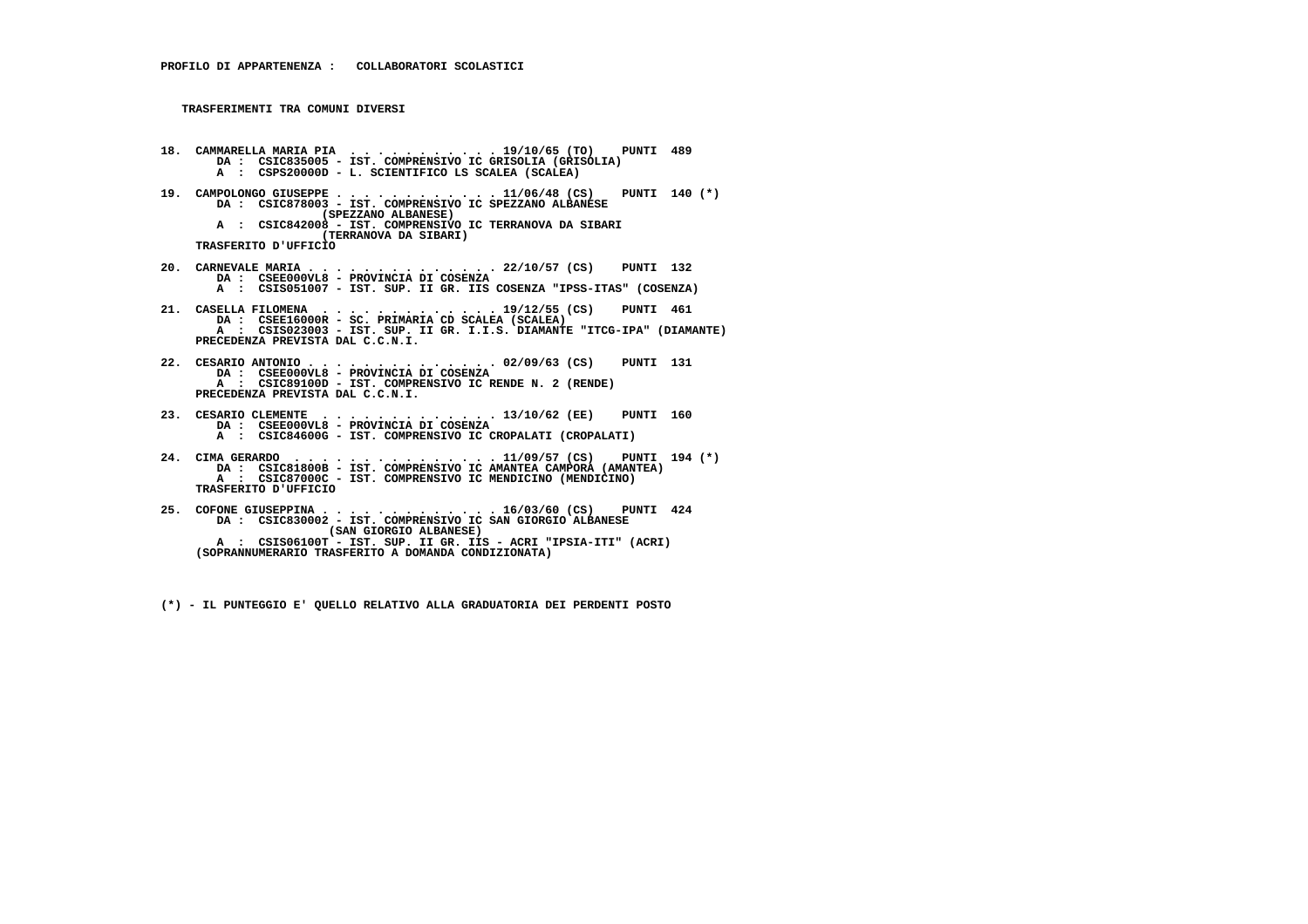- **26. CORRADO BRUNO FRANCO . . . . . . . . . . . 06/10/64 (CS) PUNTI 440 DA : CSIS06300D IST. SUP. II GR. IIS TREBISACCE "IPSIA- ITI" (TREBISACCE) A : CSIC82300V - IST. COMPRENSIVO IC VILLAPIANA "G. PASCOLI" (VILLAPIANA) (SOPRANNUMERARIO TRASFERITO A DOMANDA CONDIZIONATA)**
- **27. CORRADO FRANCESCO . . . . . . . . . . . . . 12/11/53 (CS) PUNTI 403 DA : CSIS06300D IST. SUP. II GR. IIS TREBISACCE "IPSIA- ITI" (TREBISACCE) A : CSIC82300V - IST. COMPRENSIVO IC VILLAPIANA "G. PASCOLI" (VILLAPIANA) (SOPRANNUMERARIO TRASFERITO A DOMANDA CONDIZIONATA)**
- **28. D'ATRI ANGELA . . . . . . . . . . . . . . . 30/08/61 (CS) PUNTI 156 DA : CSEE000VL8 PROVINCIA DI COSENZA A : CSIS01900B - IST. SUP. II GR. IIS CASTROVILLARI "IPSIA-IPSC "(CASTROVILLARI)**
- **29. DE LUCA LUCIA . . . . . . . . . . . . . . . 03/01/57 (CS) PUNTI 135 DA : CSEE000VL8 - PROVINCIA DI COSENZA A : CSMM18700Q - SC. SEC. I GR. SM ROSSANO " RONCALLI" (ROSSANO)**
- **30. DE MARCO FRANCESCO . . . . . . . . . . . . 05/01/64 (CS) PUNTI 142 DA : CSEE000VL8 PROVINCIA DI COSENZA A : CSIC892009 - IST. COMPRENSIVO IC CARIATI (CARIATI)**
	-
	- **31. DEL BO' ANGELA MARIA . . . . . . . . . . . 06/04/66 (CS) PUNTI 165 DA : CSEE000VL8 - PROVINCIA DI COSENZA**
		-
- **A : CSIS01900B IST. SUP. II GR. IIS CASTROVILLARI "IPSIA-IPSC "(CASTROVILLARI)**
	- **32. DIURNO MATILDE . . . . . . . . . . . . . . 17/12/66 (PZ) PUNTI 145 DA : CSEE000VL8 - PROVINCIA DI COSENZA**
- **A : CSIS029002 IST. SUP. II GR. IIS CASTROVILLARI "LC-ISA" (CASTROVILLARI)**
- **33. DRAGO LINA . . . . . . . . . . . . . . . . 02/02/60 (KR) PUNTI 137 DA : CSEE000VL8 PROVINCIA DI COSENZA A : CSIS05600A - IST. SUP. II GR. IIS COSENZA "LIC. ART.-ITA" (COSENZA)**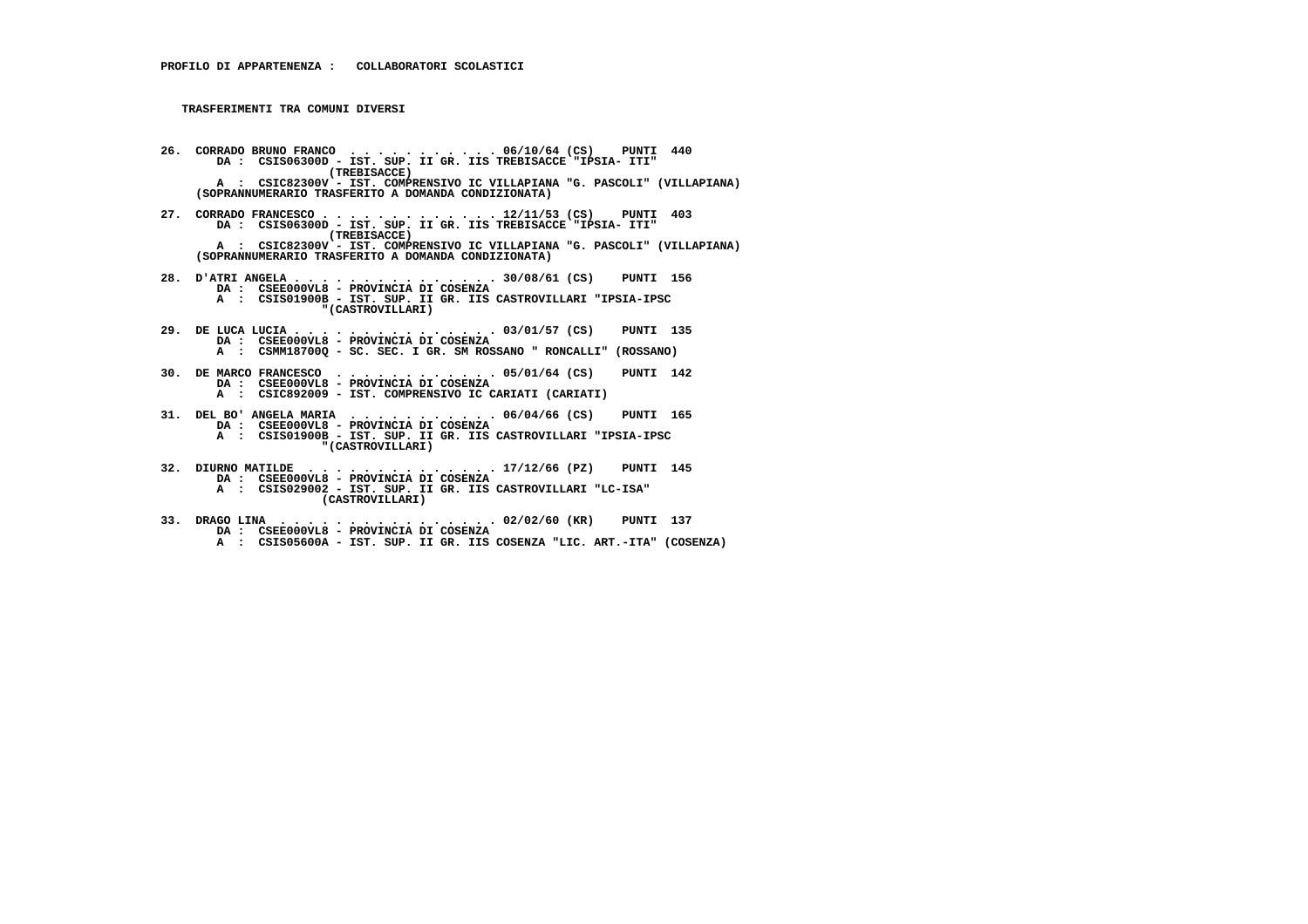- **34. FILOSA GAETANO . . . . . . . . . . . . . . 18/06/63 (CS) PUNTI 131 DA : CSEE000VL8 PROVINCIA DI COSENZA A : CSIC80900L - IST. COMPRENSIVO IC ROSE "DOCIMO" (ROSE)**
- **35. FRAGALE ROSARIO . . . . . . . . . . . . . . 18/02/81 (CS) PUNTI 145 DA : CSIC82600A - IST. COMPRENSIVO IC FIRMO (FIRMO) A : CSIS029002 - IST. SUP. II GR. IIS CASTROVILLARI "LC-ISA" (CASTROVILLARI)**
- **36. GALLUZZO LONGO LOREDANA . . . . . . . . . . 25/04/63 (CS) PUNTI 142 DA : CSEE000VL8 - PROVINCIA DI COSENZA A : CSIC87600B - IST. COMPRENSIVO IC CASTROLIBERO (CASTROLIBERO) PRECEDENZA PREVISTA DAL C.C.N.I.**
- **37. GRANDE SILVANO . . . . . . . . . . . . . . 22/04/70 (CS) PUNTI 155 DA : CSIC87400Q IST. COMPRENSIVO IC ROGLIANO (ROGLIANO) A : CSVC01000E - CONVITTO NAZIONALE CONV. NAZ."TELESIO"COSENZA (COSENZA) (SOPRANNUMERARIO TRASFERITO A DOMANDA CONDIZIONATA)**
- **38. GRECO CONCETTA . . . . . . . . . . . . . . 15/04/55 (CS) PUNTI 131 DA : CSEE000VL8 PROVINCIA DI COSENZA A : CSIC80900L - IST. COMPRENSIVO IC ROSE "DOCIMO" (ROSE)**
- 39. GROSSO RENATO . . . . . . . . . . . . . . 24/04/57 (CS)<br>DA : CSIC83300D IST. COMPRENSIVO IC BONIFATI CITT. (BONIFATI)<br>A : CSEE180002 SC. PRIMARIA CD BELVEDERE "G. RODARI"  **(BELVEDERE MARITTIMO) TRASFERITO D'UFFICIO**

- **40. GROSSO SILVANA . . . . . . . . . . . . . . 13/06/65 (CS) PUNTI 393 (\*) DA : CSIC86100N IST. COMPRENSIVO IC GUARDIA PIEMONTESE (GUARDIA PIEMONTESE) A : CSIC872004 - IST. COMPRENSIVO IC CETRARO (CETRARO) TRASFERITO D'UFFICIO**
- **41. IANNUZZI GUIDO . . . . . . . . . . . . . . 05/03/58 (CS) PUNTI 416 (\*) DA : CSEE01800D SC. PRIMARIA CD SAN MARCO ARGENTANO (SAN MARCO ARGENTANO) A : CSEE065003 - SC. PRIMARIA CD CETRARO (CETRARO) TRASFERITO D'UFFICIO**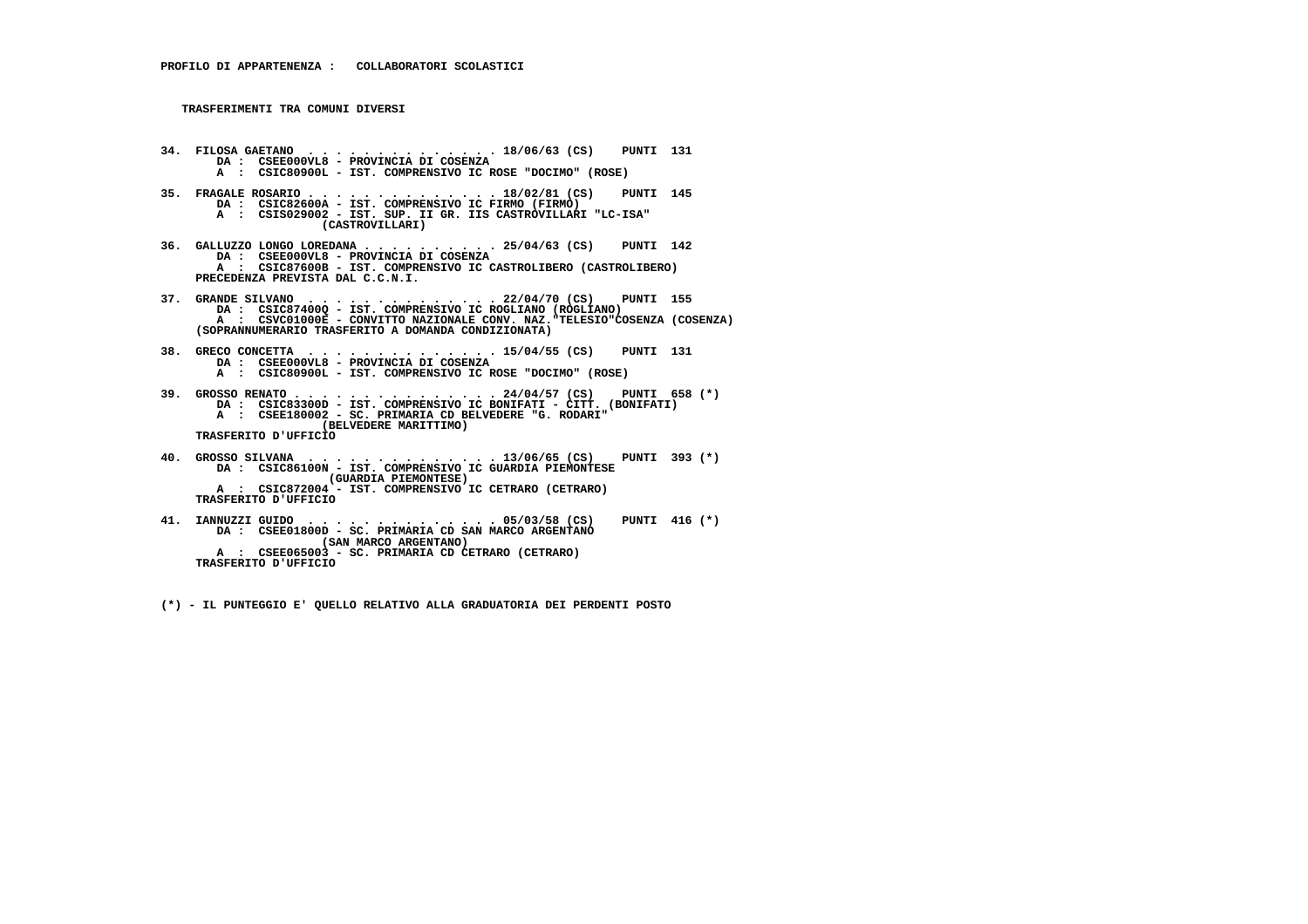- **42. IORIO ANNA . . . . . . . . . . . . . . . . 02/03/59 (CS) PUNTI 208 DA : CSIC88900D IST. COMPRENSIVO IC MONTALTO U. SCALO (MONTALTO UFFUGO) A : CSIC89100D - IST. COMPRENSIVO IC RENDE N. 2 (RENDE) 43. LAINO SIDIO SILVIO . . . . . . . . . . . . 10/12/54 (CS) PUNTI 604 (\*)**
- **DA : CSIC87500G IST. COMPRENSIVO IC ROGGIANO GR. "ZANFINI" (ROGGIANO GRAVINA) A : CSIC842008 - IST. COMPRENSIVO IC TERRANOVA DA SIBARI (TERRANOVA DA SIBARI)**
	- **TRASFERITO D'UFFICIO**
- **44. LALIA ELSA . . . . . . . . . . . . . . . . 11/07/60 (CS) PUNTI 640 (\*) DA : CSIC83300D IST. COMPRENSIVO IC BONIFATI CITT. (BONIFATI) A : CSEE065003 - SC. PRIMARIA CD CETRARO (CETRARO) TRASFERITO D'UFFICIO**
- **45. LANZILLOTTA LUIGI EMILIO . . . . . . . . . 19/04/58 (CS) PUNTI 388 DA : CSIC878003 IST. COMPRENSIVO IC SPEZZANO ALBANESE (SPEZZANO ALBANESE) A : CSRH010004 - IP SERV. ALB. E RIST. IPSAR CASTROVILLARI (CASTROVILLARI)**
- **(SOPRANNUMERARIO TRASFERITO A DOMANDA CONDIZIONATA)**
- **46. LAVORATO COSMO . . . . . . . . . . . . . . 24/09/58 (CS) PUNTI 143 DA : CSEE000VL8 PROVINCIA DI COSENZA A : CSIC83100T - IST. COMPRENSIVO IC CORIGLIANO C. CANTINELLA**
	- **(CORIGLIANO CALABRO)**
- 47. LENTO GEPPINO . . . . . . . . . . . . . . . 18/06/66 (CS) PUNTI 130 (\*)<br>DA : CSRH07000Q IP SERV. ALB. E RIST. IPSAR PAOLA (PAOLA)<br>A : CSMM271003 SC. SEC. I GR. SM RENDE DE COUBERTIN-COMMENDA (RENDE)  **TRASFERITO D'UFFICIO**
- **48. LOVATI ORNELLA . . . . . . . . . . . . . . 04/08/68 (CS) PUNTI 180 DA : CSEE000VL8 PROVINCIA DI COSENZA A : CSEE09800A - SC. PRIMARIA CD LUZZI (LUZZI) PRECEDENZA PREVISTA DAL C.C.N.I.**
	- **(\*) IL PUNTEGGIO E' QUELLO RELATIVO ALLA GRADUATORIA DEI PERDENTI POSTO**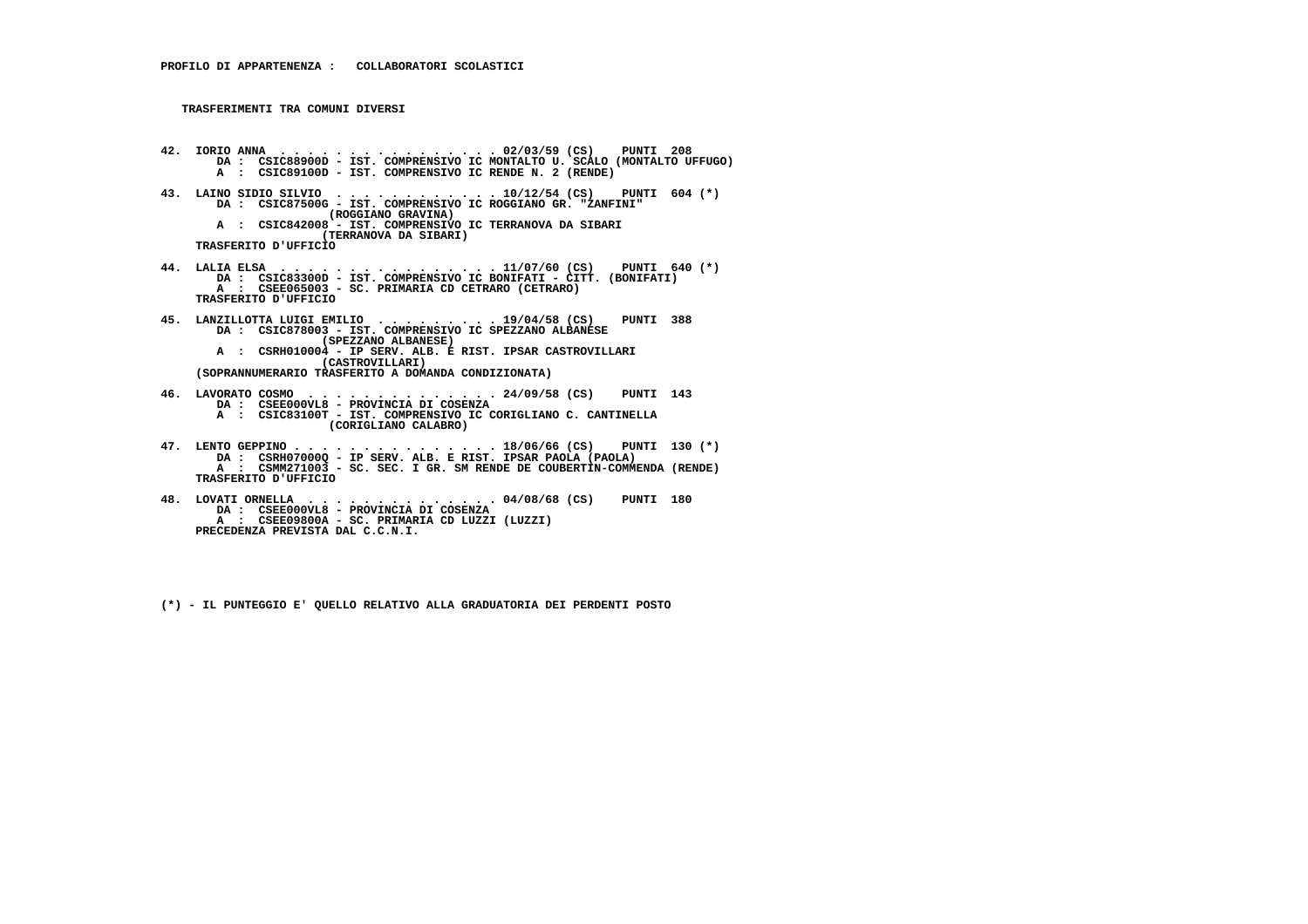- **49. MALETTA MARIA CATERINA . . . . . . . . . . 16/10/58 (CS) PUNTI 178 DA : CSIC851003 IST. COMPRENSIVO IC MANGONE (MANGONE) A : CSCT71000N - CENTRO TERRIT. COSENZA S.M"ZUMBINI"CENTRO TERR(COSENZA)**
- **50. MARINO ROCCO . . . . . . . . . . . . . . . 28/10/63 (CS) PUNTI 130 DA : CSEE000VL8 - PROVINCIA DI COSENZA A : CSIS03400D - IST. SUP. II GR. IIS PRAIA A MARE "IPSAR-LC" (PRAIA A MARE)**
- **51. MARZIANO ANGELA . . . . . . . . . . . . . . 20/10/57 (CS) PUNTI 133 DA : CSEE000VL8 - PROVINCIA DI COSENZA A : CSIS029002 - IST. SUP. II GR. IIS CASTROVILLARI "LC-ISA" (CASTROVILLARI)**
- **52. MATRAGRANO ROSARIA . . . . . . . . . . . . 30/08/63 (CS) PUNTI 159 DA : CSEE000VL8 PROVINCIA DI COSENZA A : CSRI25000Q - I.P.I. ARTIGIANATO IPSIA G. MARCONI COSENZA (COSENZA)**
- **53. MELFI ANTONIO . . . . . . . . . . . . . . . 20/11/58 (CS) PUNTI 180 DA : CSEE04700D SC. PRIMARIA CD CASSANO I. CENTRO (CASSANO ALLO IONIO) A : CSIC80800R - IST. COMPRENSIVO IC MONTEGIORDANO (MONTEGIORDANO) PRECEDENZA PREVISTA DAL C.C.N.I.**
- **54. MICIELI MARCELLO . . . . . . . . . . . . . 01/12/60 (CS) PUNTI 203 DA : CSIC89600L IST. COMPRENSIVO IC COSENZA " VICO GULLO " (COSENZA) A : CSMM271003 - SC. SEC. I GR. SM RENDE DE COUBERTIN-COMMENDA (RENDE)**
- **55. MONTELEONE VINCENZO . . . . . . . . . . . . 10/01/64 (CS) PUNTI 155 DA : CSEE000VL8 - PROVINCIA DI COSENZA A : CSIC836001 - IST. COMPRENSIVO IC DIAMANTE (DIAMANTE)**
- **56. NIGRO ROSETTA . . . . . . . . . . . . . . . 11/03/51 (CS) PUNTI 154 DA : CSEE000VL8 - PROVINCIA DI COSENZA A : CSPC110004 - L. CLASSICO LC "SATRIANI" CASSANO I. (CASSANO ALLO IONIO) PRECEDENZA PREVISTA DAL C.C.N.I.**
- **57. ORRICO ALDO . . . . . . . . . . . . . . . . 16/01/58 (CS) PUNTI 735 DA : CSIC80900L IST. COMPRENSIVO IC ROSE "DOCIMO" (ROSE) A : CSIS051007 IST. SUP. II GR. IIS COSENZA "IPSS-ITAS" (COSENZA)**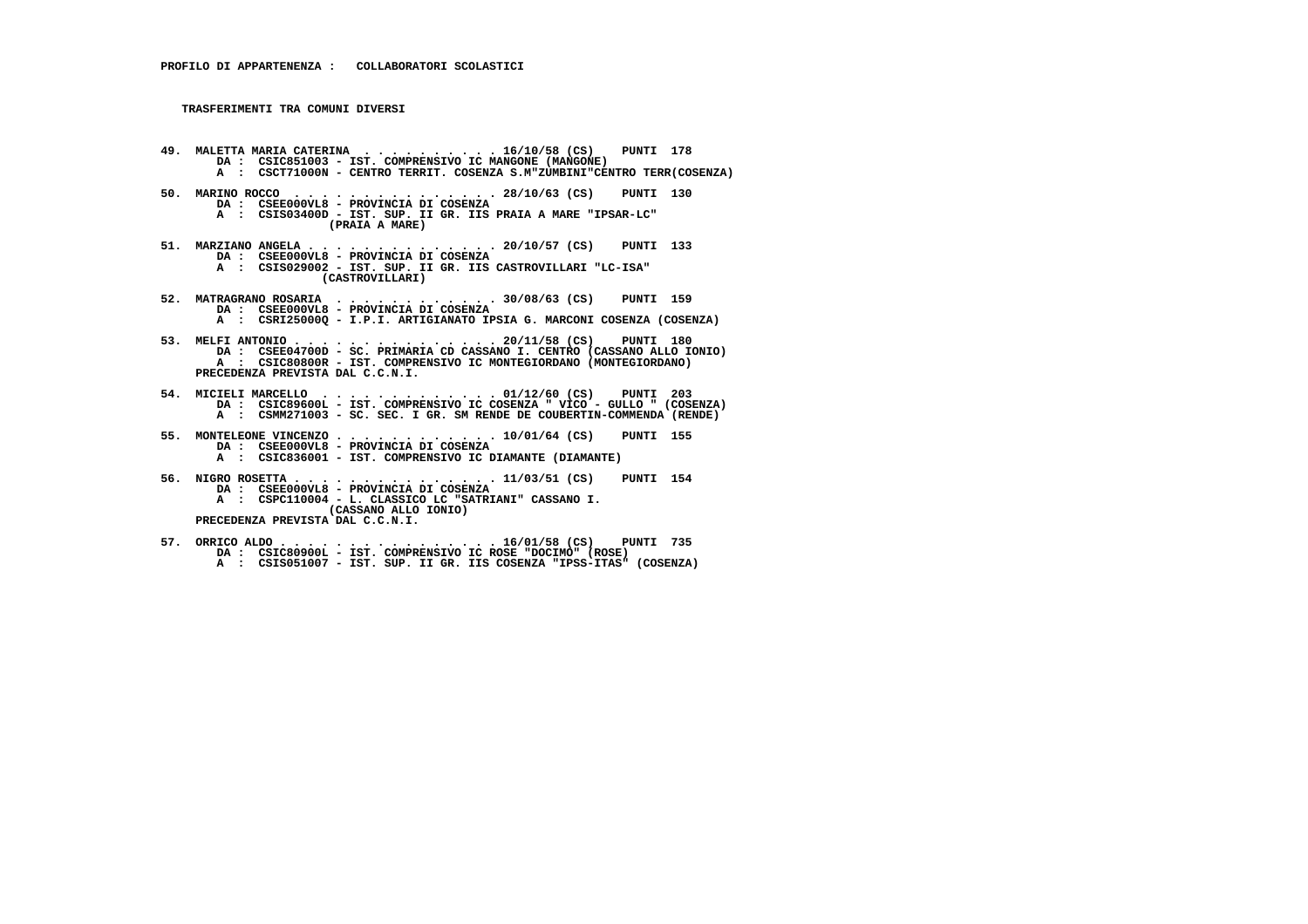- **58. ORRICO FRANCO . . . . . . . . . . . . . . . 06/06/59 (CS) PUNTI 349 DA : CSIS05600A IST. SUP. II GR. IIS COSENZA "LIC. ART.-ITA" (COSENZA) A : CSIC88900D - IST. COMPRENSIVO IC MONTALTO U. SCALO (MONTALTO UFFUGO)**
- **59. PAGANO ROSANNA . . . . . . . . . . . . . . 05/01/64 (CS) PUNTI 158 DA : CSEE000VL8 - PROVINCIA DI COSENZA A : CSIC89100D - IST. COMPRENSIVO IC RENDE N. 2 (RENDE)**
- **60. PALERMO DOMENICO . . . . . . . . . . . . . 27/02/55 (CS) PUNTI 164 (\*) DA : CSIC81800B IST. COMPRENSIVO IC AMANTEA CAMPORA (AMANTEA) A : CSIC87000C - IST. COMPRENSIVO IC MENDICINO (MENDICINO) TRASFERITO D'UFFICIO**
- **61. PALMIERI FRANCESCO . . . . . . . . . . . . 15/03/48 (CS) PUNTI 869 DA : CSIS06300D IST. SUP. II GR. IIS TREBISACCE "IPSIA- ITI" (TREBISACCE) A : CSIC82300V - IST. COMPRENSIVO IC VILLAPIANA "G. PASCOLI" (VILLAPIANA)**
- **62. PALOMBA VITO . . . . . . . . . . . . . . . 19/01/63 (SA) PUNTI 465 DA : CSIS058002 IST. SUP. II GR. IIS PAOLA "IPSC-IPSIA-ITT" (PAOLA) A : CSIS01300C - IST. SUP. II GR. IIS FUSCALDO "ITI-IPSIA" (FUSCALDO) PREC.:TRAS.NEL COMUNE DI EX-TITOLARITA'**
- **63. PAVONE LUCIO . . . . . . . . . . . . . . . 24/02/55 (CS) PUNTI 221 DA : CSIC878003 IST. COMPRENSIVO IC SPEZZANO ALBANESE (SPEZZANO ALBANESE) A : CSEE05500C - SC. PRIMARIA CD CASTROVILLARI 1 (CASTROVILLARI) (SOPRANNUMERARIO TRASFERITO A DOMANDA CONDIZIONATA)**
- **64. PIGNATARO ANGELA . . . . . . . . . . . . . 25/07/63 (CS) PUNTI 134 DA : CSEE000VL8 - PROVINCIA DI COSENZA A : CSMM18700Q - SC. SEC. I GR. SM ROSSANO " RONCALLI" (ROSSANO)**
- **65. PORTO MARIA . . . . . . . . . . . . . . . . 15/02/52 (CS) PUNTI 157 DA : CSEE000VL8 PROVINCIA DI COSENZA A : CSPM05000T - IST. MAGISTRALE LICEO "L. DELLA VALLE" COSENZA(COSENZA) PRECEDENZA PREVISTA DAL C.C.N.I.**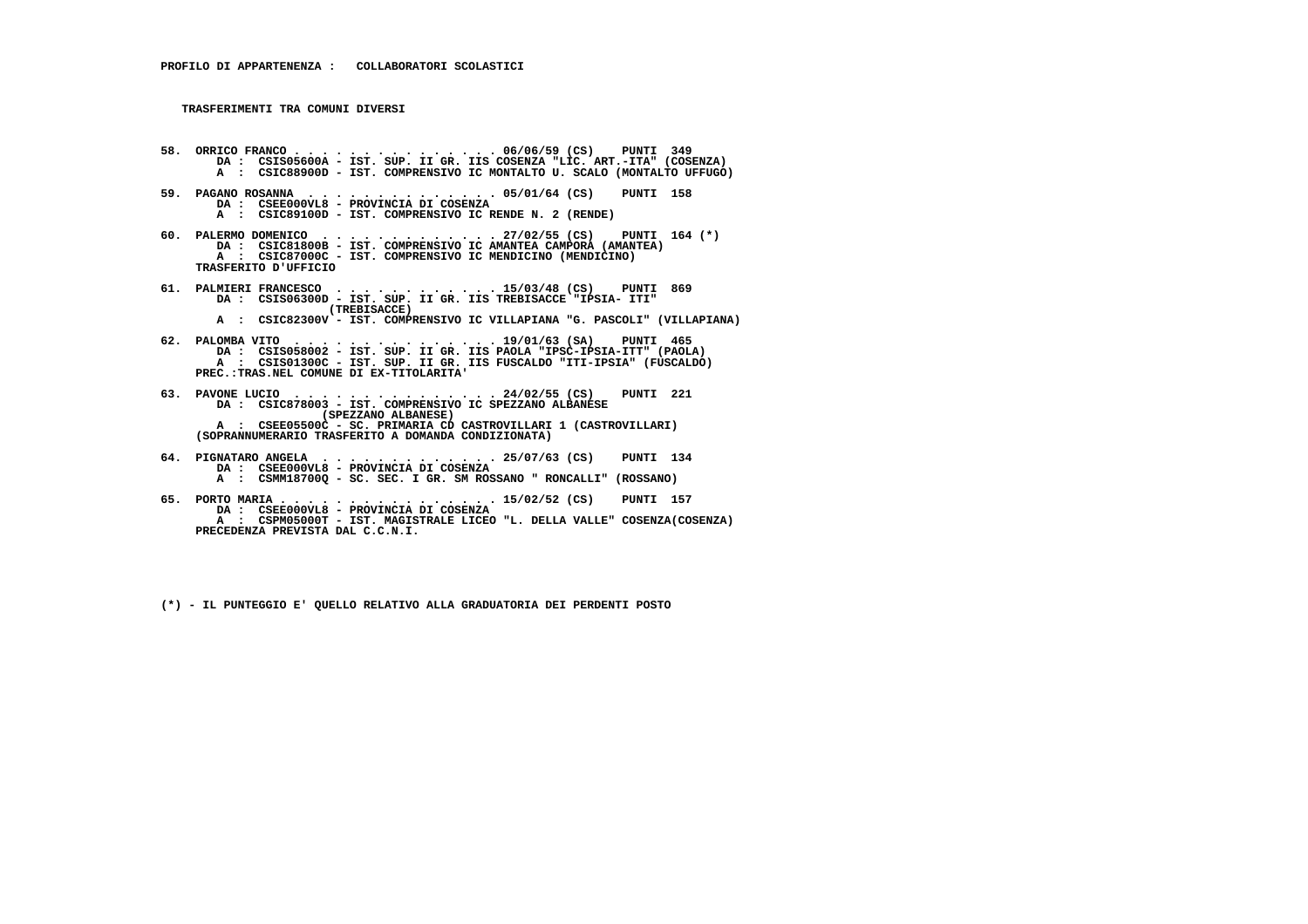- **66. POSTERARO SAVERIA . . . . . . . . . . . . . 04/10/58 (CS) PUNTI 350 (\*) DA : CSIC865001 IST. COMPRENSIVO IC AMANTEA MAMELI (AMANTEA) A : CSIC87000C - IST. COMPRENSIVO IC MENDICINO (MENDICINO) TRASFERITO D'UFFICIO**
- **67. PULICE LUIGI . . . . . . . . . . . . . . . 09/04/67 (CS) PUNTI 164 DA : CSIC87400Q IST. COMPRENSIVO IC ROGLIANO (ROGLIANO) A : CSIS051007 - IST. SUP. II GR. IIS COSENZA "IPSS-ITAS" (COSENZA) (SOPRANNUMERARIO TRASFERITO A DOMANDA CONDIZIONATA)**
- **68. PUNTILLO SANDRA . . . . . . . . . . . . . . 16/09/57 (CS) PUNTI 137 DA : CSEE000VL8 PROVINCIA DI COSENZA A : CSVC01000E - CONVITTO NAZIONALE CONV. NAZ."TELESIO"COSENZA (COSENZA)**
- **69. ROMANO MARIA CONCETTA . . . . . . . . . . . 26/04/78 (CS) PUNTI 161 DA : CSEE000VL8 - PROVINCIA DI COSENZA A : CSMM18700Q - SC. SEC. I GR. SM ROSSANO " RONCALLI" (ROSSANO)**
- **70. ROSSINI BENITO . . . . . . . . . . . . . . 25/10/49 (CS) PUNTI 425 DA : CSIC878003 IST. COMPRENSIVO IC SPEZZANO ALBANESE (SPEZZANO ALBANESE) A : CSTF020003 - I.T. INDUSTRIALE ITI "FERMI" CASTROVILLARI**
- **(CASTROVILLARI) (SOPRANNUMERARIO TRASFERITO A DOMANDA CONDIZIONATA)**
- **71. ROTA CARMELA . . . . . . . . . . . . . . . 16/07/63 (CS) PUNTI 152 DA : CSEE000VL8 PROVINCIA DI COSENZA A : CSPC010007 - L. CLASSICO LC "TELESIO" COSENZA (COSENZA)**
- **72. RUFFOLO RENATO . . . . . . . . . . . . . . 15/05/59 (CS) PUNTI 343 DA : CSIC821007 IST. COMPRENSIVO IC FIUMEFREDDO BRUZIO (FIUMEFREDDO BRUZIO) A : CSIC836001 - IST. COMPRENSIVO IC DIAMANTE (DIAMANTE) (SOPRANNUMERARIO TRASFERITO A DOMANDA CONDIZIONATA)**
- **73. RUGGERI GIUSEPPA . . . . . . . . . . . . . 10/05/62 (CS) PUNTI 157 DA : CSEE000VL8 PROVINCIA DI COSENZA A : CSEE05500C - SC. PRIMARIA CD CASTROVILLARI 1 (CASTROVILLARI) PRECEDENZA PREVISTA DAL C.C.N.I.**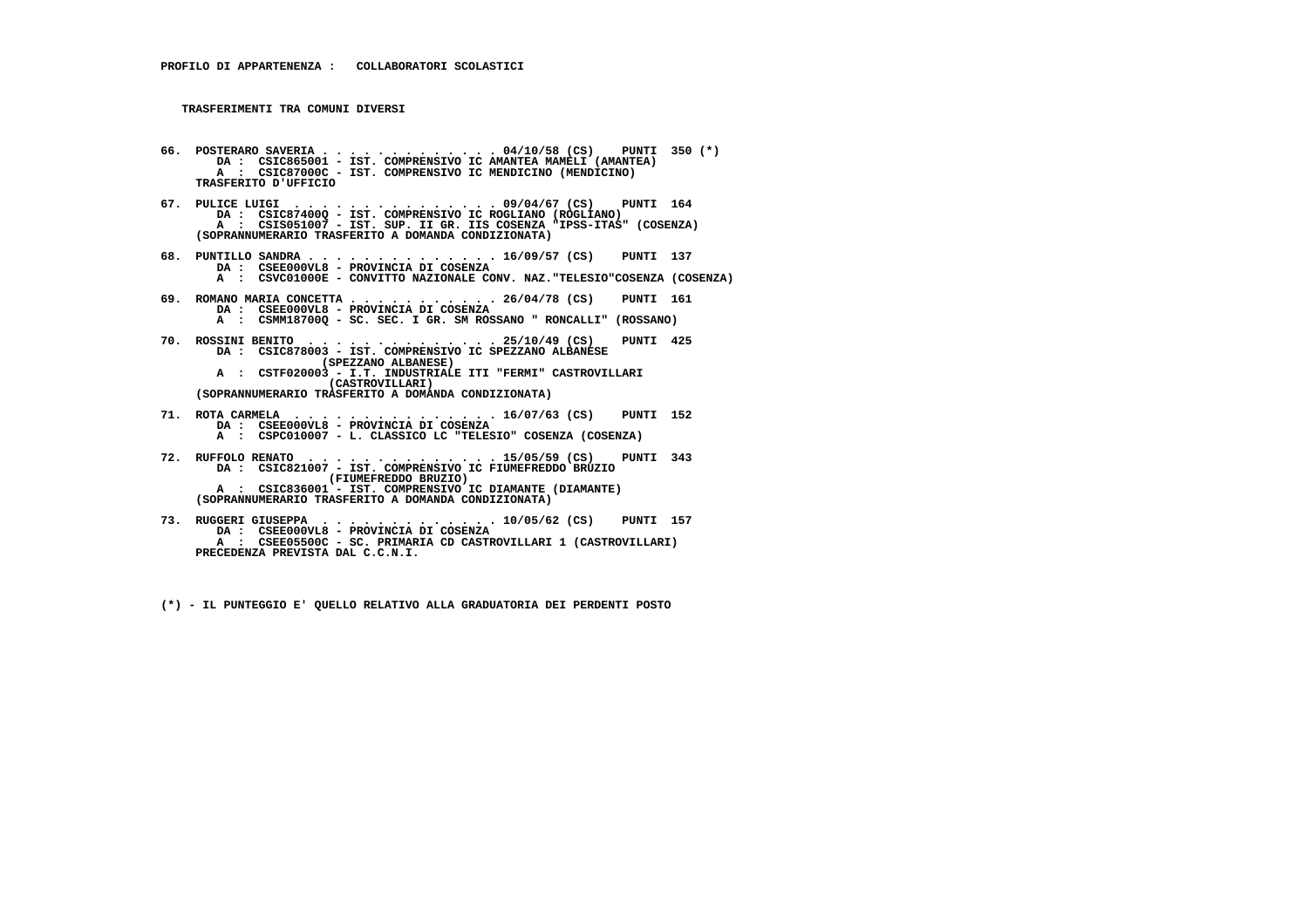- **74. SALOMONE LUIGI . . . . . . . . . . . . . . 11/02/59 (CS) PUNTI 185 (\*) DA : CSIC84100C IST. COMPRENSIVO IC SAN LUCIDO (SAN LUCIDO) A : CSIC89100D - IST. COMPRENSIVO IC RENDE N. 2 (RENDE) TRASFERITO D'UFFICIO**
- **75. SCARPELLI ANNA MARIA . . . . . . . . . . . 31/07/66 (CS) PUNTI 451 DA : CSIC88900D IST. COMPRENSIVO IC MONTALTO U. SCALO (MONTALTO UFFUGO) A : CSIC86000T - IST. COMPRENSIVO IC LATTARICO (LATTARICO) PREC.:TRASF. SCUOLA DI EX-TITOLARITA'**
- **76. SCOGLIO SALVATORE . . . . . . . . . . . . . 01/12/66 (CS) PUNTI 148 DA : CSEE000VL8 PROVINCIA DI COSENZA A : CSPS20000D - L. SCIENTIFICO LS SCALEA (SCALEA)**
- **77. SOMMARIO GIUSEPPE . . . . . . . . . . . . . 01/08/65 (CS) PUNTI 194 DA : CSIC81100L IST. COMPRENSIVO IC CORIGLIANO C. SCHIAVONEA (CORIGLIANO CALABRO)**
- **A : CSRI210009 I.P.I. ARTIGIANATO IPSIA MANDATORICCIO (MANDATORICCIO)**
- **78. SPAGNUOLO ADRIANA . . . . . . . . . . . . . 23/02/68 (CS) PUNTI 145 DA : CSEE000VL8 PROVINCIA DI COSENZA A : CSRH010004 - IP SERV. ALB. E RIST. IPSAR CASTROVILLARI (CASTROVILLARI)**
- **79. SPINELLI RAIMONDO . . . . . . . . . . . . . 21/09/57 (CS) PUNTI 178 DA : CSIC878003 IST. COMPRENSIVO IC SPEZZANO ALBANESE (SPEZZANO ALBANESE) A : CSEE05500C - SC. PRIMARIA CD CASTROVILLARI 1 (CASTROVILLARI) (SOPRANNUMERARIO TRASFERITO A DOMANDA CONDIZIONATA)**
- **80. STABILE MICHELE . . . . . . . . . . . . . . 10/03/54 (CS) PUNTI 382 DA : CSIC81500X IST. COMPRENSIVO IC FAGNANO CASTELLO (FAGNANO CASTELLO) A : CSTF020003 - I.T. INDUSTRIALE ITI "FERMI" CASTROVILLARI (CASTROVILLARI)**
- **(SOPRANNUMERARIO TRASFERITO A DOMANDA CONDIZIONATA)**
	- **(\*) IL PUNTEGGIO E' QUELLO RELATIVO ALLA GRADUATORIA DEI PERDENTI POSTO**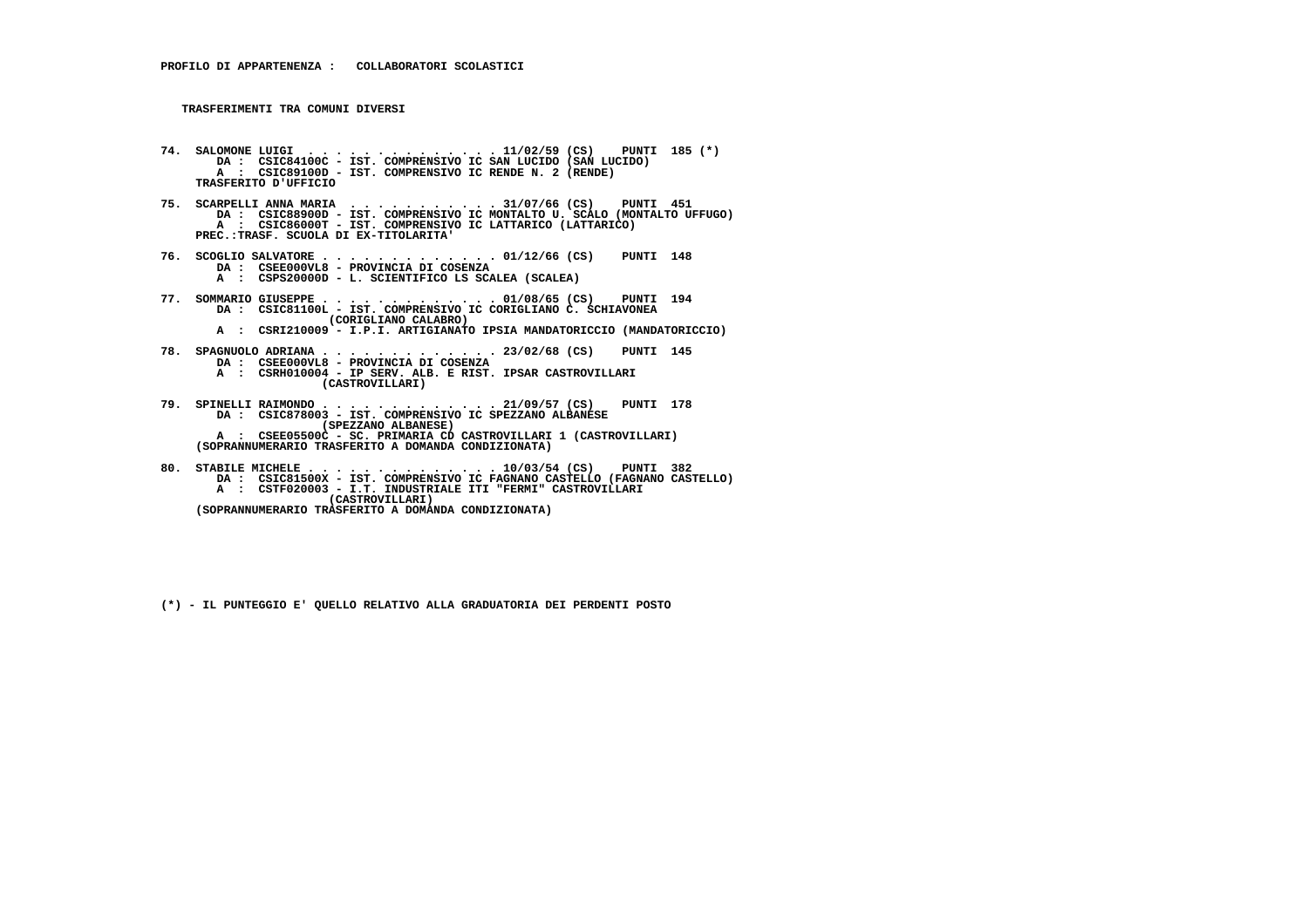- **81. SUEVO ANGIOLINO . . . . . . . . . . . . . . 21/05/54 (CS) PUNTI 344 (\*) DA : CSEE01800D SC. PRIMARIA CD SAN MARCO ARGENTANO (SAN MARCO ARGENTANO) A : CSIS028006 - IST. SUP. II GR. IIS CETRARO "LC - IST. ARTE" (CETRARO) TRASFERITO D'UFFICIO**
- **82. SURIANO MARIO . . . . . . . . . . . . . . . 05/08/60 (EE) PUNTI 96 (\*) DA : CSRH07000Q IP SERV. ALB. E RIST. IPSAR PAOLA (PAOLA) A : CSIS057006 - IST. SUP. II GR. IIS RENDE "TODARO" IPA-IPSAR (RENDE) TRASFERITO D'UFFICIO**
- **83. TALERICO ROSA MARIA . . . . . . . . . . . . 12/09/63 (CS) PUNTI 189 DA : CSIS03800R IST. SUP. II GR. IIS SAN GIOVANNI IN F. "ITCG- I(SAN GIOVANNI IN FIORE) A : CSIC89600L - IST. COMPRENSIVO IC COSENZA " VICO - GULLO " (COSENZA) (SOPRANNUMERARIO TRASFERITO A DOMANDA CONDIZIONATA)**
- **84. TIANO LOREDANA . . . . . . . . . . . . . . 24/10/62 (CS) PUNTI 175 DA : CSIC84700B - IST. COMPRENSIVO IC GRIMALDI (GRIMALDI) A : CSRI25000Q - I.P.I. ARTIGIANATO IPSIA G. MARCONI COSENZA (COSENZA) (SOPRANNUMERARIO TRASFERITO A DOMANDA CONDIZIONATA)**
- **85. TORDO VINCENZO . . . . . . . . . . . . . . 01/08/59 (CS) PUNTI 388 DA : CSEE13700Q SC. PRIMARIA CD ROSSANO 3 (ROSSANO) A : CSMM100004 - SC. SEC. I GR. SM CROSIA MIRTO (CROSIA)**
- **86. TRIFILIO ROSINA . . . . . . . . . . . . . . 22/12/58 (CS) PUNTI 786 DA : CSEE180002 SC. PRIMARIA CD BELVEDERE "G. RODARI" (BELVEDERE MARITTIMO)**
- **A : CSIS023003 IST. SUP. II GR. I.I.S. DIAMANTE "ITCG-IPA" (DIAMANTE)**
- **87. TUNDIS MARCELLO . . . . . . . . . . . . . . 15/06/69 (CS) PUNTI 189 DA : CSEE000VL8 - PROVINCIA DI COSENZA A : CSIS03400D - IST. SUP. II GR. IIS PRAIA A MARE "IPSAR-LC" (PRAIA A MARE)**
- **88. VECCHIO GIUSEPPE . . . . . . . . . . . . . 02/05/62 (CS) PUNTI 158 DA : CSEE000VL8 PROVINCIA DI COSENZA**
- **A : CSEE13600X SC. PRIMARIA CD ROSSANO 2 (ROSSANO)**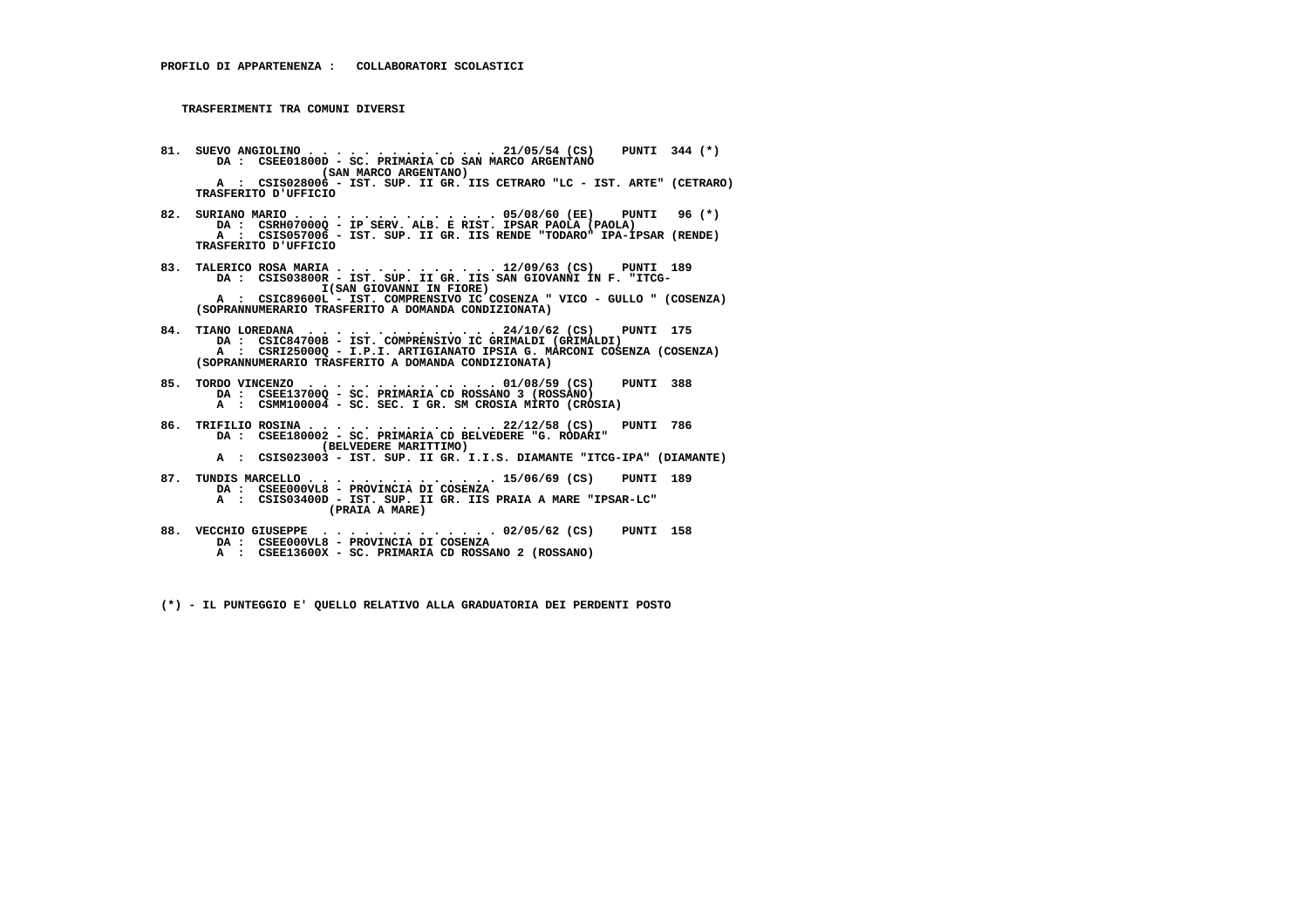- **89. VELTRI ALFREDO . . . . . . . . . . . . . . 01/07/61 (CZ) PUNTI 369 (\*) DA : CSIC871008 IST. COMPRENSIVO IC PAOLA "GENTILI" (PAOLA) A : CSIC872004 - IST. COMPRENSIVO IC CETRARO (CETRARO) TRASFERITO D'UFFICIO**
- **90. VENA CARMELA . . . . . . . . . . . . . . . 02/08/57 (CS) PUNTI 511 DA : CSIC84700B IST. COMPRENSIVO IC GRIMALDI (GRIMALDI) A : CSIC851003 - IST. COMPRENSIVO IC MANGONE (MANGONE) (SOPRANNUMERARIO TRASFERITO A DOMANDA CONDIZIONATA)**
- **91. VENCIA CONCETTA . . . . . . . . . . . . . . 03/07/61 (CS) PUNTI 154 DA : CSEE000VL8 PROVINCIA DI COSENZA A : CSIC81000R - IST. COMPRENSIVO IC APRIGLIANO (APRIGLIANO)**
- **92. VIRCILLO GIUSEPPE . . . . . . . . . . . . . 04/01/60 (CS) PUNTI 111 DA : CSEE000VL8 PROVINCIA DI COSENZA A : CSVC01000E - CONVITTO NAZIONALE CONV. NAZ."TELESIO"COSENZA (COSENZA)**
- **93. VISCA MARIA . . . . . . . . . . . . . . . . 10/10/63 (CS) PUNTI 220 (\*) DA : CSRH07000Q IP SERV. ALB. E RIST. IPSAR PAOLA (PAOLA) A : CSIC89100D IST. COMPRENSIVO IC RENDE N. 2 (RENDE) TRASFERITO D'UFFICIO**
- **94. VITALE FRANCESCO . . . . . . . . . . . . . 16/03/61 (CS) PUNTI 377 DA : CSIS05600A IST. SUP. II GR. IIS COSENZA "LIC. ART.-ITA" (COSENZA) A : CSIC88900D - IST. COMPRENSIVO IC MONTALTO U. SCALO (MONTALTO UFFUGO)**
- **95. ZELLA PAOLO . . . . . . . . . . . . . . . . 19/01/56 (CS) PUNTI 131 DA : CSEE000VL8 PROVINCIA DI COSENZA A : CSIS05600A - IST. SUP. II GR. IIS COSENZA "LIC. ART.-ITA" (COSENZA)**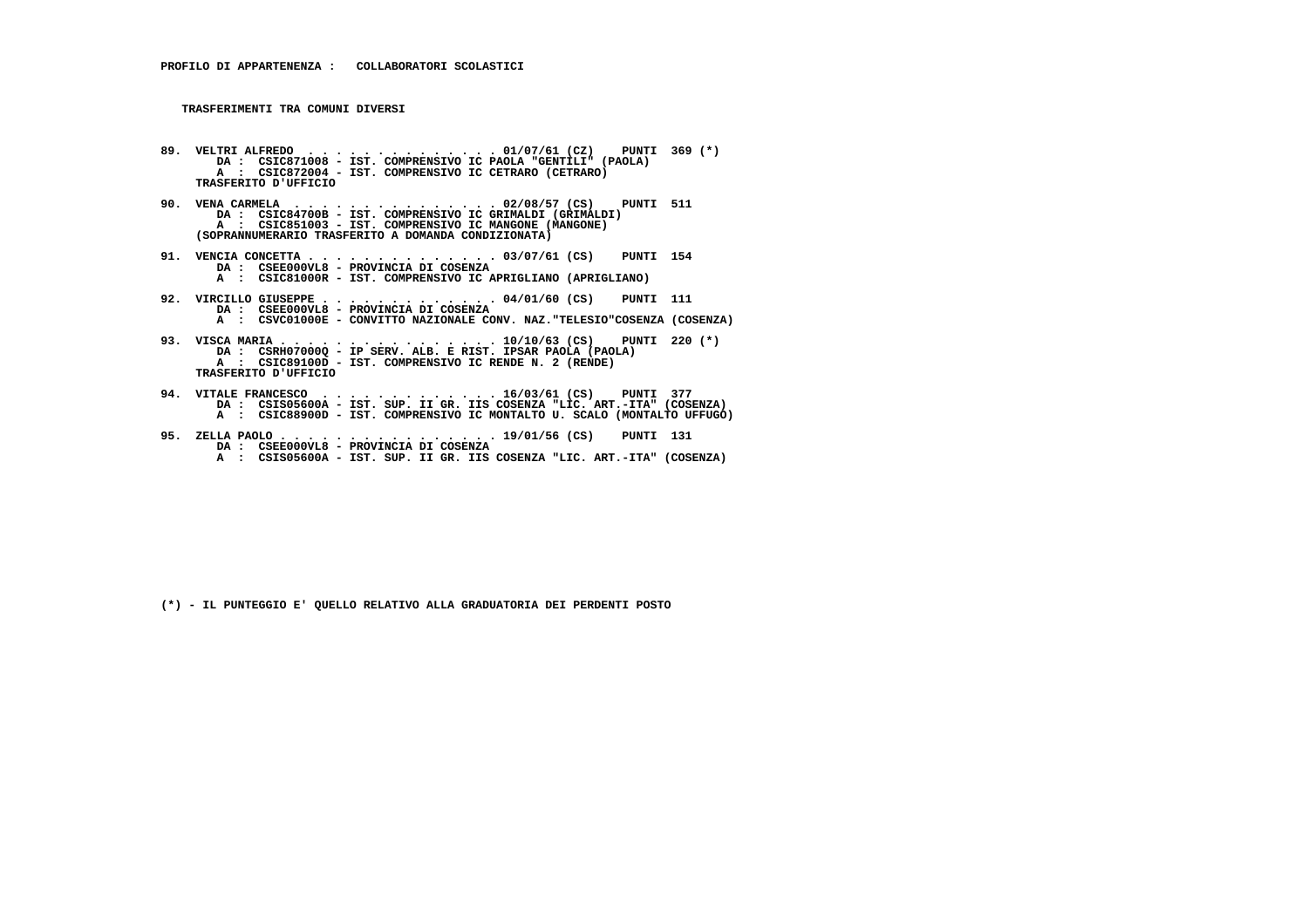**TRASFERIMENTI DA ALTRA PROVINCIA**

- **1. CHIMENTI ELVIRA . . . . . . . . . . . . . . 17/01/66 (CS) PUNTI 157 DA : PVEE000VW8 PROVINCIA DI PAVIA A : CSEE05500C - SC. PRIMARIA CD CASTROVILLARI 1 (CASTROVILLARI) PRECEDENZA PREVISTA DAL C.C.N.I.**
- **2. CORNO NICOLA FRANCO . . . . . . . . . . . . 16/03/54 (CS) PUNTI 332 DA : COIC84800L IST. COMPRENSIVO IC COMO NORD (COMO) A : CSVC01000E - CONVITTO NAZIONALE CONV. NAZ."TELESIO"COSENZA (COSENZA)**
- **3. DE LORENZO LUCIANO . . . . . . . . . . . . 28/02/77 (CS) PUNTI 40 DA : ALEE000VB8 PROVINCIA DI ALESSANDRIA A : CSIC83700R - IST. COMPRENSIVO IC S.MARIA DEL C. "BORSELLINO" (SANTA MARIA DEL CEDRO)**
- **4. DE LUCA SERGIO . . . . . . . . . . . . . . 08/04/60 (CS) PUNTI 141 DA : ATEE000VH8 PROVINCIA DI ASTI A : CSEE04700D - SC. PRIMARIA CD CASSANO I. CENTRO (CASSANO ALLO IONIO)**
- **5. INCUTTI ANTONIO . . . . . . . . . . . . . . 17/02/68 (CS) PUNTI 122 DA : NOEE000VB8 PROVINCIA DI NOVARA A : CSIS029002 IST. SUP. II GR. IIS CASTROVILLARI "LC-ISA" (CASTROVILLARI)**
- **6. LAROTONDA COSMO . . . . . . . . . . . . . . 13/05/68 (CS) PUNTI 97 DA : MOEE000VE8 PROVINCIA DI MODENA A : CSIS03400D - IST. SUP. II GR. IIS PRAIA A MARE "IPSAR-LC" (PRAIA A MARE) PRECEDENZA PREVISTA DAL C.C.N.I.**
- **7. MARTILOTTI SCOLASTICA . . . . . . . . . . . 22/02/67 (CS) PUNTI 145 DA : BGIC80700G - IST. COMPRENSIVO BERGAMO DE AMICIS (BERGAMO) A : CSEE07000E - SC. PRIMARIA CD CORIGLIANO C. 2 (CORIGLIANO CALABRO)**
- **8. MERINGOLO GIUSEPPE . . . . . . . . . . . . 24/02/64 (CS) PUNTI 131 DA : MIEE000VK8 PROVINCIA DI MILANO A : CSIC83100T - IST. COMPRENSIVO IC CORIGLIANO C. CANTINELLA (CORIGLIANO CALABRO)**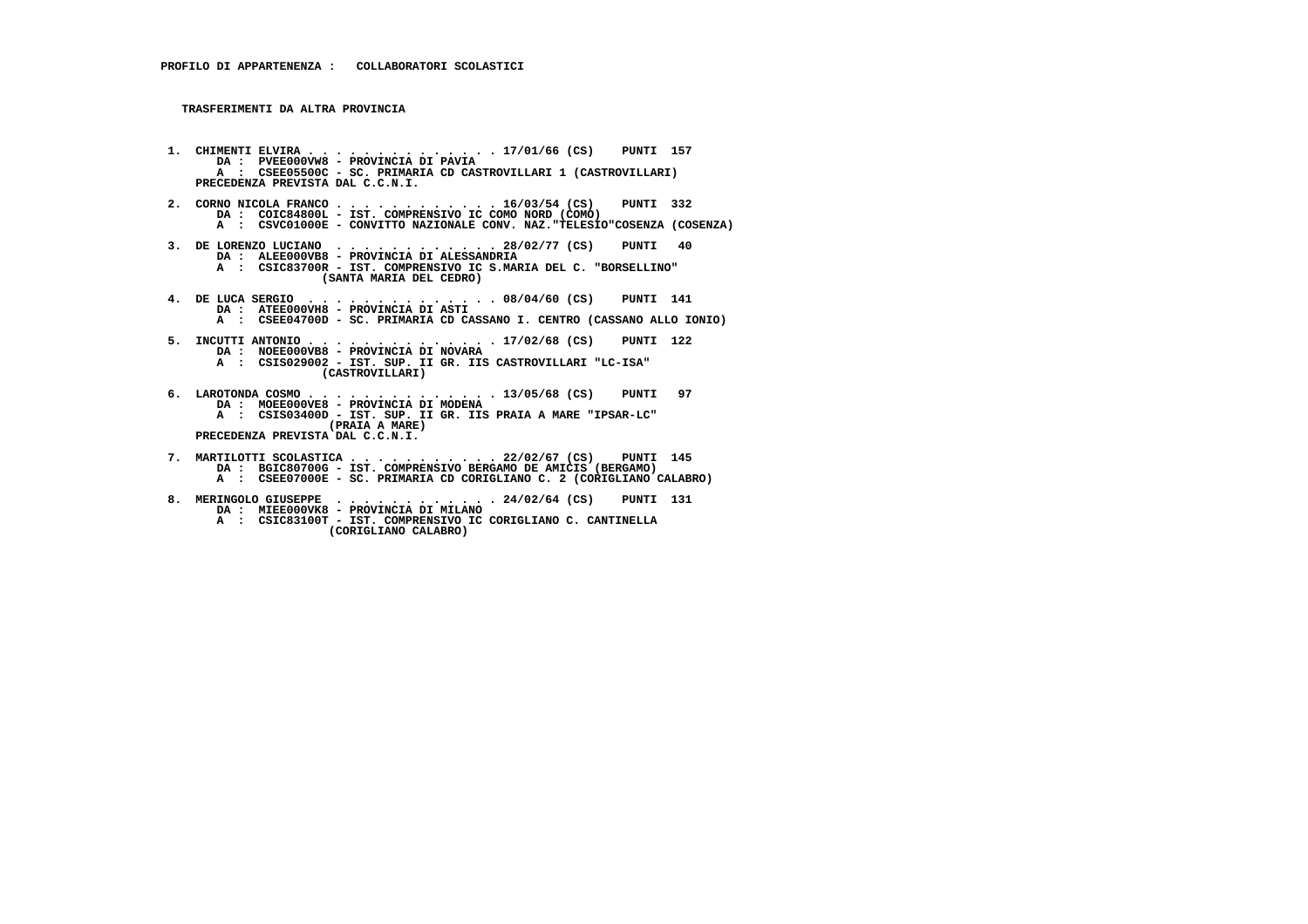**TRASFERIMENTI DA ALTRA PROVINCIA**

 **9. MIRABELLI ANGELA . . . . . . . . . . . . . 15/11/68 (EE) PUNTI 67 DA : MIEE000VK8 - PROVINCIA DI MILANO A : CSPC010007 - L. CLASSICO LC "TELESIO" COSENZA (COSENZA) 10. MOLLO GIANFRANCO . . . . . . . . . . . . . 21/06/57 (CS) PUNTI 128 DA : PREE000VK8 - PROVINCIA DI PARMA A : CSEE056008 - SC. PRIMARIA CD CASTROVILLARI 2 (CASTROVILLARI) 11. MORELLI MASSIMO . . . . . . . . . . . . . . 21/11/64 (CS) PUNTI 125 DA : MIEE000VK8 - PROVINCIA DI MILANO A : CSVC01000E - CONVITTO NAZIONALE CONV. NAZ."TELESIO"COSENZA (COSENZA) 12. OLIVIERO ROSINA . . . . . . . . . . . . . . 26/09/57 (CS) PUNTI 133 DA : PVEE000VW8 - PROVINCIA DI PAVIA A : CSIS03400D - IST. SUP. II GR. IIS PRAIA A MARE "IPSAR-LC" (PRAIA A MARE) PRECEDENZA PREVISTA DAL C.C.N.I. 13. PELLEGRINO LUCIA . . . . . . . . . . . . . 10/12/64 (CS) PUNTI 176 DA : MIIC8BE00Q - IST. COMPRENSIVO IC VIA CAIROLI/LAINATE (LAINATE) A : CSVC01000E - CONVITTO NAZIONALE CONV. NAZ."TELESIO"COSENZA (COSENZA)**14. PELLEGRINO REMO . . . . . . . . . . . . . 10/09/61 (CS) PUNTI 418<br>DA : MIMM11300B - SC. SEC. I GR. SMS VIA VIVAIO "PER CIECHI" (MILANO)<br>A : CSVC01000E - CONVITTO NAZIONALE CONV. NAZ."TELESIO"COSENZA (COSENZA)  **15. PERCIAVALLE SAVERIO . . . . . . . . . . . . 11/11/68 (CS) PUNTI 120 DA : MIVE01000P - EDUCANDATO FEMMINILE E. SETTI CARRARO DALLA CHIESA (MILANO) A : CSVC01000E - CONVITTO NAZIONALE CONV. NAZ."TELESIO"COSENZA (COSENZA) 16. PRESTA ILBERO . . . . . . . . . . . . . . . 25/08/63 (CS) PUNTI 162 DA : VAEE000VM8 - PROVINCIA DI VARESE A : CSIS022007 - IST. SUP. II GR. I.I.S. CASSANO I. "IPSIA-ITC-IP**

 **(CASSANO ALLO IONIO)**